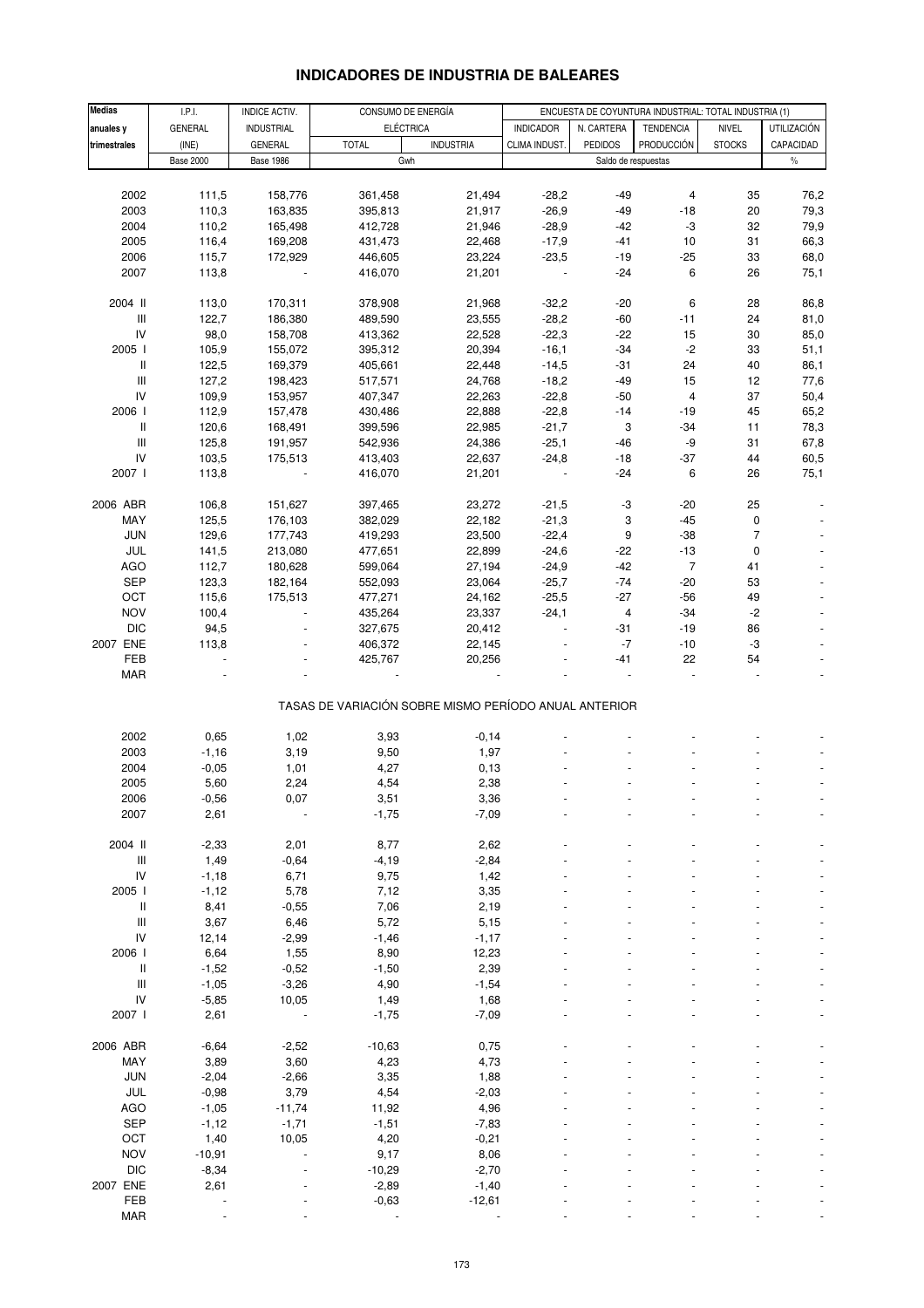#### **Medias anuales y** TOTAL EDIFICIOS SERVICIOS OTROS TOTAL NO RESID. **trimestrales** VIVIENDAS COMERCIALES DESTINOS TOTAL VIVIENDAS COLECTIVOS 2001 252.708 205.484 17.903 29.321 199 176 170 6 23 2002 174.051 152.074 12.471 9.506 100 83 80 4 17 2003 183.507 143.847 13.297 26.363 114 92 88 5 22 2004 211.075 189.112 7.377 14.585 153 130 125 5 24 2005 243.840 189.332 9.268 45.240 150 126 122 3 24 2006 266.263 224.249 15.754 26.260 151 131 131 1 19 2004 I 208.889 177.471 13.375 18.044 150 134 127 7 16 II 232.376 221.755 2.044 8.578 153 133 124 9 20 III 214.030 192.714 8.420 12.896 131 103 99 4 27 IV 189.003 164.510 5.670 18.823 179 148 148 0 31 2005 I 268.452 215.226 7.861 45.365 157 128 128 0 29 II 244.629 175.137 13.833 55.660 157 136 134 2 20 III 199.881 150.370 6.937 42.575 149 121 121 0 28 IV 262.398 216.594 8.443 37.361 137 118 107 11 19 2006 I 258.703 222.501 16.541 19.661 161 143 141 2 18 II 236.247 202.380 18.874 14.993 146 136 136 0 10 III 268.112 231.679 5.297 31.136 145 115 114 0 31 IV 301.989 240.435 22.305 39.249 - - - - - 2006 ENE 238.073 198.519 25.179 14.375 127 111 111 0 16 FEB 228.976 205.404 7.660 15.912 180 159 154 5 21 MAR 309.061 263.579 16.785 28.697 175 158 158 0 17 ABR 176.125 149.028 19.265 7.832 153 145 145 0 8 MAY 258.473 241.399 6.403 10.671 109 101 101 0 8 JUN 274.143 216.713 30.953 26.477 176 163 163 0 13 JUL 285.234 253.611 8.340 23.283 214 155 155 0 59 AGO 209.601 196.411 3.049 10.141 59 54 54 0 5 SEP 309.501 245.015 4.502 59.984 163 135 134 1 28 OCT 286.841 252.677 12.321 21.843 - - - - - NOV 381.295 274.869 26.745 79.681 - - - - - DIC 237.832 193.760 27.848 16.224 - - - - - TASAS DE VARIACIÓN SOBRE MISMO PERÍODO ANUAL ANTERIOR 2001 -4,00 -5,86 43,52 -9,76 -10,14 -11,48 -7,13 -63,59 1,45 2002 -31,13 -25,99 -30,34 -67,58 -49,79 -52,75 -53,30 -35,82 -27,50 2003 5,43 -5,41 6,62 177,34 13,91 10,72 9,95 27,91 29,56 2004 15,02 31,47 -44,52 -44,68 34,36 40,72 42,38 9,09 7,60 2005 15,52 0,12 25,63 210,18 -2,23 -2,96 -1,81 -31,67 1,77 2006 9,20 18,44 69,98 -41,95 -2,16 2,25 2,44 -25,00 -24,24 2004 I 5,45 15,08 -2,34 -40,22 8,15 25,94 30,48 -21,43 -50,52 II 26,87 77,09 -90,45 -76,52 40,80 54,65 48,61 271,43 -11,76 III 18,92 25,66 -32,69 -8,59 60,00 46,92 41,23 - 141,18 IV 9,38 15,37 1,62 -23,56 41,05 40,19 49,66 - 45,31 2005 I 28,51 21,27 -41,23 151,42 4,21 -4,71 0,52 -95,45 79,17 II 5,27 -21,02 576,76 548,89 2,40 2,51 7,77 -73,08 1,67 III -6,61 -21,97 -17,62 230,15 13,78 16,77 21,48 - 2,44 IV 38,83 31,66 48,89 98,49 -23,32 -20,09 -27,54 - -38,71 2006 I -3,63 3,38 110,42 -56,66 2,55 11,46 10,44 400,00 -37,21 II -3,43 15,56 36,44 -73,06 -6,81 0,00 1,74 - -52,46 III 34,14 54,07 -23,64 -26,87 -2,24 -4,97 -5,25 - 9,52 IV 15,09 11,01 164,19 5,06 - - - - - 2006 ENE 12,86 -4,39 - -27,84 -24,49 -23,97 - -44,83 FEB -3,22 -4,24 - -25,64 -15,49 -3,64 -6,67 - -56,25 MAR -13,63 17,91 -19,29 -74,71 116,05 119,44 119,44 - 88,89 ABR -47,95 -24,53 -3,55 -93,52 0,66 16,00 16,00 - -70,37 MAY 26,83 45,74 -52,63 -56,69 -23,24 -26,28 -22,90 - 60,00 JUN 43,01 33,52 286,57 23,81 0,00 10,88 11,64 - -55,17 JUL 15,33 35,02 54,99 -56,97 0,47 -6,06 -6,06 - 22,92 AGO 32,88 101,70 -66,94 -80,17 -27,16 -25,00 -25,00 - -44,44 SEP 59,06 47,69 -27,47 166,80 7,24 8,00 7,20 - 3,70 OCT -21,05 -8,59 130,08 -73,21 - - - - -NOV 49,44 23,98 93,57 305,75 - - - - - VISADOS: SUPERFICIE A CONSTRUIR LICENCIAS: SUPERFICIE A CONSTRUIR **RESIDENCIAL** Metros cuadrados **Miles de metros cuadrados** Miles de metros cuadrados

#### **INDICADORES DE CONSTRUCCIÓN DE BALEARES. I**

DIC 40,96 27,77 352,37 48,54 - - - - -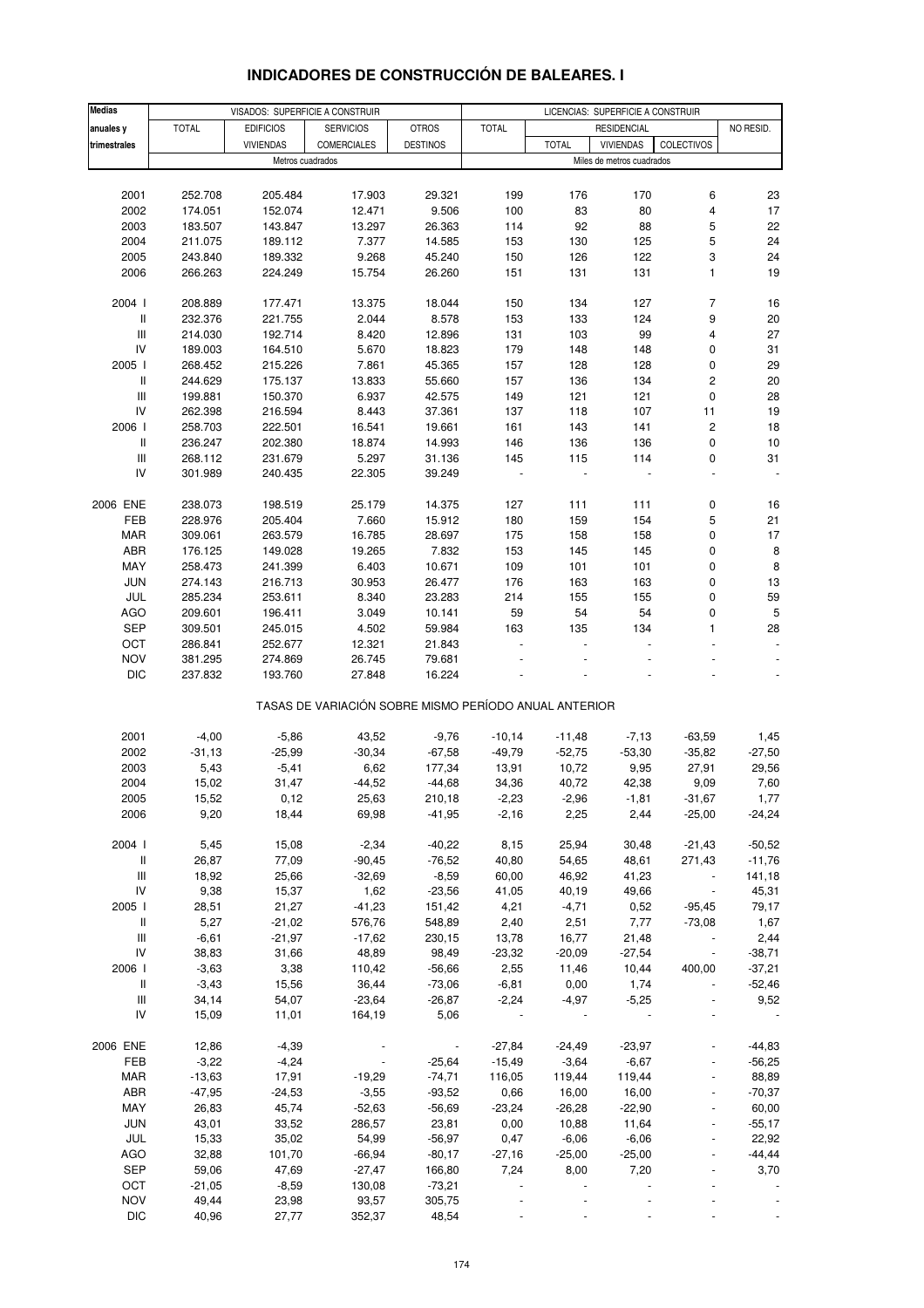| <b>Medias</b>                                        |                  |                   |                   | VIVIENDAS VISADAS COLEGIO ARQUITECTOS TÉCNICOS        |                      |                      | LICENCIAS MUNIC.: Nº DE VIVIENDAS |                   |                   |  |
|------------------------------------------------------|------------------|-------------------|-------------------|-------------------------------------------------------|----------------------|----------------------|-----------------------------------|-------------------|-------------------|--|
| anuales y                                            | <b>TOTAL</b>     |                   | OBRA NUEVA        |                                                       | Α                    | A                    | <b>OBRA</b>                       | REHABI-           | DEMO-             |  |
| trimestrales                                         |                  | <b>TOTAL</b>      | EDIF.VIV.         | OTROS EDIF.                                           | AMPLIAR              | <b>REFORMAR</b>      | <b>NUEVA</b>                      | <b>LITACIÓN</b>   | <b>LICIÓN</b>     |  |
|                                                      |                  |                   |                   |                                                       | Unidades             |                      |                                   |                   |                   |  |
|                                                      |                  |                   |                   |                                                       |                      |                      |                                   |                   |                   |  |
| 2001                                                 | 1.427            | 1.194             | 1.181             | 13                                                    | 92                   | 141                  | 1.081                             | 61                | 60                |  |
| 2002                                                 | 1.103            | 910               | 891               | 19                                                    | 76                   | 117                  | 425                               | 46                | 26                |  |
| 2003                                                 | 1.031            | 826               | 815               | 11                                                    | 75                   | 130                  | 476                               | 65                | 30                |  |
| 2004                                                 | 1.341            | 1.122             | 1.144             | 1                                                     | 91                   | 128                  | 770                               | 109               | 41                |  |
| 2005                                                 | 1.350            | 1.153             | 1.151             | 2                                                     | 74                   | 123                  | 803                               | 91                | 47                |  |
| 2006                                                 | 1.501            | 1.323             | 1.321             | $\overline{c}$                                        | 63                   | 115                  | 813                               | 108               | 73                |  |
| 2004 l                                               | 1.333            | 1.131             | 1.129             | $\overline{\mathbf{c}}$                               | 94                   | 108                  | 806                               | 97                | 50                |  |
| $\mathsf{I}$                                         | 1.519            | 1.277             | 1.275             | 1                                                     | 75                   | 167                  | 723                               | 145               | 48                |  |
| $\ensuremath{\mathsf{III}}\xspace$                   | 1.328            | 1.136             | 1.136             | 0                                                     | 79                   | 113                  | 631                               | 71                | 20                |  |
| IV                                                   | 1.182            | 943               | 1.035             | 0                                                     | 117                  | 122                  | 921                               | 122               | 45                |  |
| 2005 l                                               | 1.470            | 1.272             | 1.270             | 2                                                     | 72                   | 126                  | 784                               | 97                | 61                |  |
| $\, \parallel$<br>$\ensuremath{\mathsf{III}}\xspace$ | 1.307            | 1.110<br>894      | 1.110             | 0                                                     | 68<br>67             | 129                  | 986<br>775                        | 106<br>73         | 33                |  |
| IV                                                   | 1.075<br>1.548   | 1.336             | 890<br>1.333      | 4<br>3                                                | 88                   | 115<br>123           | 668                               | 88                | 53<br>42          |  |
| 2006 l                                               | 1.471            | 1.292             | 1.292             | 0                                                     | 72                   | 108                  | 898                               | 127               | 65                |  |
| $\, \parallel$                                       | 1.389            | 1.188             | 1.183             | 5                                                     | 64                   | 137                  | 842                               | 81                | 51                |  |
| $\mathsf{III}$                                       | 1.491            | 1.358             | 1.358             | 0                                                     | 62                   | 71                   | 698                               | 116               | 104               |  |
| IV                                                   | 1.654            | 1.453             | 1.452             | 1                                                     | 55                   | 146                  |                                   |                   |                   |  |
| 2006 ENE                                             | 1.300            | 1.131             | 1.131             | 0                                                     | 76                   | 93                   | 679                               | 71                | 56                |  |
| FEB                                                  | 1.445            | 1.234             | 1.233             | 1                                                     | 72                   | 139                  | 865                               | 139               | 106               |  |
| <b>MAR</b>                                           | 1.669            | 1.511             | 1.511             | 0                                                     | 67                   | 91                   | 1.150                             | 170               | 32                |  |
| ABR                                                  | 994              | 856               | 856               | 0                                                     | 40                   | 98                   | 939                               | 107               | 49                |  |
| MAY                                                  | 1.819            | 1.523             | 1.523             | 0                                                     | 84                   | 212                  | 617                               | 66                | 79                |  |
| <b>JUN</b>                                           | 1.354            | 1.185             | 1.169             | 16                                                    | 67                   | 102                  | 971                               | 70                | 25                |  |
| JUL                                                  | 1.636            | 1.468             | 1.468             | 0                                                     | 87                   | 81                   | 1.008                             | 193               | 106               |  |
| <b>AGO</b>                                           | 1.242            | 1.152             | 1.152             | 0                                                     | 39                   | 51                   | 297                               | 51                | 51                |  |
| <b>SEP</b>                                           | 1.595            | 1.453             | 1.453             | 0                                                     | 61                   | 81                   | 790                               | 104               | 156               |  |
| OCT                                                  | 1.811            | 1.558             | 1.554             | 4                                                     | 40                   | 213                  |                                   |                   |                   |  |
| <b>NOV</b>                                           | 1.930            | 1.702             | 1.702             | 0                                                     | 68                   | 160                  |                                   |                   |                   |  |
| <b>DIC</b>                                           | 1.221            | 1.100             | 1.100             | 0                                                     | 57                   | 64                   |                                   |                   |                   |  |
|                                                      |                  |                   |                   | TASAS DE VARIACIÓN SOBRE MISMO PERÍODO ANUAL ANTERIOR |                      |                      |                                   |                   |                   |  |
| 2001                                                 | $-2,61$          | $-6,08$           | $-6,42$           | 37,93                                                 | $-1,51$              | 40,17                | -6,45                             | $-18,80$          | 45,16             |  |
| 2002                                                 | $-22,72$         | $-23,79$          | $-24,56$          | 44,38                                                 | $-17,18$             | $-17,28$             | $-60,66$                          | $-24,25$          | $-57,08$          |  |
| 2003                                                 | $-6,56$          | $-9,24$           | $-8,54$           | $-41,56$                                              | $-1,86$              | 11,19                | 11,91                             | 40,69             | 17,80             |  |
| 2004                                                 | 30,09            | 35,86             | 40,44             | $-91,85$                                              | 21,91                | $-1,86$              | 61,86                             | 67,61             | 34,62             |  |
| 2005                                                 | 0,68             | 2,78              | 0,60              | 136,36                                                | $-19,34$             | $-3,40$              | 4,27                              | $-16,41$          | 15,92             |  |
| 2006                                                 | 11,22            | 14,72             | 14,79             | $-19,23$                                              | $-14,25$             | $-6,36$              | $-4,18$                           | 17,41             | 49,32             |  |
| 2004 l                                               | 27,23            | 33,31             | 34,34             | $-75,00$                                              | 21,03                | $-11,23$             | 55,06                             | 108,63            | 77,65             |  |
| $\, \parallel$                                       | 66,86            | 87,38             | 89,88             | $-86,21$                                              | $-7,38$              | 13,09                | 63,70                             | 158,33            | 57,14             |  |
| $\ensuremath{\mathsf{III}}\xspace$                   | 18,92            | 22,98             | 25,85             | $-98,44$                                              | 14,49                | $-8,87$              | 55,85                             | $-12,30$          | $-3,17$           |  |
| IV                                                   | 12,89            | 11,07             | 22,78             |                                                       | 63,26                | $-3,42$              | 71,46                             | 61,23             | 8,00              |  |
| 2005 l                                               | 10,23            | 12,40             | 12,43             | 0,00                                                  | $-23,05$             | 16,36                | $-2,77$                           | 0,00              | 21,85             |  |
| Ш                                                    | $-13,96$         | $-13,03$          | $-12,94$          |                                                       | $-10,18$             | $-22,75$             | 36,38                             | $-26,96$          | $-30,07$          |  |
| $\ensuremath{\mathsf{III}}\xspace$<br>IV             | $-19,05$         | $-21,36$          | $-21,65$          |                                                       | $-15,61$             | 1,77                 | 22,89                             | 2,80              | 159,02            |  |
| 2006                                                 | 30,90<br>0, 11   | 41,71<br>1,60     | 28,82<br>1,73     | $-83,33$                                              | $-24,79$<br>$-0,92$  | 0,82<br>$-14,32$     | $-27,50$<br>14,54                 | $-28,14$<br>31,03 | $-6,67$<br>5,43   |  |
| Ш                                                    | 6,27             | 6,99              | 6,51              |                                                       | $-5,91$              | 6,46                 | $-14,57$                          | $-23,34$          | 53,00             |  |
| $\ensuremath{\mathsf{III}}\xspace$                   | 38,65            | 51,92             | 52,55             | $\overline{\phantom{a}}$                              | $-6,50$              | $-38,26$             | $-9,89$                           | 58,18             | 98,10             |  |
| IV                                                   | 6,87             | 8,76              | 8,90              | $-55,56$                                              | $-37,50$             | 18,11                |                                   |                   |                   |  |
|                                                      |                  |                   |                   |                                                       |                      |                      |                                   |                   |                   |  |
| 2006 ENE                                             | $-7,08$          | $-9,30$           | $-8,94$           |                                                       | 2,70                 | 19,23                | 0,00                              | 1,43              | 14,29             |  |
| FEB                                                  | 2,34             | $-0,80$           | $-0,88$           |                                                       | 5,88                 | 39,00                | 5,23                              | 20,87             | 278,57            |  |
| <b>MAR</b><br>ABR                                    | 4,44<br>$-31,40$ | 14,12<br>$-31,57$ | 14,21<br>$-31,57$ |                                                       | $-10,67$<br>$-34,43$ | $-54,27$<br>$-28,47$ | 35,14<br>5,15                     | 61,90<br>0,94     | $-70,09$<br>40,00 |  |
| MAY                                                  | 43,57            | 44,09             | 44,09             |                                                       | 23,53                | 49,30                | $-46,21$                          | $-40,54$          | 216,00            |  |
| <b>JUN</b>                                           | 12,37            | 15,84             | 14,27             |                                                       | $-9,46$              | $-5,56$              | 5,77                              | $-30,00$          | $-37,50$          |  |
| JUL                                                  | 18,04            | 33,94             | 35,17             |                                                       | $-26,27$             | $-52,91$             | $-6,06$                           | 98,97             | 26,19             |  |
| AGO                                                  | 70,84            | 84,03             | 84,32             |                                                       | $-2,50$              | $-16,39$             | $-33,85$                          | 96,15             | 131,82            |  |
| <b>SEP</b>                                           | 43,31            | 51,51             | 51,51             |                                                       | 45,24                | $-27,68$             | $-1,62$                           | 7,22              | 200,00            |  |
| OCT                                                  | $-3,93$          | $-7,97$           | $-8,10$           | 100,00                                                | $-54,55$             | 104,81               |                                   |                   |                   |  |
| <b>NOV</b>                                           | 15,50            | 22,53             | 23,15             |                                                       | $-40,87$             | $-4,19$              |                                   |                   |                   |  |
| <b>DIC</b>                                           | 12,33            | 18,66             | 18,66             |                                                       | $-6,56$              | $-35,35$             |                                   |                   |                   |  |

# **INDICADORES DE CONSTRUCCIÓN DE BALEARES. II**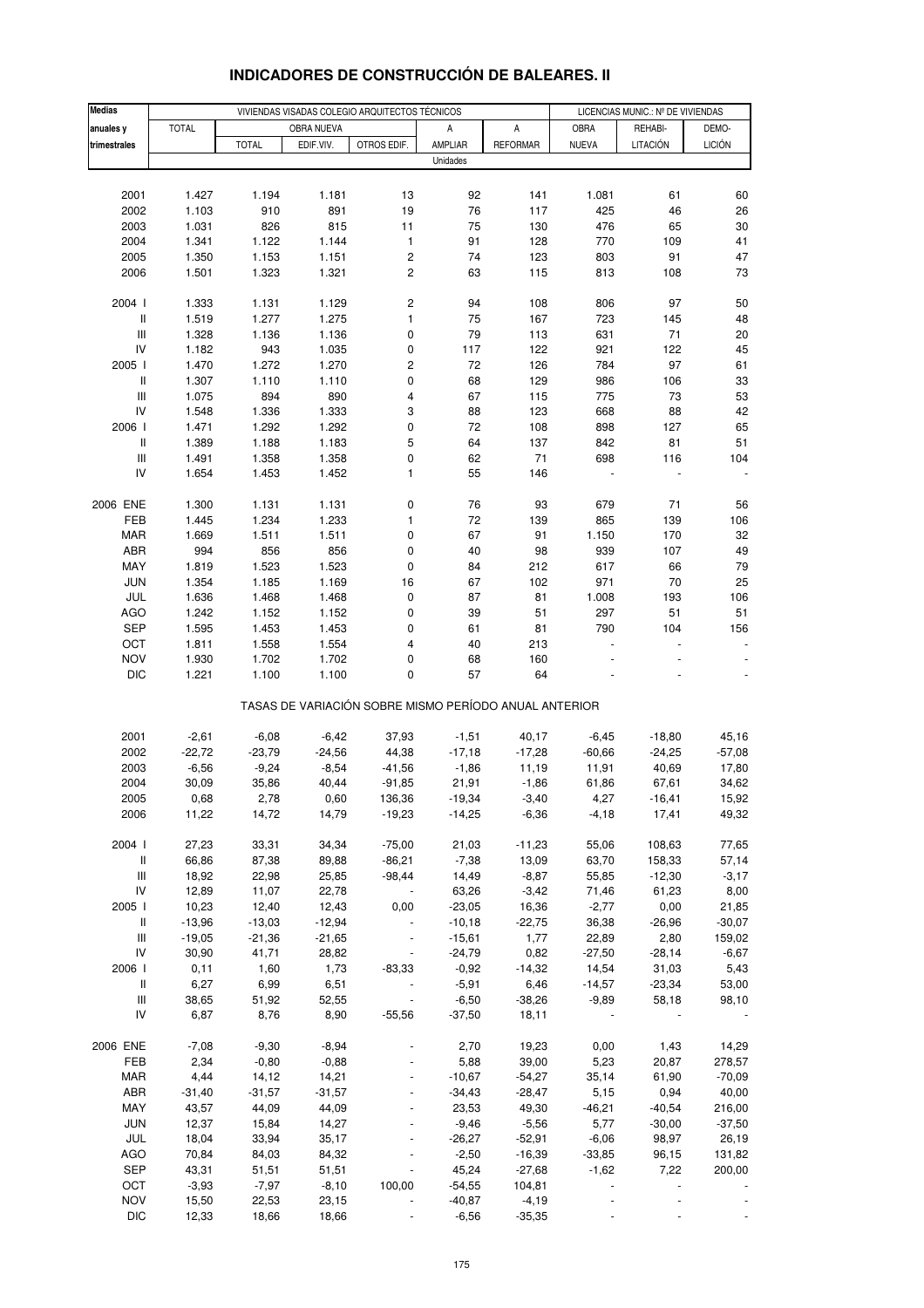| <b>Medias</b>                      |                |                                       |                          |                          |                                        |                                            |                |                                                       |                 |                             |                  |
|------------------------------------|----------------|---------------------------------------|--------------------------|--------------------------|----------------------------------------|--------------------------------------------|----------------|-------------------------------------------------------|-----------------|-----------------------------|------------------|
|                                    |                |                                       |                          | VIVIENDAS (2)            |                                        |                                            |                | PROYECTOS VISADOS                                     |                 | CERTIFICAC.                 | LIQUIDACIÓN      |
| anuales y                          | <b>TOTAL</b>   | <b>INICIADAS</b><br><b>PROTEGIDAS</b> | <b>LIBRES</b>            | <b>TOTAL</b>             | <b>TERMINADAS</b><br><b>PROTEGIDAS</b> | <b>LIBRES</b>                              | <b>TOTAL</b>   | POR EL COLEGIO DE ARQUITECTOS<br><b>PROTEGIDOS</b>    |                 | FIN DE OBRA<br>Nº VIVIENDAS | <b>EJECUCIÓN</b> |
| trimestrales                       |                |                                       |                          |                          | Unidades                               |                                            |                |                                                       | <b>LIBRES</b>   |                             | MAT. OBRA        |
|                                    |                |                                       |                          |                          |                                        |                                            |                |                                                       |                 | Unidades                    | Miles €          |
|                                    |                |                                       |                          |                          |                                        |                                            |                |                                                       |                 |                             |                  |
| 2001                               | 1.028          | 39                                    | 989                      | 1.054                    | 50                                     | 1.004                                      | 1.092          | 24                                                    | 1.068           | 1.038                       | 71.972           |
| 2002                               | 820            | 68                                    | 752                      | 1.039                    | 32                                     | 1.008                                      | 740            | 45                                                    | 696             | 1.057                       | 74.793           |
| 2003                               | 506            | 41                                    | 464                      | 987                      | 25                                     | 961                                        | 576            | 41                                                    | 535             | 991                         | 73.138           |
| 2004<br>2005                       | 818<br>940     | 29<br>54                              | 789<br>886               | 786<br>643               | 45                                     | 741<br>580                                 | 1.013<br>1.100 | 24                                                    | 989<br>1.044    | 919<br>877                  | 69.438<br>69.665 |
|                                    |                |                                       |                          |                          | 63                                     |                                            |                | 56                                                    |                 |                             |                  |
| 2006                               | 1.084          | 56                                    | 1.028                    | 846                      | 39                                     | 807                                        | 1.320          | 53                                                    | 1.267           | 1.103                       | 91.760           |
| 2004 l                             | 664            | 29                                    | 635                      | 1.288                    | 71                                     | 1.217                                      | 793            | 12                                                    | 781             | 1.086                       | 73.989           |
| Ш                                  | 720            | 17                                    | 703                      | 627                      | 38                                     | 589                                        | 1.004          | 55                                                    | 949             | 959                         | 74.052           |
| $\ensuremath{\mathsf{III}}\xspace$ | 870            | 16                                    | 855                      | 592                      | 42                                     | 550                                        | 1.089          | 18                                                    | 1.071           | 699                         | 51.135           |
| IV                                 | 1.016          | 52                                    | 964                      | 637                      | 29                                     | 607                                        | 1.167          | 11                                                    | 1.156           | 932                         | 78.578           |
| 2005 l                             | 1.070          | $30\,$                                | 1.040                    | 660                      | 70                                     | 590                                        | 1.058          | 19                                                    | 1.039           | 660                         | 52.871           |
| Ш                                  | 885            | 23                                    | 863                      | 504                      | 17                                     | 487                                        | 1.002          | 28                                                    | 974             | 1.116                       | 84.867           |
| $\ensuremath{\mathsf{III}}\xspace$ | 847            | $\mathbf{1}$                          | 845                      | 561                      | 11                                     | 550                                        | 944            | 18                                                    | 926             | 817                         | 68.648           |
| IV                                 | 957            | 160                                   | 796                      | 849                      | 155                                    | 694                                        | 1.397          | 160                                                   | 1.237           | 916                         | 72.272           |
| 2006                               | 1.131          | 63                                    | 1.068                    | 688                      | 13                                     | 675                                        | 1.276          | 93                                                    | 1.183           | 1.077                       | 81.385           |
| Ш                                  | 1.062          | 60                                    | 1.001                    | 876                      | 59                                     | 817                                        | 1.299          | 65                                                    | 1.234           | 1.362                       | 110.867          |
| $\ensuremath{\mathsf{III}}\xspace$ | 1.060          | 46                                    | 1.015                    | 974                      | 46                                     | 928                                        | 1.477          | 51                                                    | 1.426           | 1.020                       | 86.334           |
| IV                                 |                | ÷,                                    |                          |                          |                                        | ÷,                                         | 1.228          | $\sqrt{2}$                                            | 1.225           | 952                         | 88.455           |
|                                    |                |                                       |                          |                          |                                        |                                            |                |                                                       |                 |                             |                  |
| 2006 ENE                           | 1.182          | 34                                    | 1.148                    | 734                      | 39                                     | 695                                        | 1.125          | 42                                                    | 1.083           | 812                         | 62.495           |
| FEB                                | 1.280          | 99                                    | 1.181                    | 644                      | $\mathbf 0$                            | 644                                        | 1.115          | 20                                                    | 1.095           | 1.239                       | 92.378           |
| <b>MAR</b>                         | 932            | 56                                    | 876                      | 686                      | 0                                      | 686                                        | 1.588          | 218                                                   | 1.370           | 1.181                       | 89.282           |
| ABR                                | 1.078          | 10                                    | 1.068                    | 749                      | 0                                      | 749                                        | 1.245          | 42                                                    | 1.203           | 996                         | 71.922           |
| MAY                                | 1.150          | 164                                   | 986                      | 945                      | 139                                    | 806                                        | 1.313          | 105                                                   | 1.208           | 1.604                       | 136.473          |
| JUN                                | 957            | $\overline{7}$                        | 950                      | 935                      | 38                                     | 897                                        | 1.338          | 47                                                    | 1.291           | 1.487                       | 124.207          |
| JUL                                | 770            | 9                                     | 761                      | 1.337                    | $\pmb{0}$                              | 1.337                                      | 1.682          | 49                                                    | 1.633           | 1.623                       | 120.882          |
| AGO                                | 1.318          | 95                                    | 1.223                    | 703                      | 46                                     | 657                                        | 1.184          | 98                                                    | 1.086           | 488                         | 56.085           |
| <b>SEP</b>                         | 1.093          | 33                                    | 1.060                    | 881                      | 91                                     | 790                                        | 1.565          | 6                                                     | 1.559           | 948                         | 82.034           |
| OCT                                | ÷,             | ÷,                                    |                          |                          |                                        | L,                                         | 1.069          | $\overline{7}$                                        | 1.062           | 986                         | 102.843          |
| <b>NOV</b>                         |                |                                       |                          |                          |                                        | ÷,                                         | 1.506          | $\pmb{0}$                                             | 1.506           | 1.049                       | 88.619           |
| <b>DIC</b>                         |                |                                       |                          |                          |                                        | ÷,                                         | 1.108          | 0                                                     | 1.108           | 820                         | 73.904           |
|                                    |                |                                       |                          |                          |                                        |                                            |                |                                                       |                 |                             |                  |
|                                    |                |                                       |                          |                          |                                        |                                            |                | TASAS DE VARIACIÓN SOBRE MISMO PERÍODO ANUAL ANTERIOR |                 |                             |                  |
|                                    |                |                                       |                          |                          |                                        |                                            |                |                                                       |                 |                             |                  |
| 2001                               | 0,09           | $-3,33$                               | 0,23                     | 28,69                    | 398,33                                 | 24,12                                      | $-4,98$        | $-20,00$                                              | $-4,58$         | 7,27                        | 8,02             |
| 2002                               | $-20,20$       | 76,08                                 | $-23,96$                 | $-1,37$                  | $-36,12$                               | 0,36                                       | $-32,21$       | 86,46                                                 | $-34,88$        | 1,84                        | 3,92             |
| 2003                               | $-38,34$       | $-39,29$                              | $-38,26$                 | $-5,06$                  | $-20,42$                               | $-4,57$                                    | $-22,25$       | $-8,38$                                               | $-23,15$        | $-6,22$                     | $-2,21$          |
| 2004                               | 61,71          | $-31,05$                              | 69,96                    | $-20,36$                 | 78,29                                  | $-22,96$                                   | 76,04          | $-41,46$                                              | 85,05           | $-7,26$                     | $-5,06$          |
| 2005                               | 14,91          | 87,72                                 | 12,28                    | $-18,13$                 | 39,67                                  | $-21,66$                                   | 8,58           | 135,07                                                | 5,51            | $-4,53$                     | 0,33             |
| 2006                               | 16,12          | 214,91                                | 12,24                    | 47,16                    | 20,48                                  | 48,76                                      | 19,97          | $-6,35$                                               | 21,39           | 25,71                       | 31,72            |
| 2004 l                             | 11,47          | $-27,50$                              | 14,27                    | 28,46                    | 84,48                                  |                                            | 22,37          |                                                       |                 | 8,06                        | 8,76             |
| Ш                                  | 28,62          | $-59,06$                              | 35,79                    | $-37,92$                 | $-5,74$                                | 26,21<br>$-39,27$                          | 170,47         | $-83,11$<br>75,53                                     | 35,75<br>179,22 | $-18,33$                    | $-20,04$         |
| Ш                                  | 139,76         | $-72,35$                              | 179,00                   | $-30,99$                 | 733,33                                 | $-35,47$                                   | 89,99          | $-58,27$                                              | 101,82          | $-22,49$                    | $-21,74$         |
| ${\sf IV}$                         | 101,69         | 97,47                                 | 101,92                   | $-40,89$                 | 72,55                                  | $-42,70$                                   | 64,40          | $-36,54$                                              | 66,92           | 5,59                        | 18,05            |
| 2005                               | 61,01          | 2,30                                  | 63,69                    | $-48,76$                 | $-1,87$                                | $-51,51$                                   | 33,32          | 54,05                                                 | 32,99           | $-39,23$                    | $-28,54$         |
|                                    |                |                                       |                          |                          |                                        |                                            |                |                                                       |                 |                             |                  |
| Ш                                  | 22,92          | 30,77                                 | 22,72                    | $-19,67$                 | $-56,52$                               | $-17,27$                                   | $-0,27$        | $-49,09$                                              | 2,56            | 16,37                       | 14,61            |
| Ш                                  | $-2,72$        | $-91,49$                              | $-1,09$                  | $-5,18$                  | $-73,60$                               | 0,00                                       | $-13,29$       | 3,77                                                  | $-13,57$        | 16,94                       | 34,25            |
| IV                                 | $-5,82$        | 208,33                                | $-17,38$                 | 33,30                    | 427,27                                 | 14,27                                      | 19,77          | $\sim$                                                | 7,04            | $-1,72$                     | $-8,03$          |
| 2006                               | 5,77           | 112,36                                | 2,72                     | 4,24                     | $-81,43$                               | 14,41                                      | 20,64          | 391,23                                                | 13,86           | 63,23                       | 53,93            |
| Ш                                  | 19,92          | 166,18                                | 16,07                    | 73,99                    | 254,00                                 | 67,83                                      | 29,65          | 130,95                                                | 26,74           | 22,04                       | 30,64            |
| Ш                                  | 25,24          | $\sim 10^{11}$ m $^{-1}$              | 20,03                    | 73,56                    | 315,15                                 | 68,73                                      | 56,46          | 178,18                                                | 54,05           | 24,81                       | 25,76            |
| IV                                 | $\blacksquare$ | $\overline{\phantom{a}}$              |                          |                          |                                        | $\sim$                                     | $-12,14$       | $-98,54$                                              | $-0,94$         | 3,93                        | 22,39            |
| 2006 ENE                           | $-17,28$       | 209,09                                | $-19,04$                 | 54,53                    | $-61,39$                               | 85,83                                      | 26,55          | $\overline{\phantom{a}}$                              | 21,82           | 70,59                       | 64,33            |
| FEB                                | 48,32          | 80,00                                 | 46,16                    | $-11,29$                 | $\overline{\phantom{a}}$               | 1,74                                       | 8,04           | $-62,96$                                              | 11,96           | 45,25                       | 45,36            |
| MAR                                | 1,64           | 143,48                                | $-2,01$                  | $-11,94$                 | $\blacksquare$                         | $-10,09$                                   | 26,84          | $\sim 100$                                            | 9,69            | 81,41                       | 56,55            |
| ABR                                | 59,00          | $-33,33$                              | 61,09                    | 45,44                    | $\overline{\phantom{a}}$               | 57,35                                      | 15,49          | 31,25                                                 | 15,01           | $-2,73$                     | $-16,35$         |
| MAY                                | 26,37          | 209,43                                | 15,05                    | 87,13                    | $\blacksquare$                         | 59,60                                      | 64,33          | 101,92                                                | 61,71           | 26,50                       | 60,33            |
| JUN                                | $-10,39$       | $\sim$ $\sim$                         | $-11,05$                 | 90,43                    | 245,45                                 | 86,88                                      | 18,62          | $\sim$ $\sim$                                         | 14,45           | 40,68                       | 48,74            |
| JUL                                | $-14,92$       | $\blacksquare$                        | $-15,91$                 | 46,44                    | $\blacksquare$                         | 46,44                                      | 15,05          | 113,04                                                | 13,48           | 40,28                       | 9,35             |
| AGO                                | 98,49          | $\blacksquare$                        | 84,19                    | 101,43                   | 187,50                                 | 97,30                                      | 143,12         | 444,44                                                | 131,56          | $-16,44$                    | 65,76            |
| SEP                                | 12,56          | 725,00                                | 9,62                     | 109,26                   | 435,29                                 | 95,54                                      | 77,24          | $-57,14$                                              | 79,40           | 33,52                       | 33,26            |
| OCT                                | $\sim$         |                                       | $\overline{\phantom{a}}$ | $\overline{\phantom{a}}$ |                                        |                                            | $-26,02$       | $-94, 12$                                             | $-19,91$        | 26,57                       | 63,55            |
| <b>NOV</b>                         | $\blacksquare$ |                                       |                          |                          |                                        | $\overline{\phantom{a}}$<br>$\blacksquare$ | 7,34           | $\omega$                                              | 10,57           | 0,00                        | 4,19             |
| DIC                                |                |                                       |                          |                          |                                        |                                            | $-17,56$       | $\blacksquare$                                        | 8,31            | $-10,77$                    | 7,30             |
|                                    |                |                                       |                          |                          |                                        |                                            |                |                                                       |                 |                             |                  |

### **INDICADORES DE CONSTRUCCIÓN DE BALEARES. III**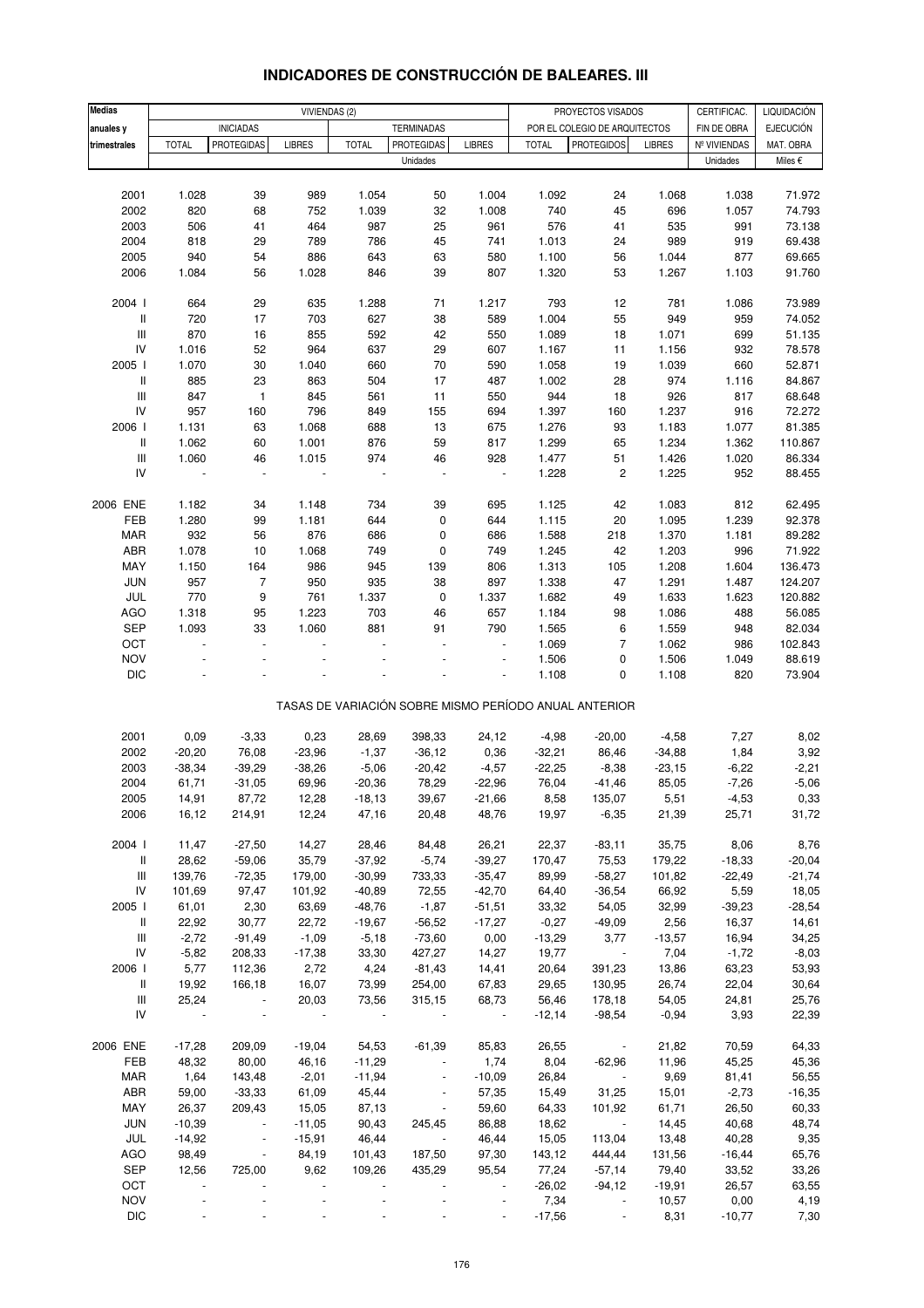| <b>Medias</b>                      | CONSUMO          |                      | LICITACIÓN OFICIAL (SEOPAN) |                      |                                                       | LICITACIÓN OFICIAL (FOMENTO) |                      |
|------------------------------------|------------------|----------------------|-----------------------------|----------------------|-------------------------------------------------------|------------------------------|----------------------|
| anuales y                          | DE               | <b>TOTAL</b>         | <b>EDIFICACIÓN</b>          | OBRA CIVIL           | <b>TOTAL</b>                                          | <b>EDIFICACIÓN</b>           | INGENIERÍA           |
| trimestrales                       | CEMENTO (4)      |                      |                             |                      |                                                       |                              | <b>CIVIL</b>         |
|                                    | Toneladas        |                      |                             |                      | Miles €                                               |                              |                      |
|                                    |                  |                      |                             |                      |                                                       |                              |                      |
| 2002                               | 82.714           | 34.138,9             | 15.762,6                    | 18.376,3             | 35.191                                                | 14.749                       | 20.443               |
| 2003                               | 84.787           | 50.589,0             | 17.860,5                    | 32.728,5             | 56.351                                                | 15.592                       | 40.760               |
| 2004                               | 79.175           | 77.638,0             | 27.874,6                    | 49.763,4             | 67.139                                                | 14.377                       | 52.762               |
| 2005                               | 92.239           | 49.951,9             | 24.072,3                    | 25.879,6             | 53.405                                                | 17.797                       | 35.608               |
| 2006                               | 94.225           | 53.667,4             | 23.377,8                    | 30.289,7             | 49.126                                                | 20.379                       | 28.747               |
| 2007                               |                  | 84.701,0             | 55.823,0                    | 28.878,0             |                                                       |                              |                      |
|                                    |                  |                      |                             |                      |                                                       |                              |                      |
| 2004 II                            | 85.867           | 56.726,6             | 18.405,5                    | 38.321,1             | 58.582                                                | 12.440                       | 46.142               |
| Ш                                  | 72.849           | 92.546,1             | 48.788,2                    | 43.757,9             | 82.892                                                | 17.462                       | 65.430               |
| IV<br>2005 l                       | 74.269<br>82.769 | 51.906,3<br>25.420,0 | 29.814,8<br>16.077,3        | 22.091,4<br>9.342,7  | 59.776<br>44.721                                      | 20.376<br>15.512             | 39.399<br>29.208     |
| $\,$ $\,$ $\,$ $\,$                | 103.330          | 71.748,3             | 21.782,0                    | 49.966,3             | 72.392                                                | 17.871                       | 54.522               |
| Ш                                  | 87.747           | 44.538,7             | 22.958,3                    | 21.580,3             | 39.833                                                | 16.056                       | 23.777               |
| IV                                 | 95.110           | 58.100,7             | 35.471,7                    | 22.629,0             | 56.672                                                | 21.748                       | 34.925               |
| 2006                               | 107.389          | 34.360,3             | 17.508,3                    | 16.852,0             | 32.811                                                | 18.102                       | 14.709               |
| Ш                                  | 112.743          | 68.702,0             | 35.048,3                    | 33.653,7             | 75.293                                                | 34.674                       | 40.618               |
| $\ensuremath{\mathsf{III}}\xspace$ | 46.700           | 49.922,3             | 17.618,0                    | 32.304,3             | 41.761                                                | 13.785                       | 27.976               |
| IV                                 |                  | 61.685,0             | 23.336,3                    | 38.348,7             | 46.637                                                | 14.954                       | 31.683               |
| 2007 l                             |                  | 84.701,0             | 55.823,0                    | 28.878,0             |                                                       |                              |                      |
|                                    |                  |                      |                             |                      |                                                       |                              |                      |
| 2006 FEB                           | 104.741          | 44.285,0             | 19.996,0                    | 24.289,0             | 37.167                                                | 17.970                       | 19.198               |
| MAR                                | 133.250          | 48.192,0             | 27.883,0                    | 20.309,0             | 46.533                                                | 28.197                       | 18.336               |
| ABR                                | 102.072          | 33.173,0             | 16.434,0                    | 16.739,0             | 23.288                                                | 12.996                       | 10.292               |
| MAY                                | 122.156          | 105.521,0            | 36.960,0                    | 68.561,0             | 105.774                                               | 48.042                       | 57.732               |
| <b>JUN</b>                         | 114.000          | 67.412,0             | 51.751,0                    | 15.661,0             | 96.816                                                | 42.985                       | 53.831               |
| JUL                                | 93.400           | 30.042,0             | 7.309,0                     | 22.733,0             | 27.863                                                | 9.782                        | 18.081               |
| <b>AGO</b>                         | $\blacksquare$   | 65.386,0             | 16.007,0                    | 49.379,0             | 54.722                                                | 15.335                       | 39.387               |
| <b>SEP</b>                         |                  | 54.339,0             | 29.538,0                    | 24.801,0             | 42.698                                                | 16.238                       | 26.460               |
| OCT                                |                  | 51.842,0             | 25.832,0                    | 26.010,0             | 50.826                                                | 25.426                       | 25.400               |
| <b>NOV</b><br><b>DIC</b>           | ÷,               | 82.536,0<br>50.677,0 | 15.536,0                    | 67.000,0<br>22.036,0 | 32.686<br>56.400                                      | 12.856<br>6.580              | 19.830<br>49.820     |
| 2007 ENE                           |                  | 84.701,0             | 28.641,0<br>55.823,0        | 28.878,0             |                                                       |                              |                      |
|                                    |                  |                      |                             |                      |                                                       |                              |                      |
|                                    |                  |                      |                             |                      | TASAS DE VARIACIÓN SOBRE MISMO PERÍODO ANUAL ANTERIOR |                              |                      |
| 2002                               | $-8,52$          | $-1,64$              | $-13,58$                    | 11,58                | $-24,48$                                              | $-30,73$                     | $-19,21$             |
| 2003                               | 2,51             | 48,19                | 13,31                       | 78,10                | 60,13                                                 | 5,72                         | 99,39                |
| 2004                               | $-6,62$          | 53,47                | 56,07                       | 52,05                | 19,14                                                 | $-7,79$                      | 29,45                |
| 2005                               | 16,50            | $-35,66$             | $-13,64$                    | $-47,99$             | $-20,46$                                              | 23,79                        | $-32,51$             |
| 2006                               | 3,48             | 7,44                 | -2,89                       | 17,04                | -8,01                                                 | 14,51                        | -19,27               |
| 2007                               |                  | 698,76               |                             | 384,69               |                                                       |                              |                      |
|                                    |                  |                      |                             |                      |                                                       |                              |                      |
| 2004 II                            | $-2,13$          | 34,37                | $-23,47$                    | 110,92               | 55,64                                                 | $-25,65$                     | 120,68               |
| Ш                                  | $-11,99$         | 623,56               | 967,66                      | 432,29               | 501,81                                                | 290,32                       | 603,54               |
| IV                                 | $-1,61$          | $-31,15$             | $-4,63$                     | $-49,94$             | $-3,28$                                               | $-31,78$                     | 23,39                |
| 2005                               | $-1,13$          | $-76,76$             | 10,96                       | $-90, 15$            | $-33,56$                                              | 114,61                       | $-51,38$             |
| Ш                                  | 20,34            | 26,48                | 18,35                       | 30,39                | 23,58                                                 | 43,65                        | 18,16                |
| Ш<br>IV                            | 20,45            | $-51,87$             | $-52,94$                    | $-50,68$<br>2,43     | $-51,95$<br>$-5,19$                                   | $-8,05$                      | $-63,66$             |
| 2006                               | 28,06<br>29,75   | 11,93<br>35,17       | 18,97<br>8,90               | 80,38                | $-26,63$                                              | 6,73<br>16,69                | $-11,36$<br>$-49,64$ |
| Ш                                  | 9,11             | $-4,25$              | 60,91                       | $-32,65$             | 4,01                                                  | 94,03                        | $-25,50$             |
| Ш                                  | $-45, 10$        | 12,09                | $-23,26$                    | 49,69                | 4,84                                                  | $-14,15$                     | 17,66                |
| IV                                 |                  | 6,17                 | $-34,21$                    | 69,47                | $-17,71$                                              | $-31,24$                     | $-9,28$              |
| 2007                               |                  | 698,76               |                             | 384,69               |                                                       |                              |                      |
|                                    |                  |                      |                             |                      |                                                       |                              |                      |
| 2006 FEB                           | 30,98            | 50,17                | $-5,82$                     | 194,16               | 32,01                                                 | 27,14                        | 36,93                |
| MAR                                | 38,79            | 54,90                | 64,12                       | 43,80                | $-46,50$                                              | 82,27                        | $-74,36$             |
| ABR                                | 0,36             | $-75,97$             | 73,01                       | $-86,98$             | $-84,17$                                              | 7,90                         | $-92,38$             |
| MAY                                | 15,30            | 136,54               | 13,69                       | 466,57               | 187,88                                                | 124,57                       | 276,10               |
| <b>JUN</b>                         | 11,40            | 106,87               | 121,75                      | 69,33                | 190,26                                                | 113,05                       | 308,46               |
| JUL                                | $-1,04$          | $-38,37$             | $-72,92$                    | 4,46                 | $-39,20$                                              | $-60,47$                     | $-14,24$             |
| AGO                                |                  | 85,07                | 34,24                       | 110,96               | 69,40                                                 | 718,74                       | 29,43                |
| <b>SEP</b>                         |                  | 9,70                 | $-1,42$                     | 26,72                | 3,21                                                  | $-24,66$                     | 33,52                |
| OCT                                |                  | $-2,45$              | $-22,88$                    | 32,37                | $-32,36$                                              | $-23,57$                     | $-39,34$             |
| <b>NOV</b>                         |                  | 46,01                | $-65,51$                    | 483,22               | $-37,37$                                              | $-37,12$                     | $-37,53$             |
| <b>DIC</b>                         |                  | $-21,59$             | 2,73                        | $-40,04$             | 32,12                                                 | $-42,95$                     | 59,90                |
| 2007 ENE                           |                  | 698,76               |                             | 384,69               |                                                       |                              |                      |

## **INDICADORES DE CONSTRUCCIÓN DE BALEARES. IV**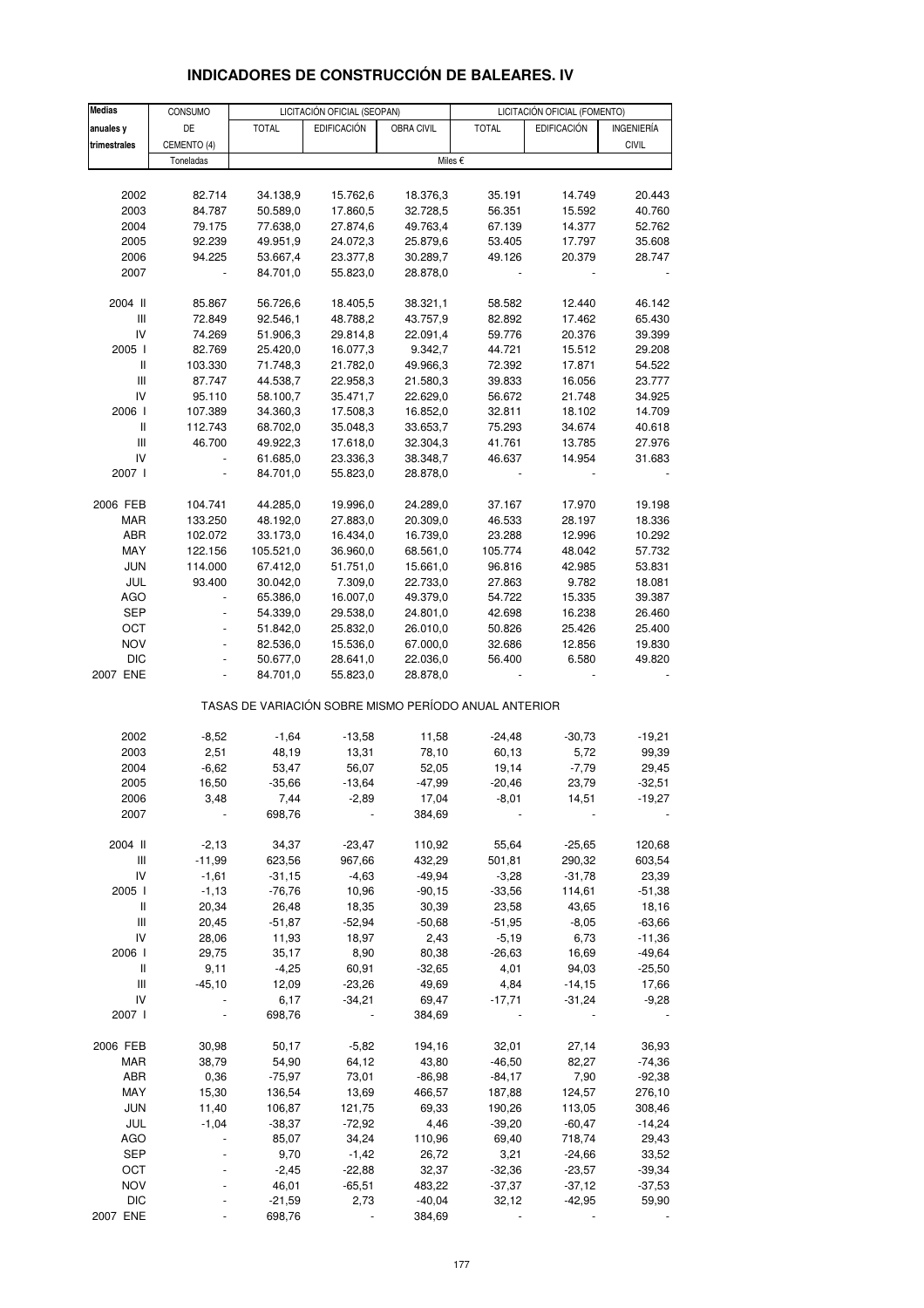| <b>Medias</b>                      | ESTABLECIMIENTOS HOTELEROS |                    |                                                       |                        |                          |                        |                    |  |
|------------------------------------|----------------------------|--------------------|-------------------------------------------------------|------------------------|--------------------------|------------------------|--------------------|--|
| anuales y                          |                            | NÚMERO DE VIAJEROS |                                                       |                        | NÚMERO DE PERNOCTACIONES |                        | <b>GRADO DE</b>    |  |
| trimestrales                       | <b>TOTAL</b>               | <b>ESPAÑOLES</b>   | <b>EXTRANJEROS</b>                                    | <b>TOTAL</b>           | <b>ESPAÑOLES</b>         | <b>EXTRANJEROS</b>     | <b>OCUPACIÓN</b>   |  |
|                                    |                            |                    | Unidades                                              |                        |                          |                        | $\%$               |  |
|                                    |                            |                    |                                                       |                        |                          |                        |                    |  |
| 2002                               | 575.689                    | 100.540            | 475.272                                               | 3.901.518              | 423.054                  | 3.477.202              | 63,46              |  |
| 2003                               | 610.093                    | 98.366             | 511.756                                               | 4.003.436              | 460.644                  | 3.542.760              | 61,76              |  |
| 2004                               | 626.607                    | 111.551            | 515.060                                               | 3.942.744              | 472.472                  | 3.469.903              | 61,48              |  |
| 2005                               | 656.614                    | 125.510            | 531.104                                               | 4.074.634              | 552.482                  | 3.522.152              | 62,31              |  |
| 2006                               | 699.219                    | 142.412            | 556.807                                               | 4.330.561              | 621.374                  | 3.709.187              | 65,32              |  |
| 2007                               | 122.755                    | 55.529             | 67.226                                                | 599.489                | 183.676                  | 415.813                | 43,98              |  |
| 2004 II                            | 744.277                    | 118.357            | 625.583                                               | 4.656.176              | 489.717                  | 4.166.196              | 61,06              |  |
| $\mathsf{III}$                     | 1.251.208                  | 190.141            | 1.061.433                                             | 8.275.508              | 864.557                  | 7.409.314              | 83,13              |  |
| IV                                 | 313.824                    | 72.525             | 241.309                                               | 1.812.849              | 237.259                  | 1.575.201              | 49,31              |  |
| 2005 l<br>$\sf II$                 | 216.399                    | 73.860             | 142.539                                               | 1.082.813              | 319.026                  | 763.788                | 51,48              |  |
| $\mathsf{III}$                     | 774.939<br>1.320.965       | 136.137<br>217.150 | 638.802<br>1.103.815                                  | 4.781.731<br>8.503.528 | 596.056<br>1.021.253     | 4.185.675<br>7.482.275 | 61,94<br>84,71     |  |
| IV                                 | 314.153                    | 74.894             | 239.258                                               | 1.930.463              | 273.592                  | 1.656.871              | 51,09              |  |
| 2006                               | 210.680                    | 78.004             | 132.676                                               | 1.004.576              | 331.833                  | 672.743                | 50,30              |  |
| Ш                                  | 915.475                    | 167.960            | 747.515                                               | 5.388.643              | 715.013                  | 4.673.630              | 68,55              |  |
| Ш                                  | 1.341.421                  | 239.120            | 1.102.301                                             | 8.930.324              | 1.112.588                | 7.817.737              | 87,03              |  |
| IV                                 | 329.301                    | 84.565             | 244.736                                               | 1.998.702              | 326.061                  | 1.672.640              | 55,40              |  |
| 2007 l                             | 122.755                    | 55.529             | 67.226                                                | 599.489                | 183.676                  | 415.813                | 43,98              |  |
| 2006 FEB                           | 191.375                    | 74.273             | 117.102                                               | 936.075                | 310.016                  | 626.059                | 50,00              |  |
| <b>MAR</b>                         | 318.912                    | 108.223            | 210.689                                               | 1.499.249              | 492.909                  | 1.006.340              | 57,31              |  |
| ABR                                | 527.263                    | 180.248            | 347.015                                               | 2.644.367              | 792.957                  | 1.851.410              | 63,30              |  |
| MAY                                | 971.057                    | 137.979            | 833.078                                               | 5.554.484              | 551.956                  | 5.002.528              | 60,65              |  |
| <b>JUN</b>                         | 1.248.106                  | 185.654            | 1.062.452                                             | 7.967.079              | 800.127                  | 7.166.952              | 81,71              |  |
| JUL                                | 1.395.193                  | 233.147            | 1.162.046                                             | 9.209.872              | 1.048.862                | 8.161.010              | 88,46              |  |
| <b>AGO</b>                         | 1.489.389                  | 311.295            | 1.178.094                                             | 9.746.179              | 1.540.558                | 8.205.621              | 92,17              |  |
| <b>SEP</b>                         | 1.139.680                  | 172.918            | 966.762                                               | 7.834.922              | 748.343                  | 7.086.579              | 80,45              |  |
| OCT                                | 730.981                    | 133.706            | 597.275                                               | 4.653.165              | 432.834                  | 4.220.331              | 59,36              |  |
| <b>NOV</b>                         | 140.764                    | 61.139             | 79.625                                                | 753.169                | 283.051                  | 470.118                | 58,58              |  |
| <b>DIC</b><br>2007 ENE             | 116.157<br>122.755         | 58.850<br>55.529   | 57.307<br>67.226                                      | 589.771<br>599.489     | 262.299<br>183.676       | 327.472<br>415.813     | 48,27<br>43,98     |  |
|                                    |                            |                    | TASAS DE VARIACIÓN SOBRE MISMO PERÍODO ANUAL ANTERIOR |                        |                          |                        |                    |  |
|                                    |                            |                    |                                                       |                        |                          |                        |                    |  |
| 2002<br>2003                       | $-9,47$<br>5,98            | 2,24<br>$-2,16$    | $-11,57$<br>7,68                                      | $-11,42$<br>2,61       | 2,51<br>8,89             | $-12,85$<br>1,89       | $-6,28$<br>$-2,67$ |  |
| 2004                               | 2,71                       | 13,40              | 0,65                                                  | $-1,52$                | 2,57                     | $-2,06$                | $-0,45$            |  |
| 2005                               | 4,79                       | 12,51              | 3,11                                                  | 3,35                   | 16,93                    | 1,51                   | 1,34               |  |
| 2006                               | 6,49                       | 13,47              | 4,84                                                  | 6,28                   | 12,47                    | 5,31                   | 4,84               |  |
| 2007                               | 0,82                       | 7,79               | $-4,29$                                               | 3,65                   | $-4,62$                  | 7,77                   | 0,87               |  |
| 2004 II                            | $-5,52$                    | 10,61              | $-8,01$                                               | $-5,19$                | 12,97                    | $-6,95$                | $-5,64$            |  |
| Ш                                  | 6,24                       | 20,05              | 4,06                                                  | $-0,03$                | 3,38                     | $-0,41$                | 0,32               |  |
| IV                                 | 12,33                      | 16,61              | 11,13                                                 | 3,96                   | $-8,99$                  | 6,21                   | 2,01               |  |
| 2005 l                             | 9,78                       | 13,32              | 8,05                                                  | 5,49                   | 6,93                     | 4,79                   | $-1,82$            |  |
| Ш                                  | 4,12                       | 15,02              | 2,11                                                  | 2,70                   | 21,71                    | 0,47                   | 1,45               |  |
| $\ensuremath{\mathsf{III}}\xspace$ | 5,58                       | 14,20              | 3,99                                                  | 2,76                   | 18,12                    | 0,98                   | 1,90               |  |
| IV                                 | 0,10                       | 3,27               | $-0,85$                                               | 6,49                   | 15,31                    | 5,18                   | 3,61               |  |
| 2006                               | $-2,64$                    | 5,61               | $-6,92$                                               | $-7,23$                | 4,01                     | $-11,92$               | $-2,29$            |  |
| Ш                                  | 18,14                      | 23,38              | 17,02                                                 | 12,69                  | 19,96                    | 11,66                  | 10,68              |  |
| Ш                                  | 1,55                       | 10,12              | $-0, 14$                                              | 5,02                   | 8,94                     | 4,48                   | 2,73               |  |
| IV                                 | 4,82                       | 12,91              | 2,29                                                  | 3,53                   | 19,18                    | 0,95                   | 8,44               |  |
| 2007 l                             | 0,82                       | 7,79               | $-4,29$                                               | 3,65                   | $-4,62$                  | 7,77                   | 0,87               |  |
| 2006 FEB                           | $-6,93$                    | 7,94               | $-14,41$                                              | $-7,09$                | 7,25                     | $-12,86$               | $-2,74$            |  |
| MAR                                | $-4,55$                    | 1,80               | $-7,51$                                               | $-10,11$               | 3,45                     | $-15,53$               | $-2,17$            |  |
| ABR                                | 39,87                      | 85,09              | 24,12                                                 | 21,65                  | 52,73                    | 11,89                  | 13,77              |  |
| MAY                                | 11,03                      | 6,12               | 11,89                                                 | 6,48                   | $-2,27$                  | 7,54                   | 6,07               |  |
| <b>JUN</b>                         | 16,29                      | 2,57               | 19,07                                                 | 14,55                  | 13,63                    | 14,66                  | 11,93              |  |
| JUL<br><b>AGO</b>                  | 1,56                       | $-0,52$            | 1,99                                                  | 9,70                   | 7,16                     | 10,04                  | 6,05               |  |
| <b>SEP</b>                         | 2,88<br>$-0,16$            | 13,21<br>21,67     | 0,46<br>$-3,26$                                       | 6,57<br>$-1,69$        | 13,68<br>2,53            | 5,33<br>$-2,12$        | 4,23<br>$-2,24$    |  |
| OCT                                | 1,38                       | 6,46               | 0,31                                                  | 0,03                   | 16,90                    | $-1,42$                | 3,67               |  |
| <b>NOV</b>                         | 13,62                      | 13,76              | 13,51                                                 | 11,16                  | 5,94                     | 14,55                  | 7,39               |  |
| <b>DIC</b>                         | 19,07                      | 29,78              | 9,76                                                  | 27,59                  | 43,08                    | 17,40                  | 16,43              |  |
| 2007 ENE                           | 0,82                       | 7,79               | $-4,29$                                               | 3,65                   | $-4,62$                  | 7,77                   | 0,87               |  |

## **INDICADORES DE SERVICIOS DE BALEARES. I**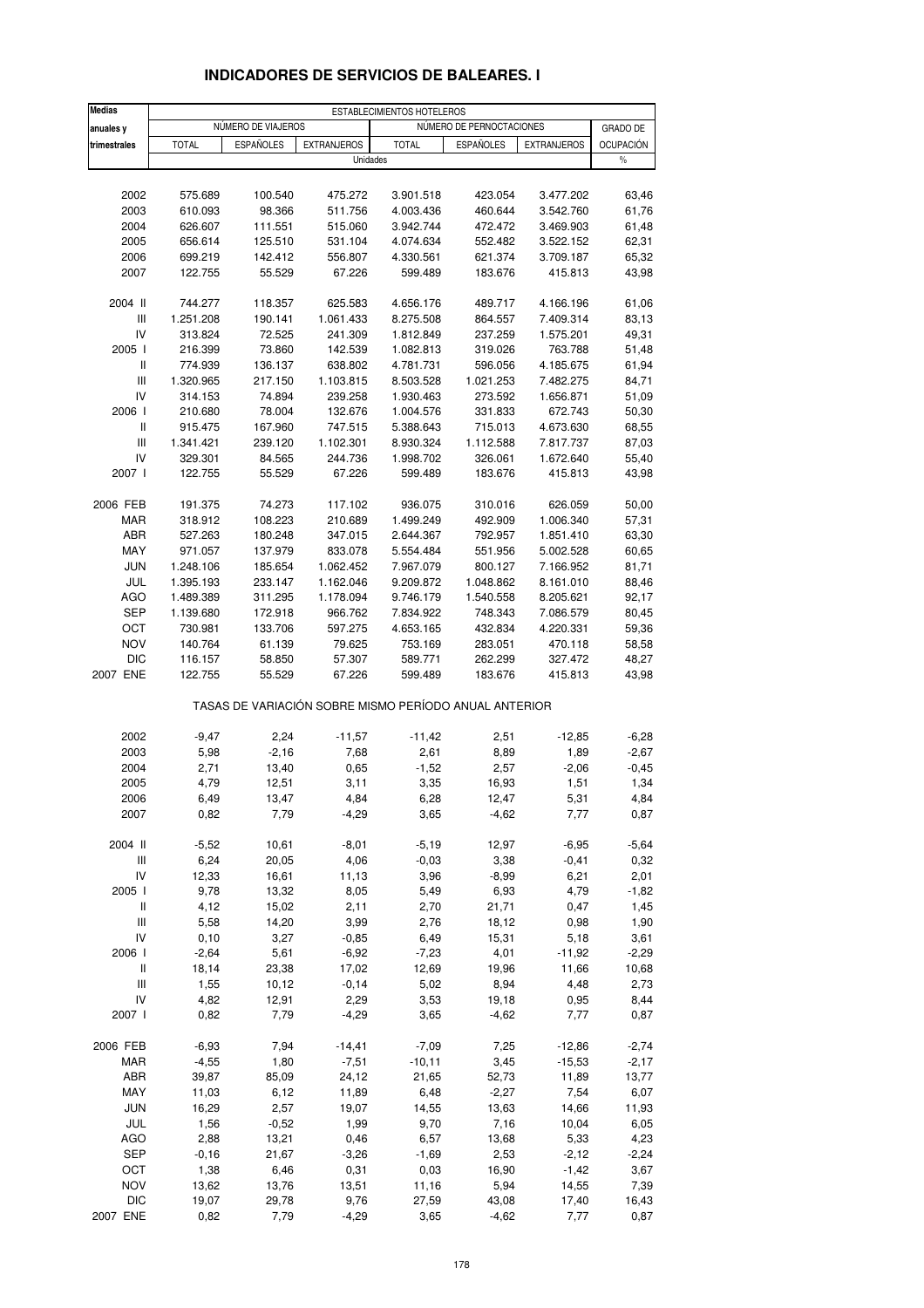| <b>Medias</b>                      | APARTAMENTOS TURÍSTICOS (5) |                    |                                                       |                   |                          |                    |                  |
|------------------------------------|-----------------------------|--------------------|-------------------------------------------------------|-------------------|--------------------------|--------------------|------------------|
| anuales y                          |                             | NÚMERO DE VIAJEROS |                                                       |                   | NÚMERO DE PERNOCTACIONES |                    | GRADO DE         |
| trimestrales                       | <b>TOTAL</b>                | <b>ESPAÑOLES</b>   | <b>EXTRANJEROS</b>                                    | <b>TOTAL</b>      | <b>ESPAÑOLES</b>         | <b>EXTRANJEROS</b> | <b>OCUPACIÓN</b> |
|                                    |                             |                    | Unidades                                              |                   |                          |                    | $\%$             |
|                                    |                             |                    |                                                       |                   |                          |                    |                  |
| 2002                               | 82.150                      | 3.226              | 78.924                                                | 964.394           | 25.647                   | 938.747            | 47,33            |
| 2003                               | 87.508                      | 4.504              | 83.004                                                | 945.592           | 34.671                   | 910.922            | 47,69            |
| 2004                               | 81.647                      | 6.212              | 75.435                                                | 774.465           | 42.195                   | 732.270            | 45,95            |
| 2005                               | 104.511                     | 11.910             | 92.601                                                | 849.593           | 73.853                   | 775.741<br>813.442 | 45,98            |
| 2006<br>2007                       | 108.587<br>7.351            | 12.514<br>1.175    | 96.073<br>6.176                                       | 893.991<br>63.875 | 80.549<br>5.038          | 58.837             | 47,40<br>34,76   |
|                                    |                             |                    |                                                       |                   |                          |                    |                  |
| 2004 II                            | 83.749                      | 6.015              | 77.734                                                | 741.576           | 31.135                   | 710.441            | 50,88            |
| Ш                                  | 195.205                     | 15.977             | 179.228                                               | 1.951.826         | 118.882                  | 1.832.944          | 69,81            |
| IV<br>2005 l                       | 40.432                      | 2.098              | 38.334                                                | 348.180           | 14.511                   | 333.669            | 36,44            |
| Ш                                  | 8.774<br>119.401            | 738<br>10.795      | 8.035<br>108.606                                      | 61.881<br>896.132 | 3.685<br>56.333          | 58.196<br>839.799  | 34,58<br>45,47   |
| Ш                                  | 250.447                     | 33.137             | 217.310                                               | 2.106.850         | 220.623                  | 1.886.228          | 69,21            |
| IV                                 | 39.422                      | 2.970              | 36.453                                                | 333.511           | 14.770                   | 318.740            | 34,65            |
| 2006                               | 5.652                       | 829                | 4.822                                                 | 50.396            | 5.017                    | 45.379             | 32,80            |
| Ш                                  | 129.491                     | 13.502             | 115.989                                               | 1.005.236         | 71.803                   | 933.433            | 45,41            |
| Ш                                  | 255.245                     | 32.114             | 223.131                                               | 2.180.377         | 226.884                  | 1.953.494          | 72,15            |
| IV                                 | 43.960                      | 3.610              | 40.350                                                | 339.954           | 18.492                   | 321.462            | 39,24            |
| 2007 l                             | 7.351                       | 1.175              | 6.176                                                 | 63.875            | 5.038                    | 58.837             | 34,76            |
| 2006 FEB                           | 6.392                       | 903                | 5.489                                                 | 57.532            | 6.232                    | 51.300             | 38,62            |
| <b>MAR</b>                         | 7.192                       | 824                | 6.368                                                 | 69.427            | 4.544                    | 64.883             | 35,15            |
| ABR                                | 33.773                      | 6.734              | 27.039                                                | 226.875           | 31.886                   | 194.989            | 37,02            |
| MAY                                | 150.026                     | 11.050             | 138.976                                               | 1.025.266         | 42.518                   | 982.748            | 39,08            |
| <b>JUN</b>                         | 204.674                     | 22.721             | 181.953                                               | 1.763.567         | 141.006                  | 1.622.561          | 60,14            |
| JUL                                | 250.901                     | 30.189             | 220.712                                               | 2.273.656         | 210.684                  | 2.062.972          | 73,67            |
| <b>AGO</b>                         | 284.937                     | 40.098             | 244.839                                               | 2.493.840         | 310.013                  | 2.183.827          | 79,57            |
| <b>SEP</b>                         | 229.897                     | 26.056             | 203.841                                               | 1.773.636         | 159.954                  | 1.613.682          | 63,22            |
| OCT                                | 120.136                     | 7.766              | 112.370                                               | 936.218           | 37.293                   | 898.925            | 44,01            |
| <b>NOV</b>                         | 6.229                       | 1.857              | 4.372                                                 | 46.916            | 11.348                   | 35.568             | 41,22            |
| DIC<br>2007 ENE                    | 5.515<br>7.351              | 1.206<br>1.175     | 4.309                                                 | 36.728            | 6.835                    | 29.893             | 32,50<br>34,76   |
|                                    |                             |                    | 6.176                                                 | 63.875            | 5.038                    | 58.837             |                  |
|                                    |                             |                    | TASAS DE VARIACIÓN SOBRE MISMO PERÍODO ANUAL ANTERIOR |                   |                          |                    |                  |
| 2002                               | $-11,11$                    | 10,87              | $-11,83$                                              | $-15,91$          | $-10,75$                 | $-16,04$           | $-11,11$         |
| 2003                               | 6,52                        | 39,60              | 5,17                                                  | $-1,95$           | 35,18                    | $-2,96$            | 0,75             |
| 2004                               | $-6,70$                     | 37,93              | $-9,12$                                               | $-18,10$          | 21,70                    | -19,61             | $-3,65$          |
| 2005                               | 28,00                       | 91,73              | 22,76                                                 | 9,70              | 75,03                    | 5,94               | 0,07             |
| 2006                               | 3,90                        | 5,07               | 3,75                                                  | 5,23              | 9,07                     | 4,86               | 3,10             |
| 2007                               | 118,07                      | 54,40              | 136,63                                                | 163,62            | 17,85                    | 194,85             | 41,19            |
| 2004 II                            | $-23,54$                    | 20,52              | $-25,65$                                              | $-36,62$          | $-5,62$                  | $-37,52$           | $-5,64$          |
| $\ensuremath{\mathsf{III}}\xspace$ | 0,71                        | 38,27              | $-1,67$                                               | $-8,94$           | 23,92                    | $-10,48$           | $-7,46$          |
| IV                                 | 0,34                        | 99,02              | $-2,31$                                               | $-12,98$          | 98,31                    | $-15,05$           | 14,08            |
| 2005 l                             | 21,82                       | $-2,51$            | 24,68                                                 | 9,95              | $-13,35$                 | 11,86              | 29,72            |
| Ш                                  | 42,57                       | 79,48              | 39,71                                                 | 20,84             | 80,93                    | 18,21              | $-10,63$         |
| Ш                                  | 28,30                       | 107,41             | 21,25                                                 | 7,94              | 85,58                    | 2,91               | $-0,85$          |
| IV                                 | $-2,50$                     | 41,53              | $-4,91$                                               | $-4,21$           | 1,79                     | $-4,47$            | $-4,91$          |
| 2006                               | $-35,58$                    | 12,33              | $-39,99$                                              | $-18,56$          | 36,16                    | $-22,02$           | $-5,16$          |
| Ш<br>Ш                             | 8,45<br>1,92                | 25,07<br>$-3,09$   | 6,80<br>2,68                                          | 12,18<br>3,49     | 27,46<br>2,84            | 11,15<br>3,57      | $-0, 12$<br>4,25 |
| IV                                 | 11,51                       | 21,55              | 10,69                                                 | 1,93              | 25,20                    | 0,85               | 13,26            |
| 2007                               | 118,07                      | 54,40              | 136,63                                                | 163,62            | 17,85                    | 194,85             | 41,19            |
|                                    |                             |                    |                                                       |                   |                          |                    |                  |
| 2006 FEB                           | $-27,15$                    | $-3,53$            | $-29,97$                                              | $-8,45$           | 44,06                    | $-12,33$           | $-7,41$          |
| MAR                                | $-24,37$                    | 2,23               | $-26,83$                                              | $-8,60$           | $-4,28$                  | $-8,89$            | 32,14            |
| ABR                                | 35,90                       | 348,04             | 15,80                                                 | 62,40             | 397,52                   | 46,29              | 1,68             |
| MAY                                | 8,26                        | 5,77               | 8,46                                                  | $-3,43$           | $-12,49$                 | $-3,00$            | $-11,08$         |
| <b>JUN</b><br>JUL                  | 5,09<br>$-3,73$             | 11,19<br>$-14,57$  | 4,37<br>$-2,03$                                       | 18,60<br>7,95     | 23,68<br>$-3,08$         | 18,18<br>9,22      | 7,30<br>5,00     |
| AGO                                | $-0,55$                     | $-1,51$            | $-0,39$                                               | 1,85              | 6,22                     | 1,26               | 5,42             |
| <b>SEP</b>                         | 12,57                       | 11,54              | 12,71                                                 | 0,45              | 4,81                     | 0,04               | 1,97             |
| OCT                                | 9,97                        | 5,49               | 10,29                                                 | $-0,12$           | 7,76                     | $-0,42$            | 6,00             |
| <b>NOV</b>                         | 10,21                       | 136,26             | $-10, 15$                                             | 20,31             | 109,06                   | 5,95               | 9,02             |
| DIC                                | 63,60                       | 58,48              | 65,10                                                 | 51,58             | 59,88                    | 49,80              | 32,01            |
| 2007 ENE                           | 118,07                      | 54,40              | 136,63                                                | 163,62            | 17,85                    | 194,85             | 41,19            |

#### **INDICADORES DE SERVICIOS DE BALEARES. II**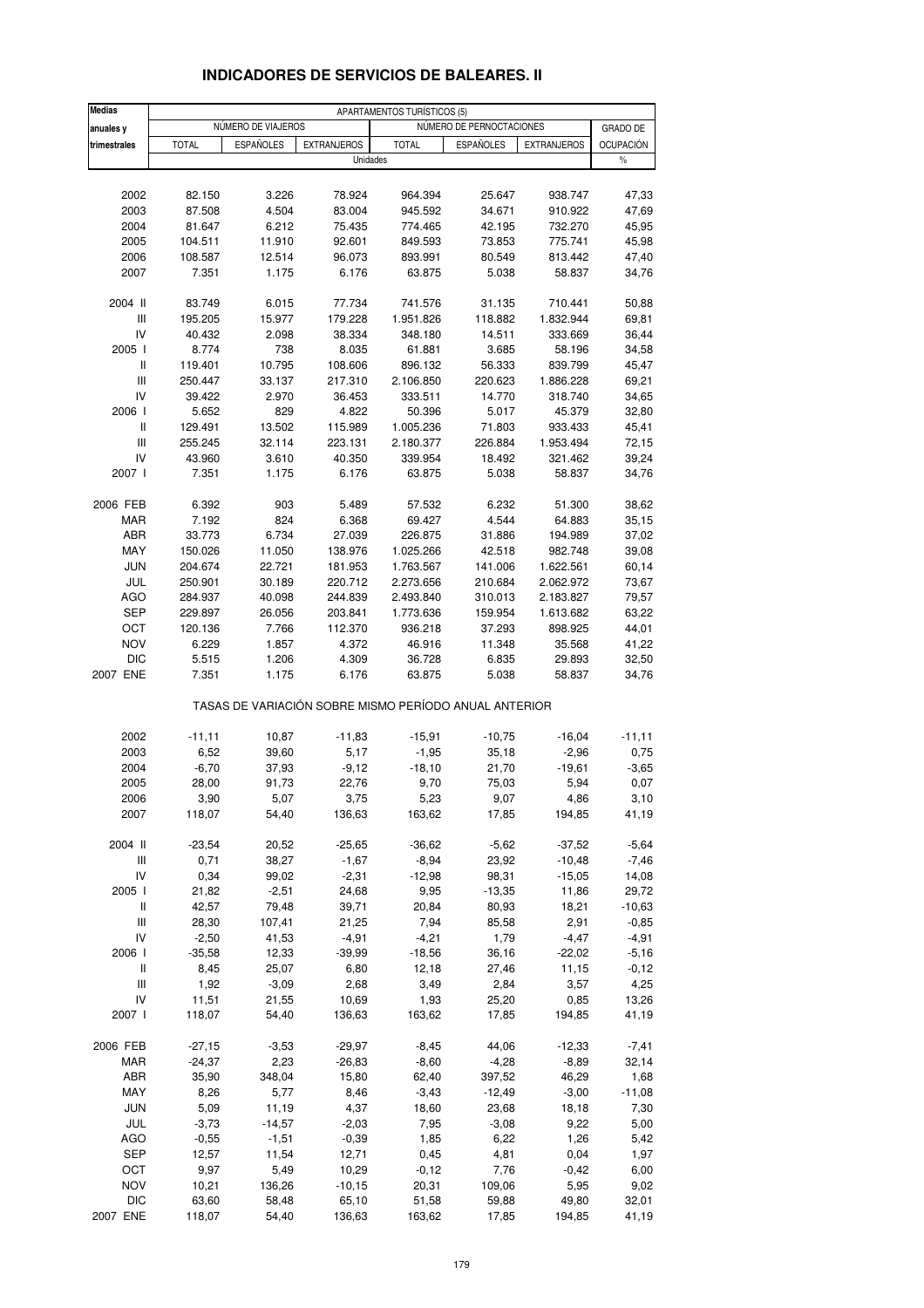| <b>Medias</b>                      |              |              |                                                       | TRANSPORTE AÉREO DE PASAJEROS |                        |                      |                    |
|------------------------------------|--------------|--------------|-------------------------------------------------------|-------------------------------|------------------------|----------------------|--------------------|
| anuales y                          | <b>TOTAL</b> |              | <b>INTERIOR</b>                                       |                               |                        | <b>INTERNACIONAL</b> |                    |
| trimestrales                       |              | <b>TOTAL</b> | <b>REGULAR</b>                                        | NO REGULAR                    | <b>TOTAL</b>           | <b>REGULAR</b>       | NO REGULAR         |
|                                    |              |              |                                                       | Unidades                      |                        |                      |                    |
| 2002                               |              |              |                                                       | 23.455                        |                        | 637.920              |                    |
| 2003                               | 2.042.045    | 562.295      | 538.840                                               |                               | 1.479.750<br>1.525.953 |                      | 841.830<br>814.334 |
|                                    | 2.160.227    | 634.274      | 608.746                                               | 25.528                        |                        | 711.619              |                    |
| 2004                               | 2.258.020    | 685.999      | 659.808                                               | 26.191                        | 1.572.021              | 829.131              | 742.890            |
| 2005                               | 2.326.636    | 738.718      | 710.790                                               | 27.928                        | 1.587.918              | 916.677              | 671.241            |
| 2006                               | 2.454.384    | 795.938      | 770.414                                               | 25.524                        | 1.658.446              | 1.005.167            | 653.280            |
| 2007                               | 936.655      | 575.773      | 570.296                                               | 5.477                         | 360.882                | 349.639              | 11.243             |
| 2004 II                            | 2.570.924    | 680.485      | 658.716                                               | 21.768                        | 1.890.439              | 943.556              | 946.883            |
| Ш                                  | 3.868.888    | 896.655      | 842.353                                               | 54.302                        | 2.972.233              | 1.330.421            | 1.641.812          |
| IV                                 | 1.539.905    | 589.518      | 576.802                                               | 12.716                        | 950.387                | 623.849              | 326.539            |
| 2005 l                             | 1.129.343    | 595.299      | 573.818                                               | 21.481                        | 534.044                | 480.477              | 53.567             |
| $\, \parallel$                     | 2.618.534    | 738.762      | 716.540                                               | 22.222                        | 1.879.772              | 1.077.793            | 801.979            |
| $\ensuremath{\mathsf{III}}\xspace$ | 4.008.517    | 1.003.826    | 944.821                                               | 59.005                        | 3.004.691              | 1.465.558            | 1.539.132          |
| IV                                 | 1.550.152    | 616.985      | 607.982                                               | 9.003                         | 933.167                | 642.880              | 290.287            |
| 2006                               | 1.123.749    | 630.887      | 609.934                                               | 20.953                        | 492.862                | 457.759              | 35.103             |
| $\mathsf{I}$                       | 2.870.420    | 817.124      | 794.095                                               | 23.029                        | 2.053.296              | 1.245.182            | 808.114            |
| Ш                                  | 4.231.282    | 1.064.558    | 1.014.138                                             | 50.421                        | 3.166.724              | 1.637.129            | 1.529.595          |
| IV                                 | 1.592.084    | 671.181      | 663.490                                               | 7.691                         | 920.903                | 680.595              | 240.308            |
| 2007 l                             | 936.655      | 575.773      | 570.296                                               | 5.477                         | 360.882                | 349.639              | 11.243             |
|                                    |              |              |                                                       |                               |                        |                      |                    |
| 2006 FEB                           | 1.044.517    | 599.688      | 575.555                                               | 24.133                        | 444.829                | 419.917              | 24.912             |
| MAR                                | 1.385.527    | 729.734      | 699.641                                               | 30.093                        | 655.793                | 593.205              | 62.588             |
| ABR                                | 1.926.094    | 795.116      | 754.835                                               | 40.281                        | 1.130.978              | 907.347              | 223.631            |
| MAY                                | 2.957.393    | 769.483      | 758.267                                               | 11.216                        | 2.187.910              | 1.296.858            | 891.052            |
| <b>JUN</b>                         | 3.727.774    | 886.774      | 869.184                                               | 17.590                        | 2.841.000              | 1.531.342            | 1.309.658          |
| JUL                                | 4.311.664    | 1.054.135    | 999.196                                               | 54.939                        | 3.257.529              | 1.646.149            | 1.611.380          |
| <b>AGO</b>                         | 4.524.086    | 1.223.345    | 1.160.611                                             | 62.734                        | 3.300.741              | 1.666.985            | 1.633.756          |
| <b>SEP</b>                         | 3.858.097    | 916.195      | 882.606                                               | 33.589                        | 2.941.902              | 1.598.253            | 1.343.649          |
| OCT                                | 2.677.902    | 718.122      | 708.945                                               | 9.177                         | 1.959.780              | 1.294.655            | 665.125            |
| <b>NOV</b>                         | 1.096.751    | 652.050      | 643.823                                               | 8.227                         | 444.701                | 407.795              | 36.906             |
| <b>DIC</b>                         | 1.001.600    | 643.371      | 637.701                                               | 5.670                         | 358.229                | 339.336              | 18.893             |
| 2007 ENE                           | 936.655      | 575.773      | 570.296                                               | 5.477                         | 360.882                | 349.639              | 11.243             |
|                                    |              |              | TASAS DE VARIACIÓN SOBRE MISMO PERÍODO ANUAL ANTERIOR |                               |                        |                      |                    |
| 2002                               | $-6,85$      | $-3,59$      | $-3,68$                                               | $-1,34$                       | $-8,04$                | $-10,38$             | $-6,18$            |
| 2003                               | 5,79         | 12,80        | 12,97                                                 | 8,84                          | 3,12                   | 11,55                | $-3,27$            |
| 2004                               | 4,53         | 8,16         | 8,39                                                  | 2,60                          | 3,02                   | 16,51                | $-8,77$            |
| 2005                               | 3,04         | 7,68         | 7,73                                                  | 6,63                          | 1,01                   | 10,56                | $-9,64$            |
|                                    |              |              |                                                       |                               |                        |                      |                    |
| 2006                               | 5,49         | 7,75         | 8,39                                                  | -8,61                         | 4,44                   | 9,65                 | $-2,68$            |
| 2007                               | $-0,48$      | 2,23         | 2,83                                                  | $-36,56$                      | $-4,52$                | $-2,92$              | $-36,87$           |
| 2004 II                            | $-0,85$      | 7,24         | 8,08                                                  | $-13,00$                      | $-3,47$                | 7,95                 | $-12,67$           |
| $\ensuremath{\mathsf{III}}\xspace$ | 4,33         | 7,27         | 8,50                                                  | $-8,79$                       | 3,47                   | 18,31                | $-6,07$            |
| IV                                 | 11,19        | 8,11         | 7,54                                                  | 43,02                         | 13,19                  | 26,95                | $-6,23$            |
| 2005 l                             | 7,31         | 3,11         | 2,22                                                  | 34,42                         | 12,42                  | 14,75                | $-4,90$            |
| Ш                                  | 1,85         | 8,56         | 8,78                                                  | 2,08                          | $-0,56$                | 14,23                | $-15,30$           |
| $\ensuremath{\mathsf{III}}\xspace$ | 3,61         | 11,95        | 12,16                                                 | 8,66                          | 1,09                   | 10,16                | $-6,25$            |
| IV                                 | 0,67         | 4,66         | 5,41                                                  | $-29,20$                      | $-1,81$                | 3,05                 | $-11,10$           |
| 2006                               | $-0,50$      | 5,98         | 6,29                                                  | $-2,45$                       | $-7,71$                | $-4,73$              | $-34,47$           |
| Ш                                  | 9,62         | 10,61        | 10,82                                                 | 3,63                          | 9,23                   | 15,53                | 0,76               |
| $\ensuremath{\mathsf{III}}\xspace$ | 5,56         | 6,05         | 7,34                                                  | $-14,55$                      | 5,39                   | 11,71                | $-0,62$            |
| IV                                 | 2,71         | 8,78         | 9,13                                                  | $-14,57$                      | $-1,31$                | 5,87                 | $-17,22$           |
| 2007 l                             | $-0,48$      | 2,23         | 2,83                                                  | $-36,56$                      | $-4,52$                | $-2,92$              | $-36,87$           |
|                                    |              |              |                                                       |                               |                        |                      |                    |
| 2006 FEB                           | 1,43         | 7,58         | 6,10                                                  | 61,51                         | $-5,84$                | $-4,27$              | $-26,28$           |
| <b>MAR</b>                         | $-4,06$      | 2,41         | 4,19                                                  | $-26,71$                      | $-10,36$               | $-5,55$              | $-39,52$           |
| ABR                                | 17,54        | 14,56        | 13,33                                                 | 43,84                         | 19,74                  | 21,84                | 11,89              |
| MAY                                | 4,32         | 5,42         | 6,19                                                  | $-29,17$                      | 3,94                   | 10,29                | $-4, 10$           |
| <b>JUN</b>                         | 10,22        | 11,92        | 12,95                                                 | $-22,94$                      | 9,70                   | 16,65                | 2,56               |
| JUL                                | 5,32         | 7,10         | 7,61                                                  | $-1,35$                       | 4,76                   | 11,93                | $-1,67$            |
| AGO                                | 4,50         | 4,37         | 6,12                                                  | $-19,96$                      | 4,55                   | 11,50                | $-1,70$            |
| <b>SEP</b>                         | 7,09         | 7,14         | 8,67                                                  | $-21,79$                      | 7,08                   | 11,69                | 2,06               |
| OCT                                | 2,43         | 11,82        | 11,77                                                 | 15,56                         | $-0,62$                | 10,84                | $-17,27$           |
| <b>NOV</b>                         | 2,37         | 6,25         | 6,85                                                  | $-26,21$                      | $-2,84$                | $-1,53$              | $-15,27$           |

### **INDICADORES DE SERVICIOS DE BALEARES. III**

DIC 3,82 8,13 8,62 -28,39 -3,12 -2,06 -18,89 2007 ENE -0,48 2,23 2,83 -36,56 -4,52 -2,92 -36,87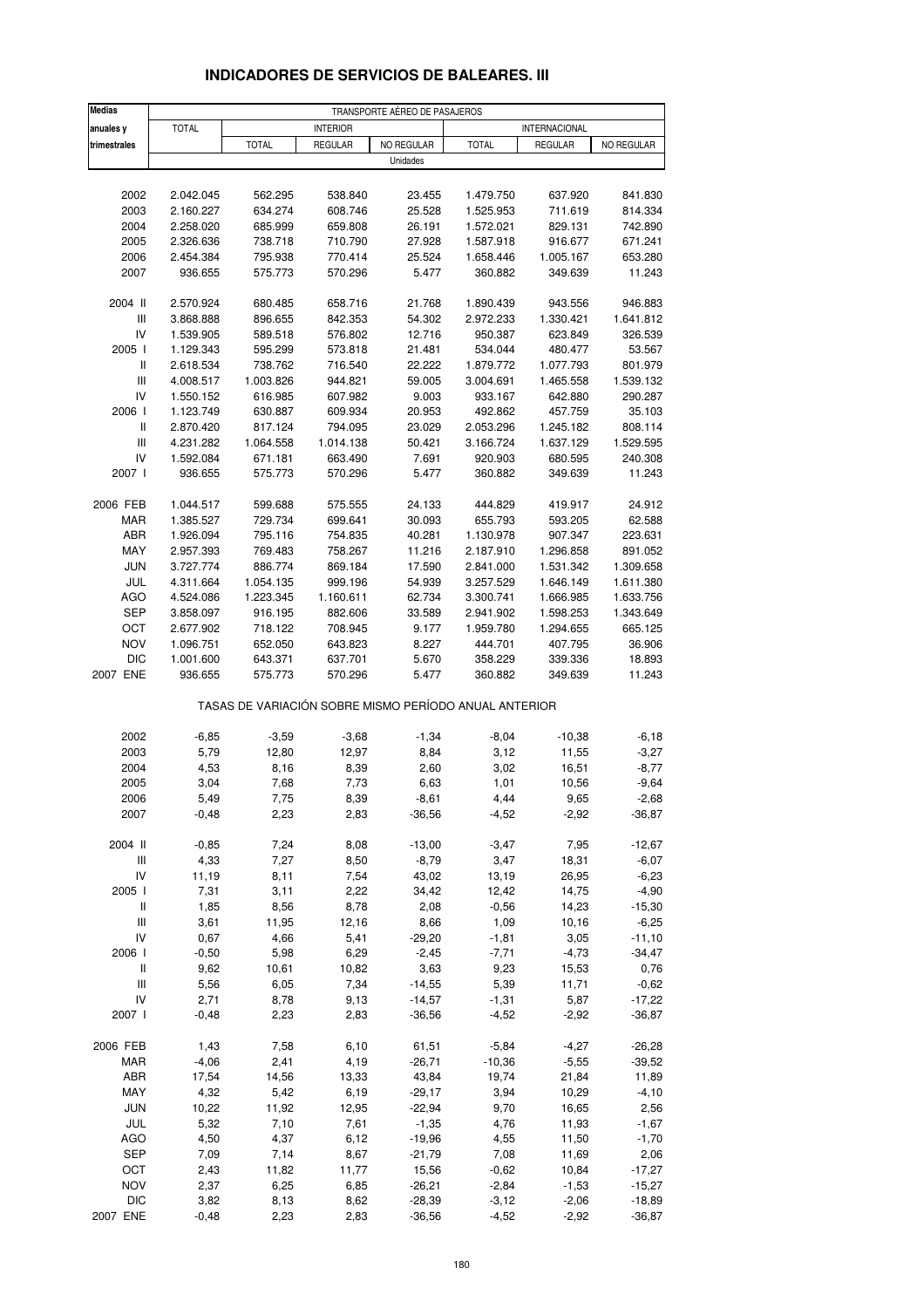#### **Medias anuales v IPI. INE GASOLINA MATRICULACIÓN E. ELÉCTRICA I ÍNDICE trimestrales B.CONSUMO AUTO** TURISMOS USOS DOMEST. COMERC.MENOR Base 2000 Toneladas Unidades Gwh Base 2005 2002 114,8 23.867 4.717 132,522 87,93 2003 102,4 23.852 4.627 145,367 91,59 2004 97,8 5.095 155,111 96,81 2005 100,2 22.420 4.536 165,495 100,00 2006 101,2 21.692 4.310 168,385 103,27 2007 80,0 - 3.393 208,095 92,12 2004 II 107,3 23.773 7.499 153,241 99,99 III 117,3 28.105 4.298 148,238 116,54 IV 81,3 20.638 3.716 146,130 94,72 2005 I 82,1 19.055 4.481 193,209 80,56 II 109,0 23.188 6.564 162,279 102,98 III 119,3 27.487 3.828 158,454 118,75 IV 90,4 19.951 3.270 148,036 97,72 2006 I 89,4 18.111 4.278 210,823 82,14 II 108,8 22.804 6.308 154,132 105,97 III 117,2 26.637 3.678 168,888 124,82 IV 89,3 19.215 2.977 139,696 100,15 2007 I 80,0 - 3.393 208,095 92,12 2006 MAR 98,5 19.479 6.245 218,104 85,85 ABR 97,6 20.964 5.896 178,751 92,69 MAY 112,3 23.313 6.993 149,242 108,88 JUN 116,4 24.134 6.036 134,402 116,35 JUL 133,0 27.299 5.333 151,880 128,60 AGO 110,3 28.460 3.040 186,896 128,58 SEP 108,4 24.153 2.662 167,889 117,28 OCT 101,4 21.730 3.110 148,051 106,54 NOV 86,7 18.068 3.195 144,589 91,10 DIC 79,9 17.847 2.626 126,449 102,80 2007 ENE 80,0 - 3.462 195,656 92,12 FEB - - 3.324 220,533 - TASAS DE VARIACIÓN SOBRE MISMO PERÍODO ANUAL ANTERIOR 2002 - -4,94 -13,47 11,26 - 2003 -10,80 -0,06 -1,92 9,69 4,15 2004 -4,47 -3,47 10,11 6,70 5,71 2005 2,40 -2,62 -10,97 6,69 3,29 2006 1,00 -3,25 -4,97 1,75 3,27 2007 -4,53 - 2,99 0,44 9,27 2004 II -1,98 -4,82 6,16 14,24 5,91 III -0,45 -4,85 -0,93 -2,02 5,19 IV -7,75 -1,92 8,91 9,74 6,67 2005 I -3,94 -2,68 -7,91 11,79 5,99 II 1,55 -2,46 -12,47 5,90 2,99 III 1,73 -2,20 -10,93 6,89 1,90 IV 11,15 -3,33 -11,99 1,30 3,16 2006 I 8,93 -4,96 -4,53 9,12 1,96 II -0,18 -1,66 -3,89 -5,02 2,91 III -1,76 -3,09 -3,91 6,59 5,11 IV -1,14 -3,69 -8,96 -5,63 2,49 2007 I -4,53 - 2,99 0,44 9,27 2006 MAR 9,69 -8,22 -12,14 8,74 3,25 ABR -5,33 -2,31 -1,11 -15,96 -0,03 MAY 7,05 0,03 -4,57 7,04 3,89 JUN -2,10 -2,68 -5,72 -0,23 4,43 JUL -5,41 -5,41 1,08 13,33 5,42 AGO -1,34 -4,36 -7,96 10,22 8,44 SEP 2,65 1,30 -8,36 -2,27 1,38 OCT -0,49 -3,53 3,22 2,09 0,71 NOV 6,38 -1,80 0,44 5,31 5,00 DIC -8,89 -5,72 -27,38 -21,84 2,18 2007 ENE -4,53 - 18,93 -3,26 9,27 CONSUMO

FEB - - -9,62 3,96 -

#### **INDICADORES DE DEMANDA DE BALEARES I**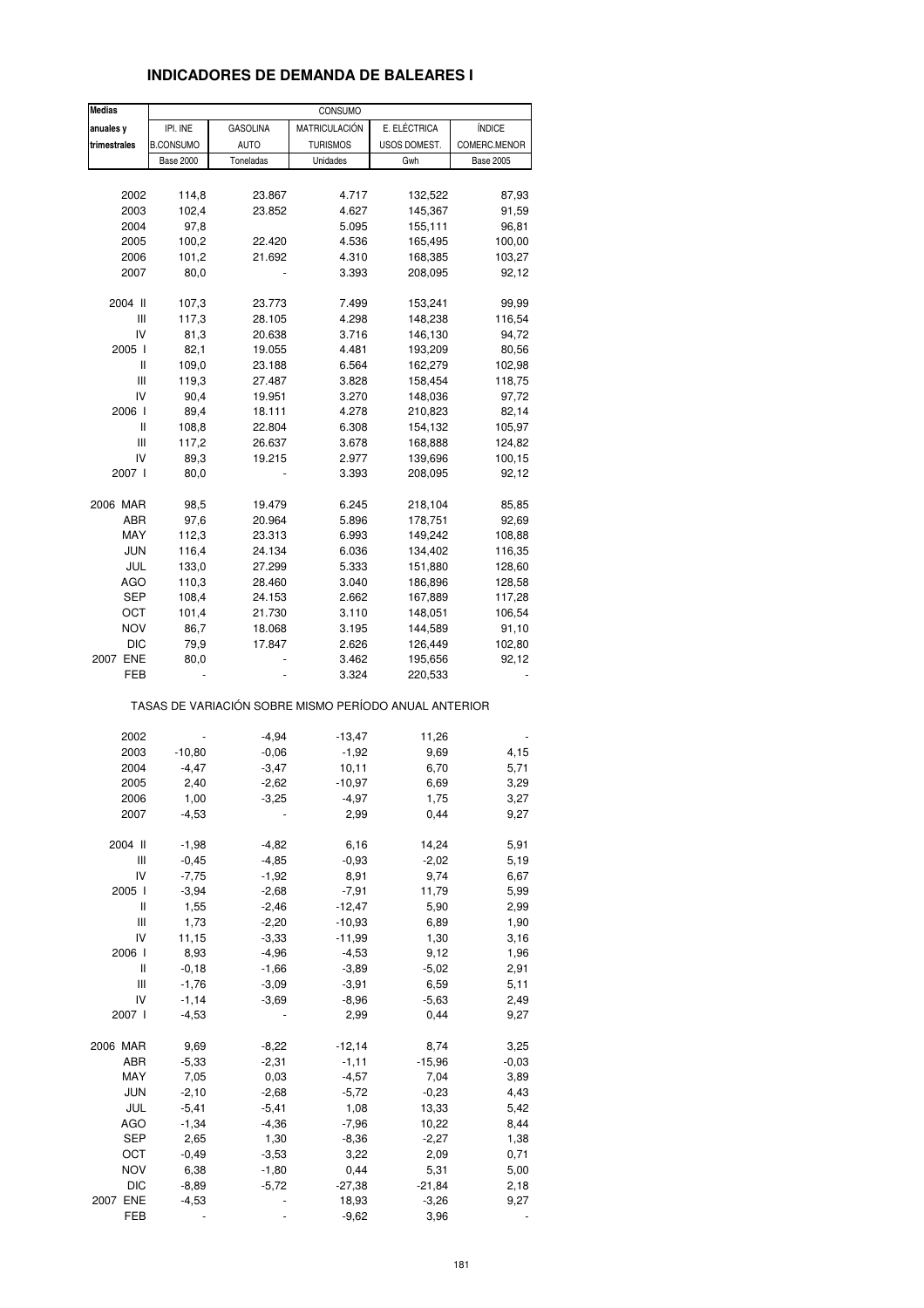| <b>Medias</b>                      |                           |                      |                    | <b>INVERSION</b>                                      |                     |  |  |  |
|------------------------------------|---------------------------|----------------------|--------------------|-------------------------------------------------------|---------------------|--|--|--|
| anuales y                          | IPI. INE<br>MATRICULACIÓN |                      | <b>INSCRIPCIÓN</b> |                                                       |                     |  |  |  |
| trimestrales                       | <b>B.EQUIPO</b>           | <b>B.INTERMEDIOS</b> | <b>ENERGÍA</b>     | <b>VEHÍCULOS CARGA</b>                                | MAQUINARIA AGRICOLA |  |  |  |
|                                    |                           | <b>Base 2000</b>     |                    |                                                       | Unidades            |  |  |  |
|                                    |                           |                      |                    |                                                       |                     |  |  |  |
| 2002                               | 112,9                     | 90,5                 | 122,5              | 552                                                   | 39                  |  |  |  |
| 2003                               | 117,3                     | 90,9                 | 134,4              | 575                                                   | 33                  |  |  |  |
| 2004                               | 121,5                     |                      | 139,4              | 627                                                   | 34                  |  |  |  |
| 2005                               | 136,8                     | 101,2                | 144,0              | 676                                                   | 35                  |  |  |  |
| 2006                               | 140,3                     | 98,6                 | 140,6              | 738                                                   | 38                  |  |  |  |
| 2007                               | 146,9                     | 100,0                | 161,7              | 677                                                   | 53                  |  |  |  |
|                                    |                           |                      |                    |                                                       |                     |  |  |  |
| 2004 II                            | 135,4                     | 91,5                 | 128,9              | 779                                                   | 47                  |  |  |  |
| Ш                                  | 94,1                      | 89,8                 | 169,3              | 530                                                   | 33                  |  |  |  |
| IV                                 | 98,1                      | 91,8                 | 128,4              | 596                                                   | 27                  |  |  |  |
| 2005 l                             | 124,7                     | 93,5                 | 143,6              | 578                                                   | 33                  |  |  |  |
| Ш                                  | 161,8                     | 110,1                | 135,8              | 860                                                   | 44                  |  |  |  |
| Ш                                  | 111,2                     | 97,7                 | 169,3              | 615                                                   | 31                  |  |  |  |
| IV                                 | 149,6                     | 103,6                | 127,4              | 652                                                   | 30                  |  |  |  |
| 2006                               | 166,8                     | 100,1                | 135,3              | 741                                                   | 42                  |  |  |  |
| Ш                                  | 167,0                     | 104,4                | 131,2              | 885                                                   | 42                  |  |  |  |
| Ш                                  | 112,7                     | 91,0                 | 172,1              | 659                                                   | 30                  |  |  |  |
| IV                                 | 114,8                     | 99,0                 | 123,8              | 667                                                   | 36                  |  |  |  |
| 2007 l                             | 146,9                     | 100,0                | 161,7              | 677                                                   | 53                  |  |  |  |
|                                    |                           |                      |                    |                                                       |                     |  |  |  |
| 2006 MAR                           | 201,3                     | 105,1                | 129,1              | 943                                                   | 45                  |  |  |  |
| ABR                                | 132,0                     | 103,3                | 112,4              | 796                                                   | 33                  |  |  |  |
| MAY                                | 195,9                     | 104,6                | 131,4              | 960                                                   | 41                  |  |  |  |
| <b>JUN</b>                         | 173,1                     | 105,3                | 149,8              | 899                                                   | 53                  |  |  |  |
| JUL                                | 131,9                     | 100,6                | 190,8              | 838                                                   | 22                  |  |  |  |
| AGO                                | 67,9                      | 64,4                 | 174,0              | 612                                                   | 53                  |  |  |  |
| SEP                                | 138,4                     | 108,1                | 151,5              | 526                                                   | 16                  |  |  |  |
| OCT                                | 146,8                     | 103,7                | 133,1              | 681                                                   | 43                  |  |  |  |
| <b>NOV</b>                         | 119,4                     | 106,7                | 108,1              | 690                                                   | 28                  |  |  |  |
| DIC                                | 78,1                      | 86,7                 | 130,1              | 629                                                   | 36                  |  |  |  |
| 2007 ENE                           | 146,9                     | 100,0                | 161,7              | 733                                                   | 53                  |  |  |  |
| FEB                                |                           |                      |                    | 620                                                   |                     |  |  |  |
|                                    |                           |                      |                    | TASAS DE VARIACIÓN SOBRE MISMO PERÍODO ANUAL ANTERIOR |                     |  |  |  |
| 2002                               |                           |                      |                    | 6,43                                                  | 30,36               |  |  |  |
| 2003                               | 3,88                      | 0,43                 | 9,72               | 4,23                                                  | $-15,81$            |  |  |  |
| 2004                               | 3,57                      | $-0,10$              | 3,71               | 8,97                                                  | 3,81                |  |  |  |
| 2005                               | 12,59                     | 11,51                | 3,35               | 7,91                                                  | 1,22                |  |  |  |
| 2006                               | 2,56                      | $-2,56$              | $-2,40$            | 9,12                                                  | 9,18                |  |  |  |
| 2007                               | $-13,89$                  | 15,07                | 11,36              | 5,62                                                  | 32,50               |  |  |  |
| 2004 II                            | $-5,47$                   | $-5,74$              | 0,76               | 15,24                                                 | 19,66               |  |  |  |
| $\ensuremath{\mathsf{III}}\xspace$ | $-8,73$                   | 14,06                | 1,76               | $-5,36$                                               | 7,69                |  |  |  |
|                                    |                           |                      |                    |                                                       |                     |  |  |  |
| IV                                 | $-0,27$                   | $-2,13$              | 6,38               | 5,80                                                  | $-12,90$            |  |  |  |
| 2005 l                             | $-21,27$                  | 3,89                 | 9,70               | $-3,94$                                               | 11,11               |  |  |  |
| Ш                                  | 19,50                     | 20,34                | 5,38               | 10,40                                                 | $-5,71$             |  |  |  |
| Ш                                  | 18,09                     | 8,80                 | 0,02               | 16,04                                                 | $-6, 12$            |  |  |  |
| IV                                 | 52,46                     | 12,85                | $-0,75$            | 9,39                                                  | 11,11               |  |  |  |
| 2006 l                             | 33,70                     | 6,99                 | $-5,76$            | 28,33                                                 | 27,00               |  |  |  |
| Ш                                  | 3,24                      | $-5, 15$             | $-3,41$            | 2,91                                                  | $-3,79$             |  |  |  |
| Ш                                  | 1,41                      | $-6,82$              | 1,63               | 7,10                                                  | $-1,09$             |  |  |  |
| IV                                 | $-23,27$                  | $-4,41$              | $-2,88$            | 2,20                                                  | 18,89               |  |  |  |
| 2007 l                             | $-13,89$                  | 15,07                | 11,36              | 5,62                                                  | 32,50               |  |  |  |
| 2006 MAR                           | 75,04                     | 7,57                 | $-9,08$            | 42,23                                                 |                     |  |  |  |
|                                    |                           |                      |                    |                                                       | 80,00               |  |  |  |
| ABR                                | $-12,64$                  | $-4,62$              | $-6,57$            | $-3,75$                                               | $-8,33$             |  |  |  |
| MAY                                | 16,89                     | $-6,36$              | $-0,38$            | 10,34                                                 | $-16,33$            |  |  |  |
| <b>JUN</b>                         | 3,90                      | $-4,45$              | $-3,54$            | 1,81                                                  | 12,77               |  |  |  |
| JUL                                | 4,68                      | $-7,20$              | 5,36               | 11,29                                                 | $-12,00$            |  |  |  |
| <b>AGO</b>                         | 21,25                     | $-9,04$              | $-1,36$            | 15,04                                                 | 12,77               |  |  |  |
| <b>SEP</b>                         | $-8,65$                   | $-5,09$              | 0,66               | $-6,07$                                               | $-20,00$            |  |  |  |
| ОСТ                                | 13,98                     | $-0,77$              | $-0,45$            | 11,09                                                 | 43,33               |  |  |  |
| <b>NOV</b>                         | $-41,07$                  | $-3,87$              | $-11,54$           | 11,29                                                 | 33,33               |  |  |  |
| DIC                                | $-33,42$                  | $-9,02$              | 2,93               | $-13,12$                                              | $-7,69$             |  |  |  |
| 2007 ENE                           | $-13,89$                  | 15,07                | 11,36              | 51,13                                                 | 32,50               |  |  |  |
| FEB                                |                           |                      |                    | $-22,11$                                              |                     |  |  |  |
|                                    |                           |                      |                    |                                                       |                     |  |  |  |

## **INDICADORES DE DEMANDA DE BALEARES II**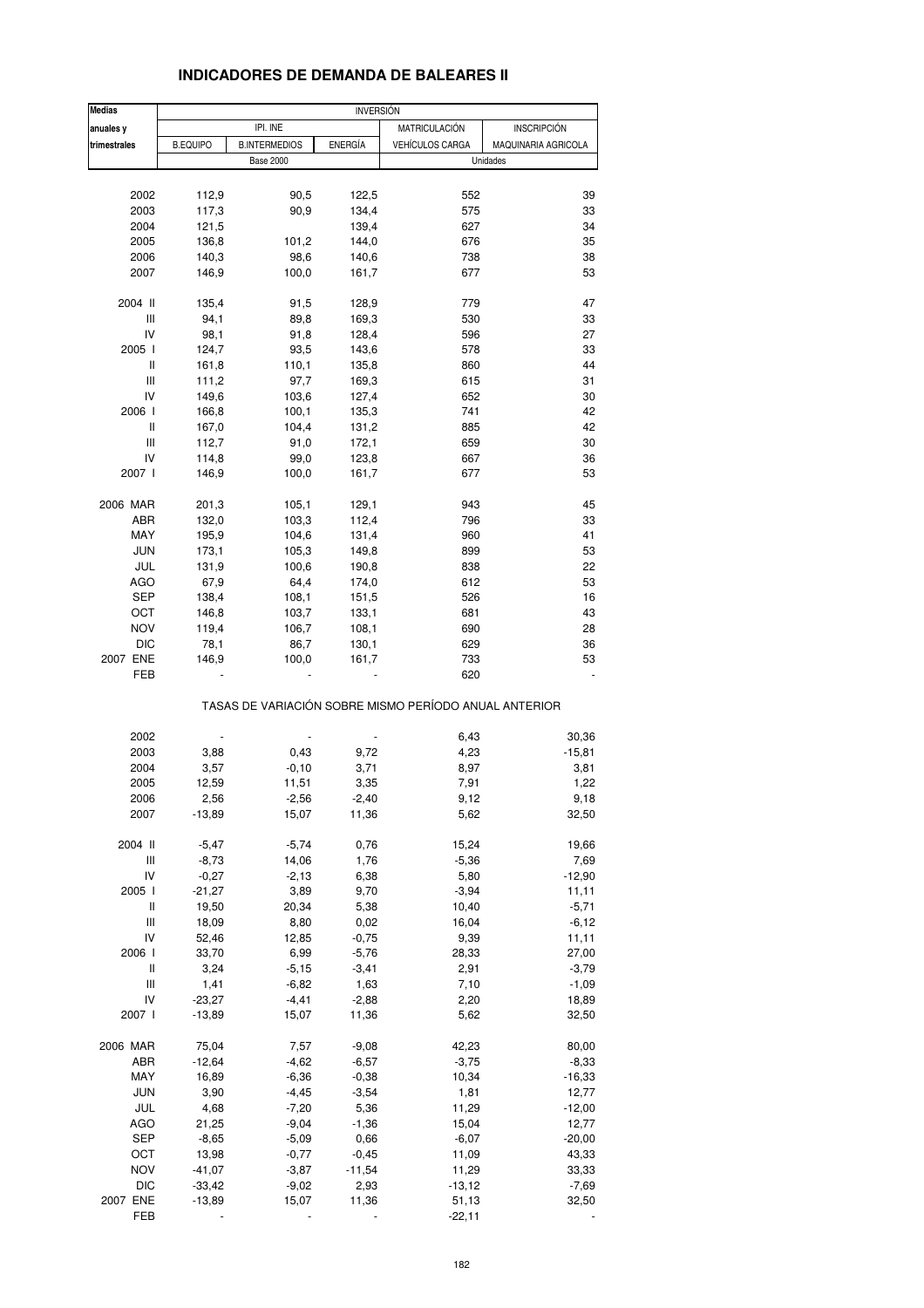# **INDICADORES DEL MERCADO DE TRABAJO DE BALEARES. I**

| <b>Medias</b>                      |              | POBLACIÓN ACTIVA (9) |                |                   |                  | POBLACIÓN OCUPADA (9)                                 |                    |                  |
|------------------------------------|--------------|----------------------|----------------|-------------------|------------------|-------------------------------------------------------|--------------------|------------------|
| anuales y                          |              |                      |                |                   |                  |                                                       |                    |                  |
| trimestrales                       | <b>TOTAL</b> | <b>VARONES</b>       | <b>MUJERES</b> | <b>TOTAL</b>      | AGRICULT.        | <b>INDUSTRIA</b>                                      | CONSTRUC.          | <b>SERVICIOS</b> |
|                                    |              |                      |                | Miles de personas |                  |                                                       |                    |                  |
|                                    |              |                      |                |                   |                  |                                                       |                    |                  |
| 2001                               | 418,710      | 253,130              | 165,578        | 394,050           | 7,830            | 37,910                                                | 64,485             | 283,833          |
| 2002                               | 449,520      | 265,118              | 184,403        | 415,448           | 8,118            | 37,130                                                | 65,663             | 304,540          |
| 2003                               | 476,185      | 274,983              | 201,208        | 430,233           | 8,943            | 39,488                                                | 61,403             | 320,403          |
| 2004                               | 493,743      | 283,195              | 210,545        | 448,795           | 9,628            | 39,658                                                | 68,025             | 331,485          |
| 2005                               | 504,450      | 289,525              | 214,875        | 468,050           | 9,325            | 38,300                                                | 73,750             | 346,675          |
| 2006                               | 530,225      | 304,025              | 226,225        | 495,975           | 8,850            | 41,875                                                | 71,950             | 373,300          |
| 2004 l                             | 473,760      | 274,350              | 199,410        | 412,730           | 10,630           | 39,400                                                | 64,160             | 298,540          |
| $\mathsf{I}$                       | 500,180      | 286,100              | 214,080        | 454,510           | 8,680            | 40,350                                                | 70,980             | 334,510          |
| $\mathsf{III}$                     | 512,280      | 291,360              | 220,920        | 478,400           | 10,700           | 40,980                                                | 68,890             | 357,830          |
| IV                                 | 488,750      | 280,970              | 207,770        | 449,540           | 8,500            | 37,900                                                | 68,070             | 335,060          |
| 2005 l                             | 480,600      | 280,500              | 200,100        | 429,600           | 9,700            | 35,900                                                | 73,600             | 310,500          |
| $\mathsf{I}$                       | 516,800      | 293,300              | 223,400        | 485,600           | 7,200            | 36,400                                                | 75,900             | 366,100          |
| III                                | 526,300      | 296,200              | 230,000        | 499,900           | 9,400            | 40,800                                                | 75,000             | 374,700          |
| IV                                 | 494,100      | 288,100              | 206,000        | 457,100           | 11,000           | 40,100                                                | 70,500             | 335,400          |
| 2006                               | 499,200      | 292,800              | 206,400        | 456,900           | 8,900            | 40,800                                                | 73,400             | 333,800          |
| $\mathsf{I}$                       | 542,600      | 307,500              | 235,100        | 506,600           | 9,400            | 42,000                                                | 72,800             | 382,400          |
| III                                | 555,300      | 315,900              | 239,400        | 528,900           | 7,800            | 42,000                                                | 69,800             | 409,300          |
| IV                                 | 523,800      | 299,900              | 224,000        | 491,500           | 9,300            | 42,700                                                | 71,800             | 367,700          |
|                                    |              |                      |                |                   |                  |                                                       |                    |                  |
| 2006 ENE                           |              |                      |                |                   |                  |                                                       |                    |                  |
| FEB<br><b>MAR</b>                  |              |                      |                |                   |                  |                                                       |                    |                  |
| <b>ABR</b>                         |              |                      |                |                   |                  |                                                       |                    |                  |
| MAY                                |              |                      |                |                   |                  |                                                       |                    |                  |
| <b>JUN</b>                         |              |                      |                |                   |                  |                                                       |                    |                  |
| JUL                                |              |                      |                |                   |                  |                                                       |                    |                  |
| AGO                                |              |                      |                |                   |                  |                                                       |                    |                  |
| <b>SEP</b>                         |              |                      |                |                   |                  |                                                       |                    |                  |
| OCT                                |              |                      |                |                   |                  |                                                       |                    |                  |
| <b>NOV</b>                         |              |                      |                |                   |                  |                                                       |                    |                  |
| <b>DIC</b>                         |              |                      |                |                   |                  |                                                       |                    |                  |
|                                    |              |                      |                |                   |                  |                                                       |                    |                  |
|                                    |              |                      |                |                   |                  | TASAS DE VARIACIÓN SOBRE MISMO PERÍODO ANUAL ANTERIOR |                    |                  |
| 2001                               | 2,84         | 5,42                 | $-0,87$        | 3,51              | $-0,95$          | $-4,72$                                               | 14,04              | 2,67             |
| 2002                               | 7,36         | 4,74                 | 11,37          | 5,43              | 3,67             | $-2,06$                                               | 1,83               | 7,30             |
| 2003                               | 5,93         | 3,72                 | 9,11           | 3,56              | 10,16            | 6,35                                                  | $-6,49$            | 5,21             |
| 2004                               | 3,69         | 2,99                 | 4,64           | 4,31              | 7,66             | 0,43                                                  | 10,79              | 3,46             |
| 2005                               | 2,17         | 2,24                 | 2,06           | 4,29              | -3,14            | $-3,42$                                               | 8,42               | 4,58             |
| 2006                               | 5,11         | 5,01                 | 5,28           | 5,97              | $-5,09$          | 9,33                                                  | $-2,44$            | 7,68             |
|                                    |              |                      |                |                   |                  |                                                       |                    |                  |
| 2004 l                             | 4,54         | 3,42                 | 6, 14          | 4,12              | 37,69            | 5,46                                                  | 4,16               | 3,05             |
| $\, \parallel$                     | 3,54         | 2,48                 | 4,98           | 3,85              | 4,96             | 4,37                                                  | 10,46              | 2,45             |
| $\ensuremath{\mathsf{III}}\xspace$ | 3,65         | 3,92                 | 3,29           | 4,14              | 17,07            | 0,84                                                  | 16,86              | 2,04             |
| ${\sf IV}$                         | 3,06         | 2,13                 | 4,33           | 5,16              | $-20,11$         | $-8,21$                                               | 11,96              | 6,46             |
| 2005 l                             | 1,44         | 2,24                 | 0,35           | 4,09              | $-8,75$          | $-8,88$                                               | 14,71              | 4,01             |
| $\, \parallel$                     | 3,32         | 2,52                 | 4,35           | 6,84              | $-17,05$         | $-9,79$                                               | 6,93               | 9,44             |
| $\ensuremath{\mathsf{III}}\xspace$ | 2,74         | 1,66                 | 4,11           | 4,49              | $-12,15$         | $-0,44$                                               | 8,87               | 4,71             |
| IV                                 | 1,09         | 2,54                 | $-0,85$        | 1,68              | 29,41            | 5,80                                                  | 3,57               | 0,10             |
| 2006  <br>$\, \parallel$           | 3,87<br>4,99 | 4,39<br>4,84         | 3,15<br>5,24   | 6,35<br>4,32      | $-8,25$<br>30,56 | 13,65<br>15,38                                        | $-0,27$<br>$-4,08$ | 7,50<br>4,45     |
| $\ensuremath{\mathsf{III}}\xspace$ | 5,51         | 6,65                 | 4,09           | 5,80              | $-17,02$         | 2,94                                                  | $-6,93$            | 9,23             |
| IV                                 | 6,01         | 4,10                 | 8,74           | 7,53              | $-15,45$         | 6,48                                                  | 1,84               | 9,63             |
|                                    |              |                      |                |                   |                  |                                                       |                    |                  |
| 2006 ENE                           |              |                      |                |                   |                  |                                                       |                    |                  |
| FEB                                |              |                      |                |                   |                  |                                                       |                    |                  |
| MAR                                |              |                      |                |                   |                  |                                                       |                    |                  |
| ABR                                |              |                      |                |                   |                  |                                                       |                    |                  |
| MAY                                |              |                      |                |                   |                  |                                                       |                    |                  |
| <b>JUN</b>                         |              |                      |                |                   |                  |                                                       |                    |                  |
| JUL                                |              |                      |                |                   |                  |                                                       |                    |                  |
| <b>AGO</b>                         |              |                      |                |                   |                  |                                                       |                    |                  |
| <b>SEP</b>                         |              |                      |                |                   |                  |                                                       |                    |                  |
| OCT                                |              |                      |                |                   |                  |                                                       |                    |                  |
| <b>NOV</b>                         |              |                      |                |                   |                  |                                                       |                    |                  |
| <b>DIC</b>                         |              |                      |                |                   |                  |                                                       |                    |                  |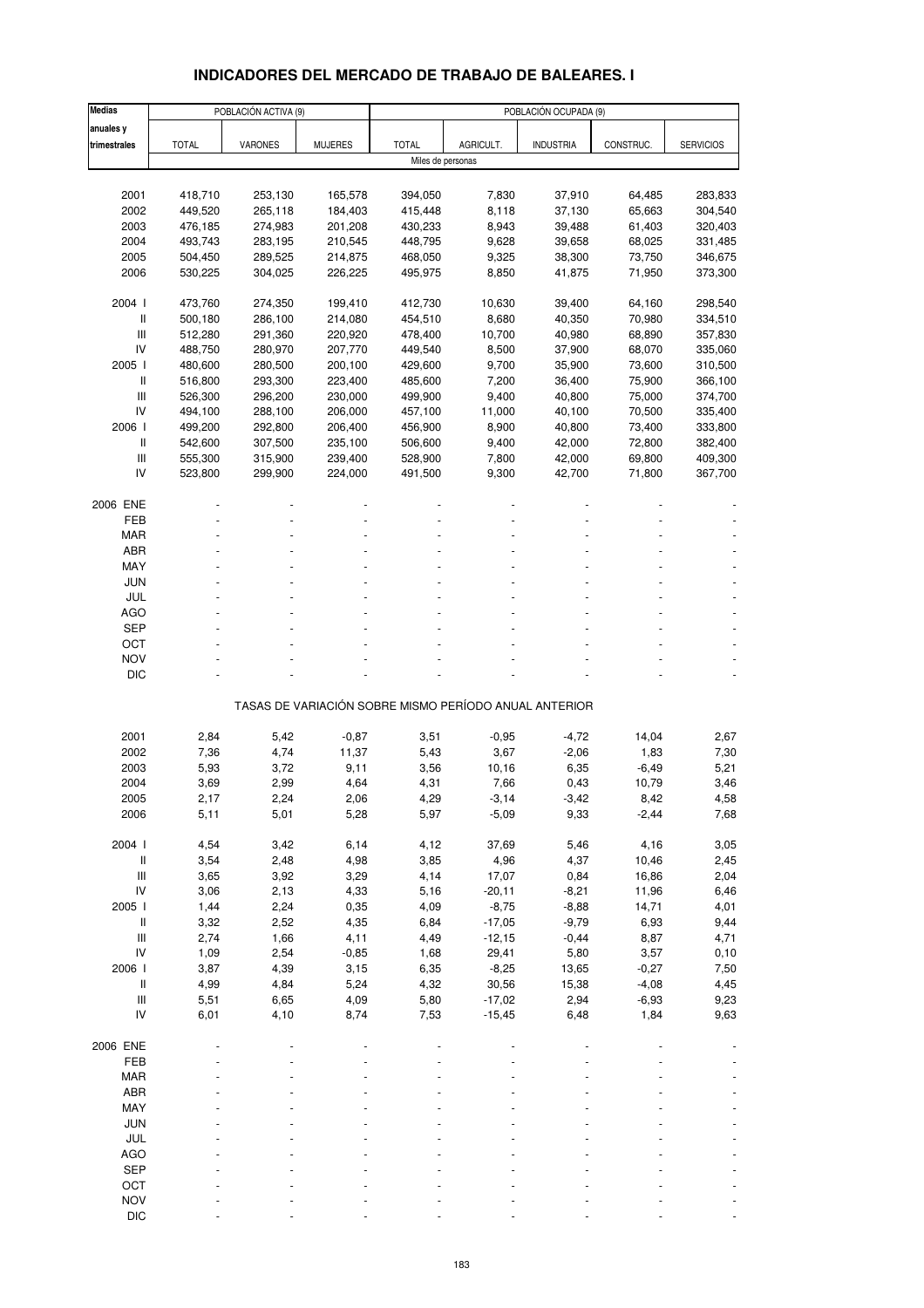# **INDICADORES DEL MERCADO DE TRABAJO DE BALEARES. II**

| <b>Medias</b>                      |                                                       |           | POBLACIÓN ASALARIADA (9) |           |                  |
|------------------------------------|-------------------------------------------------------|-----------|--------------------------|-----------|------------------|
| anuales y                          |                                                       |           |                          |           |                  |
| trimestrales                       | <b>TOTAL</b>                                          | AGRICULT. | <b>INDUSTRIA</b>         | CONSTRUC. | <b>SERVICIOS</b> |
|                                    |                                                       |           | Miles de Personas        |           |                  |
|                                    |                                                       |           |                          |           |                  |
| 2001                               | 319,460                                               | 3,053     | 30,593                   | 55,678    | 230,138          |
| 2002                               | 341,878                                               | 3,095     | 31,708                   | 53,645    | 253,430          |
|                                    |                                                       |           |                          |           |                  |
| 2003                               | 346,620                                               | 4,420     | 33,453                   | 45,925    | 262,823          |
| 2004                               | 359,128                                               | 5,033     | 33,565                   | 52,410    | 268,120          |
| 2005                               | 380,775                                               | 3,550     | 30,450                   | 60,600    | 286,175          |
| 2006                               | 401,550                                               | 3,500     | 31,975                   | 58,525    | 307,550          |
| 2004 l                             | 327,700                                               | 5,520     | 33,450                   | 48,870    | 239,860          |
| Ш                                  | 366,870                                               | 5,030     | 33,790                   | 55,040    | 273,010          |
| Ш                                  |                                                       |           |                          |           |                  |
|                                    | 382,010                                               | 5,190     | 34,250                   | 53,470    | 289,100          |
| IV                                 | 359,930                                               | 4,390     | 32,770                   | 52,260    | 270,510          |
| 2005 l                             | 340,700                                               | 4,300     | 28,600                   | 59,400    | 248,400          |
| Ш                                  | 395,600                                               | 3,300     | 29,400                   | 61,700    | 301,200          |
| Ш                                  | 416,900                                               | 3,800     | 32,900                   | 62,800    | 317,400          |
| IV                                 | 369,900                                               | 2,800     | 30,900                   | 58,500    | 277,700          |
|                                    |                                                       |           |                          |           |                  |
| 2006                               | 366,000                                               | 3,200     | 31,000                   | 60,900    | 270,900          |
| Ш                                  | 409,100                                               | 3,000     | 32,300                   | 58,900    | 314,900          |
| Ш                                  | 431,400                                               | 3,400     | 32,700                   | 56,100    | 339,200          |
| IV                                 | 399,700                                               | 4,400     | 31,900                   | 58,200    | 305,200          |
| 2006 ENE                           |                                                       |           |                          |           |                  |
|                                    |                                                       |           |                          |           |                  |
| FEB                                |                                                       |           |                          |           |                  |
| MAR                                |                                                       |           |                          |           |                  |
| ABR                                |                                                       |           |                          |           |                  |
| MAY                                |                                                       |           |                          |           |                  |
| JUN                                |                                                       |           |                          |           |                  |
| JUL                                |                                                       |           |                          |           |                  |
|                                    |                                                       |           |                          |           |                  |
| <b>AGO</b>                         |                                                       |           |                          |           |                  |
| SEP                                |                                                       |           |                          |           |                  |
| ост                                |                                                       |           |                          |           |                  |
| NOV                                |                                                       |           |                          |           |                  |
| DIC                                |                                                       |           |                          |           |                  |
|                                    | TASAS DE VARIACIÓN SOBRE MISMO PERÍODO ANUAL ANTERIOR |           |                          |           |                  |
|                                    |                                                       |           |                          |           |                  |
| 2001                               | 6,48                                                  | $-20,14$  | 2,09                     | 31,59     | 2,78             |
| 2002                               | 7,02                                                  | 1,39      | 3,64                     | $-3,65$   | 10,12            |
| 2003                               | 1,39                                                  | 42,81     | 5,50                     | -14,39    | 3,71             |
| 2004                               | 3,61                                                  | 13,86     | 0,34                     | 14,12     | 2,02             |
| 2005                               | 6,03                                                  | -29,46    | $-9,28$                  | 15,63     | 6,73             |
| 2006                               | 5,46                                                  | $-1,41$   | 5,01                     | $-3,42$   | 7,47             |
|                                    |                                                       |           |                          |           |                  |
| 2004 l                             | 2,98                                                  | 60,00     | 4,21                     | 1,52      | 2,27             |
| $\sf II$                           | 3,72                                                  | 6,12      | 4,58                     | 13,95     | 1,74             |
| $\ensuremath{\mathsf{III}}\xspace$ | 2,31                                                  | 20,42     | $-0,20$                  | 21,80     | $-0,60$          |
| IV                                 | 5,49                                                  | $-15,25$  | $-6,58$                  | 20,53     | 5,02             |
| 2005 l                             | 3,97                                                  | $-22,10$  | $-14,50$                 | 21,55     | 3,56             |
| $\sf II$                           |                                                       | $-34,39$  |                          |           | 10,33            |
|                                    | 7,83                                                  |           | $-12,99$                 | 12,10     |                  |
| $\ensuremath{\mathsf{III}}\xspace$ | 9,13                                                  | $-26,78$  | $-3,94$                  | 17,45     | 9,79             |
| IV                                 | 2,77                                                  | $-36,22$  | $-5,71$                  | 11,94     | 2,66             |
| 2006                               | 7,43                                                  | $-25,58$  | 8,39                     | 2,53      | 9,06             |
| $\, \parallel$                     | 3,41                                                  | $-9,09$   | 9,86                     | $-4,54$   | 4,55             |
| Ш                                  | 3,48                                                  | $-10,53$  | $-0,61$                  | $-10,67$  | 6,87             |
| IV                                 | 8,06                                                  | 57,14     | 3,24                     | $-0,51$   | 9,90             |
|                                    |                                                       |           |                          |           |                  |
| 2006 ENE                           |                                                       |           |                          |           |                  |
| FEB                                |                                                       |           |                          |           |                  |
| MAR                                |                                                       |           |                          |           |                  |
| ABR                                |                                                       |           |                          |           |                  |
|                                    |                                                       |           |                          |           |                  |
| MAY                                |                                                       |           |                          |           |                  |
| JUN                                |                                                       |           |                          |           |                  |
| JUL                                |                                                       |           |                          |           |                  |
| AGO                                |                                                       |           |                          |           |                  |
| <b>SEP</b>                         |                                                       |           |                          |           |                  |
| OCT                                |                                                       |           |                          |           |                  |
|                                    |                                                       |           |                          |           |                  |
| <b>NOV</b>                         |                                                       |           |                          |           |                  |
| <b>DIC</b>                         |                                                       |           |                          |           |                  |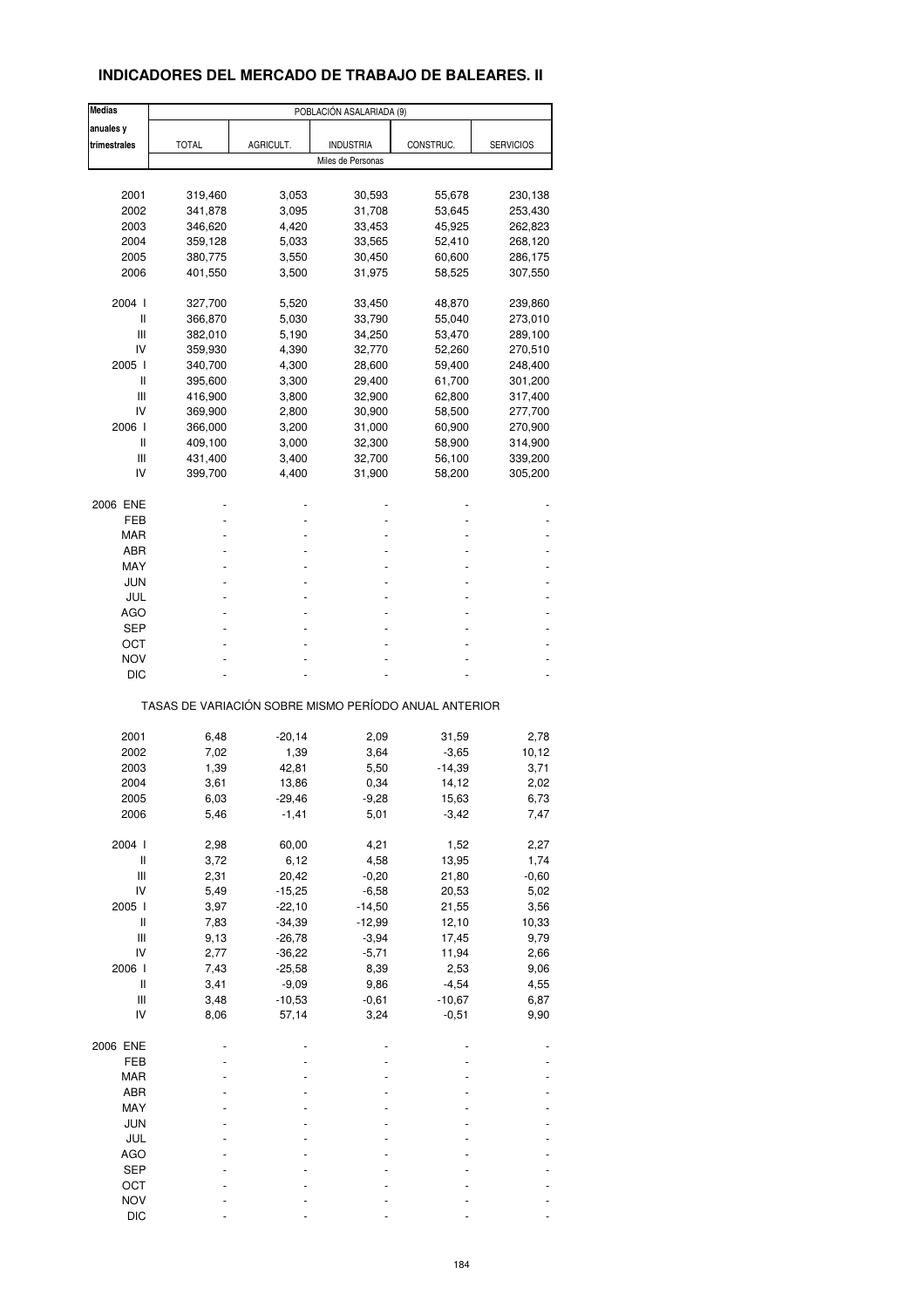# **INDICADORES DEL MERCADO DE TRABAJO DE BALEARES. III**

| <b>Medias</b>                      |              | PARADOS (9)       | TASA DE ACTIVIDAD (9) |                                                       |                |                | TASA DE PARO (9) |                |                |
|------------------------------------|--------------|-------------------|-----------------------|-------------------------------------------------------|----------------|----------------|------------------|----------------|----------------|
| anuales y                          |              |                   |                       |                                                       | <b>MENORES</b> |                |                  | <b>MENORES</b> |                |
| trimestrales                       | <b>TOTAL</b> | VARONES           | <b>MUJERES</b>        | <b>TOTAL</b>                                          | 20 AÑOS        | <b>MUJERES</b> | <b>TOTAL</b>     | 20 AÑOS        | <b>MUJERES</b> |
|                                    |              | Miles de personas |                       |                                                       |                | Porcentaje     |                  |                |                |
|                                    |              |                   |                       |                                                       |                |                |                  |                |                |
|                                    |              |                   |                       |                                                       |                |                |                  |                |                |
| 2001                               | 24,660       | 10,830            | 13,823                | 58,82                                                 | 27,45          | 45,99          | 5,95             | 22,39          | 8,49           |
| 2002                               | 34,070       | 16,543            | 17,530                | 61,02                                                 | 30,43          | 49,59          | 7,61             | 22,32          | 9,60           |
| 2003                               | 45,963       | 21,620            | 24,343                | 62,58                                                 | 38,72          | 52,49          | 9,71             | 38,33          | 12,25          |
| 2004                               | 44,953       | 21,350            | 23,603                | 63,11                                                 | 40,60          | 53,49          | 9,16             | 31,05          | 11,34          |
| 2005                               | 36,400       | 36,400            | 15,050                | 62,71                                                 | 39,07          | 53,15          | 7,28             | 36,24          | 10,05          |
| 2006                               | 34,275       | 34,275            | 15,525                | 64,11                                                 | 35,70          | 54,50          | 6,51             | 26,34          | 8,39           |
|                                    |              |                   |                       |                                                       |                |                |                  |                |                |
| 2004 l                             | 61,040       | 26,590            | 34,450                | 61,20                                                 | 40,26          | 51,17          | 12,88            | 45,70          | 17,28          |
|                                    |              |                   |                       |                                                       |                |                |                  |                |                |
| Ш                                  | 45,670       | 22,550            | 23,120                | 64,16                                                 | 40,41          | 54,57          | 9,13             | 33,10          | 10,80          |
| $\ensuremath{\mathsf{III}}\xspace$ | 33,890       | 17,960            | 15,930                | 65,26                                                 | 47,12          | 55,94          | 6,62             | 24,20          | 7,21           |
| IV                                 | 39,210       | 18,300            | 20,910                | 61,83                                                 | 34,61          | 52,26          | 8,02             | 21,18          | 10,07          |
| 2005 l                             | 51,000       | 51,000            | 23,500                | 60,38                                                 | 38,71          | 49,99          | 10,61            | 40,08          | 13,74          |
| Ш                                  | 31,200       | 31,200            | 12,200                | 64,49                                                 | 43,43          | 55,46          | 6,03             | 41,13          | 8,49           |
| $\ensuremath{\mathsf{III}}\xspace$ | 26,400       | 26,400            | 8,800                 | 65,21                                                 | 39,67          | 56,73          | 5,01             | 35,81          | 7,63           |
| IV                                 | 37,000       | 37,000            | 15,700                | 60,76                                                 | 34,46          | 50,43          | 7,48             | 27,92          | 10,32          |
|                                    |              |                   |                       |                                                       |                |                |                  |                |                |
| 2006                               | 42,300       | 42,300            | 17,900                | 60,96                                                 | 33,60          | 50,21          | 8,47             | 28,50          | 11,82          |
| II                                 | 36,000       | 36,000            | 16,000                | 65,85                                                 | 35,53          | 56,86          | 6,64             | 22,15          | 8,51           |
| $\ensuremath{\mathsf{III}}\xspace$ | 26,500       | 26,500            | 12,200                | 66,96                                                 | 45,00          | 57,53          | 4,76             | 15,86          | 5,93           |
| IV                                 | 32,300       | 32,300            | 16,000                | 62,65                                                 | 28,68          | 53,39          | 6,17             | 38,85          | 7,28           |
|                                    |              |                   |                       |                                                       |                |                |                  |                |                |
| 2006 ENE                           |              |                   |                       |                                                       |                |                |                  |                |                |
| FEB                                |              |                   |                       |                                                       |                |                |                  |                |                |
| <b>MAR</b>                         |              |                   |                       |                                                       |                |                |                  |                |                |
| ABR                                |              |                   |                       |                                                       |                |                |                  |                |                |
|                                    |              |                   |                       |                                                       |                |                |                  |                |                |
| MAY                                |              |                   |                       |                                                       |                |                |                  |                |                |
| <b>JUN</b>                         |              |                   |                       |                                                       |                |                |                  |                |                |
| JUL                                |              |                   |                       |                                                       |                |                |                  |                |                |
| <b>AGO</b>                         |              |                   |                       |                                                       |                |                |                  |                |                |
| <b>SEP</b>                         |              |                   |                       |                                                       |                |                |                  |                |                |
| OCT                                |              |                   |                       |                                                       |                |                |                  |                |                |
| <b>NOV</b>                         |              |                   |                       |                                                       |                |                |                  |                |                |
|                                    |              |                   |                       |                                                       |                |                |                  |                |                |
| <b>DIC</b>                         |              |                   |                       |                                                       |                |                |                  |                |                |
|                                    |              |                   |                       | TASAS DE VARIACIÓN SOBRE MISMO PERÍODO ANUAL ANTERIOR |                |                |                  |                |                |
|                                    |              |                   |                       |                                                       |                |                |                  |                |                |
| 2001                               | $-6,79$      | 0,07              | $-11,59$              |                                                       |                |                |                  |                |                |
| 2002                               | 38,16        | 52,75             | 26,82                 |                                                       |                |                |                  |                |                |
| 2003                               | 34,91        | 30,69             | 38,86                 |                                                       |                |                |                  |                |                |
| 2004                               | $-2,20$      | $-1,25$           | $-3,04$               |                                                       |                |                |                  |                |                |
| 2005                               |              |                   | $-36,24$              |                                                       |                |                |                  |                |                |
|                                    | $-19,03$     | 70,49             |                       |                                                       |                |                |                  |                |                |
| 2006                               | $-5,84$      | $-5,84$           | 3,16                  |                                                       |                |                |                  |                |                |
|                                    |              |                   |                       |                                                       |                |                |                  |                |                |
| 2004 l                             | 7,48         | 13,29             | 3,39                  |                                                       |                |                |                  |                |                |
| Ш                                  | 0,55         | 5,77              | $-4,07$               |                                                       |                |                |                  |                |                |
| $\ensuremath{\mathsf{III}}\xspace$ | $-2,75$      | 5,77              | $-10,86$              |                                                       |                |                |                  |                |                |
| IV                                 | $-16,20$     | $-25,94$          | $-5,30$               |                                                       |                |                |                  |                |                |
| 2005 l                             | $-16,45$     | 91,80             | $-31,79$              |                                                       |                |                |                  |                |                |
| Ш                                  | $-31,68$     | 38,36             | $-47,23$              |                                                       |                |                |                  |                |                |
| $\ensuremath{\mathsf{III}}\xspace$ | $-22,10$     | 46,99             | $-44,76$              |                                                       |                |                |                  |                |                |
|                                    |              |                   |                       |                                                       |                |                |                  |                |                |
| ${\sf IV}$                         | $-5,64$      | 102,19            | $-24,92$              |                                                       |                |                |                  |                |                |
| 2006                               | $-17,06$     | $-17,06$          | $-23,83$              |                                                       |                |                |                  |                |                |
| II                                 | 15,38        | 15,38             | 31,15                 |                                                       |                |                |                  |                |                |
| Ш                                  | 0,38         | 0,38              | 38,64                 |                                                       |                |                |                  |                |                |
| IV                                 | $-12,70$     | $-12,70$          | 1,91                  |                                                       |                |                |                  |                |                |
|                                    |              |                   |                       |                                                       |                |                |                  |                |                |
| 2006 ENE                           |              |                   |                       |                                                       |                |                |                  |                |                |
| FEB                                |              |                   |                       |                                                       |                |                |                  |                |                |
| <b>MAR</b>                         |              |                   |                       |                                                       |                |                |                  |                |                |
| ABR                                |              |                   |                       |                                                       |                |                |                  |                |                |
|                                    |              |                   |                       |                                                       |                |                |                  |                |                |
| MAY                                |              |                   |                       |                                                       |                |                |                  |                |                |
| JUN                                |              |                   |                       |                                                       |                |                |                  |                |                |
| JUL                                |              |                   |                       |                                                       |                |                |                  |                |                |
| <b>AGO</b>                         |              |                   |                       |                                                       |                |                |                  |                |                |
| <b>SEP</b>                         |              |                   |                       |                                                       |                |                |                  |                |                |
| OCT                                |              |                   |                       |                                                       |                |                |                  |                |                |
| <b>NOV</b>                         |              |                   |                       |                                                       |                |                |                  |                |                |
| <b>DIC</b>                         |              |                   |                       |                                                       |                |                |                  |                |                |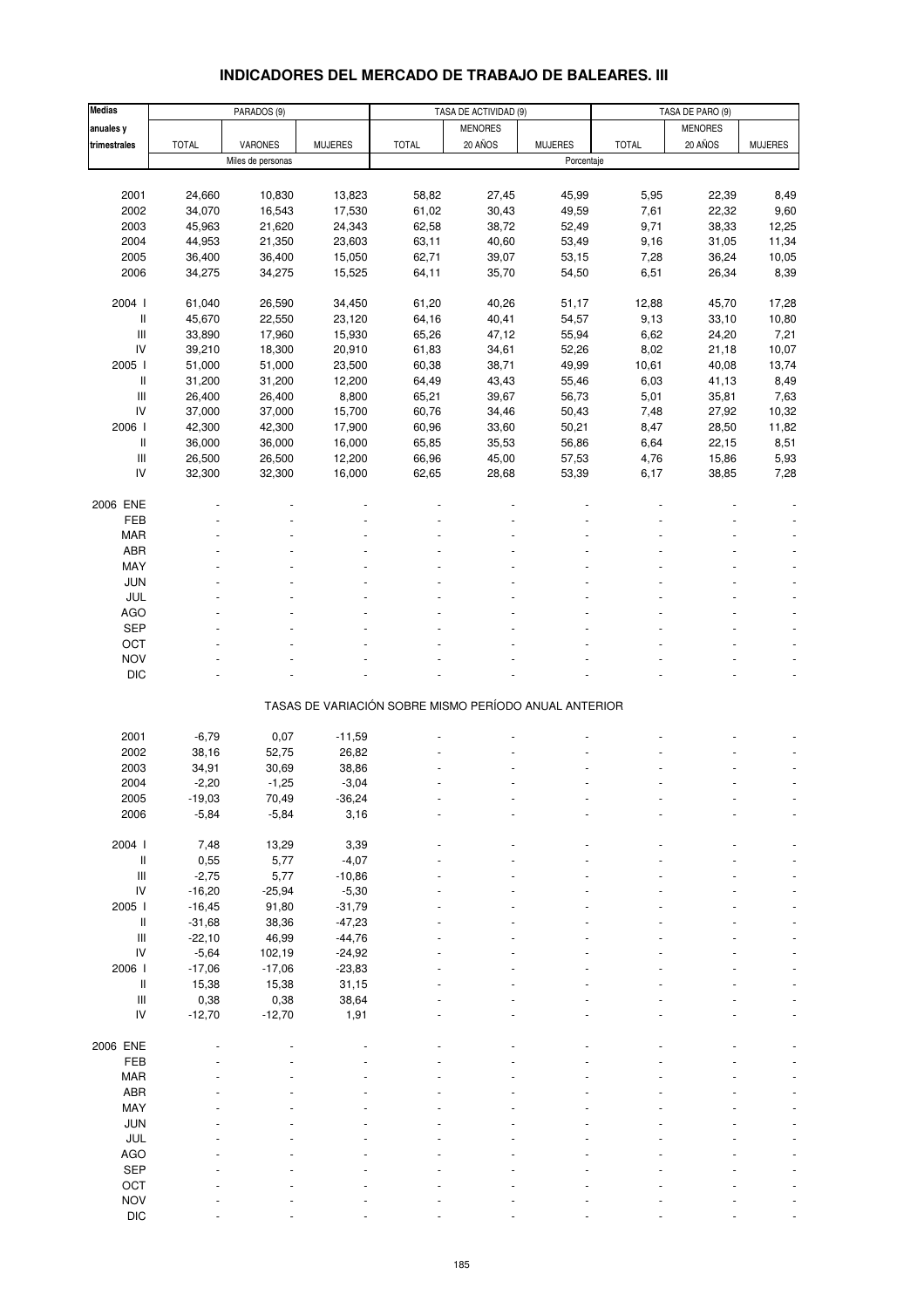| <b>Medias</b>                      |              |                                                       | PARO REGISTRADO  |              |                  |                 |
|------------------------------------|--------------|-------------------------------------------------------|------------------|--------------|------------------|-----------------|
| anuales y                          |              |                                                       |                  |              |                  | SIN EMPLEO      |
| trimestrales                       | <b>TOTAL</b> | <b>AGRICULTURA</b>                                    | <b>INDUSTRIA</b> | CONSTRUCCIÓN | <b>SERVICIOS</b> | <b>ANTERIOR</b> |
|                                    |              |                                                       | Personas         |              |                  |                 |
|                                    |              |                                                       |                  |              |                  |                 |
| 2002                               | 35.406       | 240                                                   | 2.015            | 4.120        | 27.763           | 1.269           |
| 2003                               | 38.832       | 275                                                   | 2.201            | 5.476        | 29.475           | 1.404           |
| 2004                               | 39.327       | 287                                                   | 2.164            | 5.634        | 29.769           | 1.472           |
| 2005                               | 38.340       | 284                                                   | 2.072            | 5.220        | 29.569           | 1.195           |
| 2006                               | 36.134       | 279                                                   | 1.814            | 4.933        | 28.251           | 856             |
| 2007                               | 45.089       | 337                                                   | 1.922            | 5.107        | 36.849           | 874             |
| 2004 II                            | 33.257       | 269                                                   | 1.996            | 5.119        | 24.284           | 1.589           |
| Ш                                  | 30.317       | 228                                                   | 1.994            | 6.172        | 20.479           | 1.444           |
| IV                                 | 46.077       | 335                                                   | 2.296            | 5.610        | 36.408           | 1.428           |
| 2005 l                             | 48.075       | 329                                                   | 2.336            | 5.451        | 38.583           | 1.376           |
| Ш                                  | 32.330       | 261                                                   | 1.905            | 4.553        | 24.215           | 1.395           |
| Ш                                  | 28.922       | 247                                                   | 1.909            | 5.516        | 20.174           | 1.076           |
| IV                                 | 44.032       | 300                                                   | 2.137            | 5.357        | 35.304           | 933             |
| 2006                               | 45.153       | 333                                                   | 2.091            | 4.971        | 36.758           | 1.000           |
| Ш                                  | 29.891       | 249                                                   | 1.651            | 4.077        | 23.065           | 849             |
| $\ensuremath{\mathsf{III}}\xspace$ | 27.998       | 225                                                   | 1.634            | 5.462        | 19.979           | 698             |
| IV                                 | 41.493       | 311                                                   | 1.880            | 5.222        | 33.203           | 877             |
| 2007 l                             | 45.089       | 337                                                   | 1.922            | 5.107        | 36.849           | 874             |
| 2006 MAR                           | 42.231       | 330                                                   | 1.989            | 4.568        | 34.318           | 1.026           |
| ABR                                | 35.070       | 283                                                   | 1.767            | 4.235        | 27.861           | 924             |
| MAY                                | 28.259       | 244                                                   | 1.622            | 3.919        | 21.645           | 829             |
| <b>JUN</b>                         | 26.344       | 219                                                   | 1.565            | 4.078        | 19.689           | 793             |
| JUL                                | 26.932       | 217                                                   | 1.552            | 5.001        | 19.443           | 719             |
| AGO                                | 28.338       | 217                                                   | 1.648            | 6.107        | 19.695           | 671             |
| <b>SEP</b>                         | 28.725       | 242                                                   | 1.702            | 5.279        | 20.799           | 703             |
| OCT                                | 33.704       | 270                                                   | 1.808            | 4.830        | 26.025           | 771             |
| <b>NOV</b>                         | 44.490       | 328                                                   | 1.911            | 4.914        | 36.380           | 957             |
| <b>DIC</b>                         | 46.284       | 335                                                   | 1.921            | 5.922        | 37.203           | 903             |
| 2007 ENE                           | 46.824       | 345                                                   | 1.983            | 5.328        | 38.252           | 916             |
| FEB                                | 43.353       | 329                                                   | 1.861            | 4.885        | 35.446           | 832             |
|                                    |              | TASAS DE VARIACIÓN SOBRE MISMO PERÍODO ANUAL ANTERIOR |                  |              |                  |                 |
| 2002                               | 15,14        | 13,71                                                 | 16,12            | 36,65        | 13,25            | $-0,36$         |
| 2003                               | 9,68         | 14,80                                                 | 9,23             | 32,93        | 6,17             | 10,63           |
| 2004                               | 1,28         | 4,12                                                  | $-1,66$          | 2,88         | 1,00             | 4,90            |
| 2005                               | $-2,51$      | $-0,81$                                               | $-4,28$          | $-7,36$      | $-0,67$          | $-18,82$        |
| 2006                               | $-5,75$      | $-1,73$                                               | -12,44           | $-5,49$      | -4,46            | -28,39          |
| 2007                               | $-3,27$      | 0,90                                                  | $-10,27$         | $-1,28$      | $-2,97$          | $-11,49$        |
| 2004 II                            | 1,81         | 5,91                                                  | $-4,24$          | 4,61         | 1,50             | 5,21            |
| $\ensuremath{\mathsf{III}}\xspace$ | 2,03         | $-2,15$                                               | $-3,24$          | $-2,06$      | 3,67             | 5,71            |
| IV                                 | 0,96         | 5,35                                                  | $-0,79$          | $-5,66$      | 2,16             | 0,30            |
| 2005 l                             | 0,88         | 4,44                                                  | $-1,50$          | $-3,27$      | 1,78             | $-3,62$         |
| Ш                                  | $-2,79$      | $-2,85$                                               | $-4,54$          | $-11,06$     | $-0,28$          | $-12,21$        |
| Ш                                  | $-4,60$      | 8,19                                                  | $-4,26$          | $-10,62$     | $-1,49$          | $-25,48$        |
| IV                                 | $-4,44$      | $-10,26$                                              | $-6,93$          | $-4,50$      | $-3,03$          | $-34,66$        |
| 2006                               | $-6,08$      | 1,01                                                  | $-10,49$         | $-8,81$      | $-4,73$          | $-27,30$        |
| Ш                                  | $-7,54$      | $-4,73$                                               | $-13,33$         | $-10,45$     | $-4,75$          | $-39,18$        |
| Ш                                  | $-3,19$      | $-8,65$                                               | $-14,39$         | $-0,98$      | $-0,97$          | $-35,18$        |
| IV                                 | $-5,77$      | 3,55                                                  | $-12,03$         | $-2,53$      | $-5,95$          | $-6,04$         |
| 2007 l                             | $-3,27$      | 0,90                                                  | $-10,27$         | $-1,28$      | $-2,97$          | $-11,49$        |
| 2006 MAR                           | $-5,97$      | $-1,79$                                               | $-11,95$         | $-13,01$     | $-3,54$          | $-30,91$        |
| ABR                                | $-11,68$     | $-5,35$                                               | $-13,80$         | $-13,54$     | $-9,73$          | $-42,18$        |
| MAY                                | $-4,35$      | $-0,81$                                               | $-13,49$         | $-10,34$     | $-0,34$          | $-37,81$        |
| JUN                                | $-5,02$      | $-7,98$                                               | $-12,62$         | $-7,11$      | $-1,86$          | $-36,81$        |
| JUL                                | $-4,35$      | $-11,43$                                              | $-15,79$         | $-3,06$      | $-1,68$          | $-36,54$        |
| AGO                                | $-3, 11$     | $-13,20$                                              | $-17,02$         | $-0,52$      | $-0,76$          | $-34,66$        |
| <b>SEP</b>                         | $-2,17$      | $-1,22$                                               | $-10,28$         | 0,53         | $-0,48$          | $-34,24$        |
| OCT                                | $-4,24$      | $-1,46$                                               | $-12,36$         | $-4,64$      | $-3,26$          | $-13,85$        |
| <b>NOV</b>                         | $-7,30$      | 5,13                                                  | $-11,07$         | $-5,23$      | $-7,63$          | $-0,73$         |
| <b>DIC</b>                         | $-5,36$      | 6,35                                                  | $-12,64$         | 1,72         | $-6, 11$         | $-4,04$         |
| 2007 ENE                           | $-2,52$      | 2,07                                                  | $-9,12$          | $-0,41$      | $-2,41$          | $-5,66$         |
| FEB                                | $-4,07$      | $-0,30$                                               | $-11,47$         | $-2,20$      | $-3,58$          | $-17,13$        |

## **INDICADORES DEL MERCADO DE TRABAJO DE BALEARES. IV**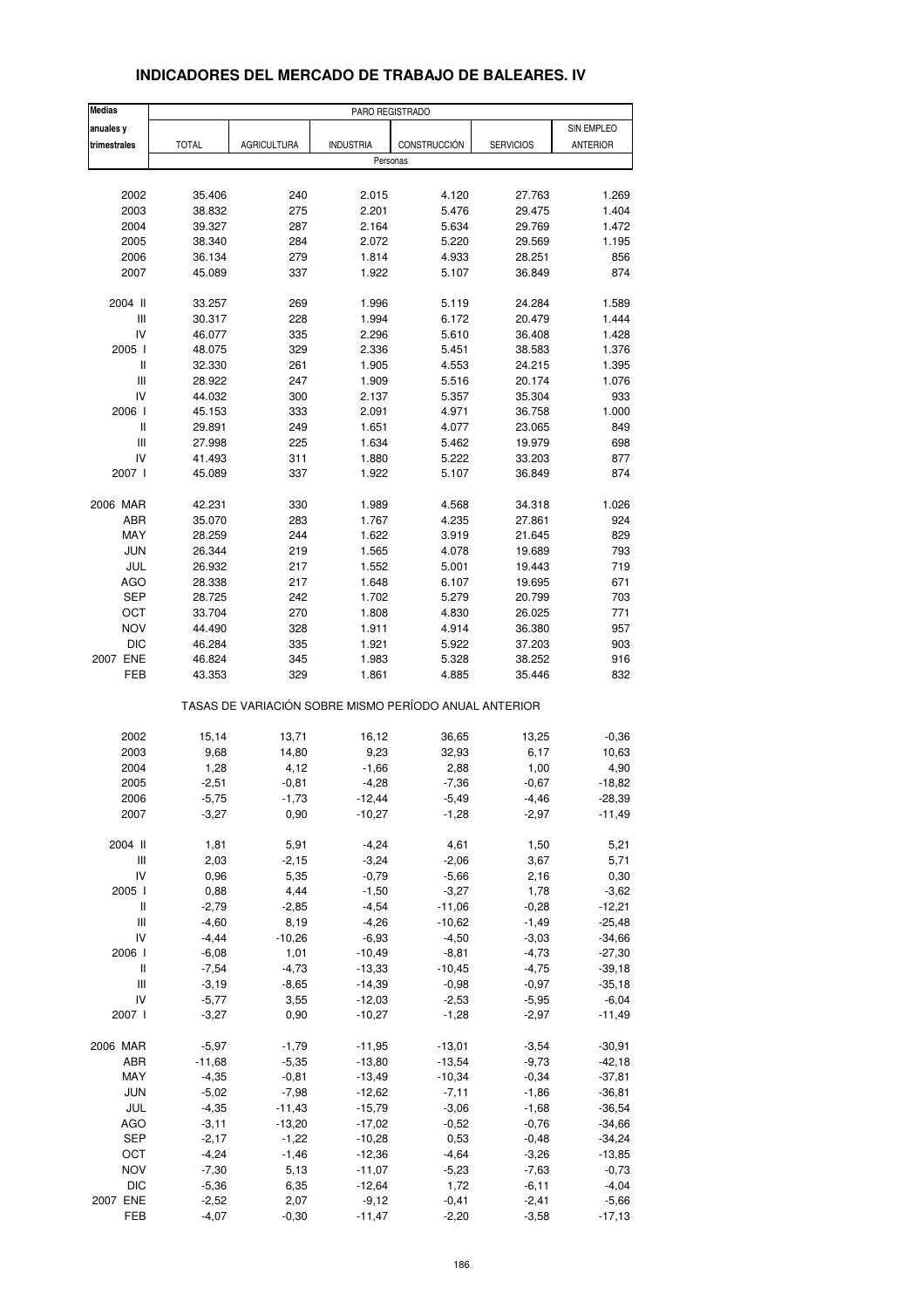# **INDICADORES DEL MERCADO DE TRABAJO DE BALEARES. V**

| <b>Medias</b>  |              |                    | AFILIADOS A LA SEGURIDAD SOCIAL EN ALTA LABORAL |                                                       |                  |
|----------------|--------------|--------------------|-------------------------------------------------|-------------------------------------------------------|------------------|
| anuales y      |              |                    | <b>TOTAL</b>                                    |                                                       |                  |
| trimestrales   | <b>TOTAL</b> | <b>AGRICULTURA</b> | <b>INDUSTRIA</b>                                | CONSTRUCCIÓN                                          | <b>SERVICIOS</b> |
|                |              |                    | Personas                                        |                                                       |                  |
|                |              |                    |                                                 |                                                       |                  |
| 2002           | 390.512      | 8.095              | 32.024                                          | 57.860                                                | 292.409          |
| 2003           | 392.469      | 8.167              | 31.538                                          | 55.849                                                | 296.783          |
| 2004           | 399.278      | 8.293              | 30.999                                          | 55.292                                                | 304.589          |
| 2005           | 421.246      | 8.480              | 31.187                                          | 60.315                                                | 321.188          |
| 2006           | 441.279      | 8.113              | 31.485                                          | 65.780                                                | 335.892          |
| 2007           | 405.841      | 8.155              | 30.188                                          | 70.413                                                | 297.084          |
|                |              |                    |                                                 |                                                       |                  |
| 2004 II        | 423.594      | 8.386              | 31.466                                          | 56.531                                                | 327.101          |
| Ш              | 441.189      | 8.418              | 31.290                                          | 52.954                                                | 348.436          |
| IV             | 371.603      | 8.209              | 30.401                                          | 55.037                                                | 277.872          |
| 2005 l         | 369.933      | 8.130              | 30.630                                          | 57.967                                                | 273.124          |
| $\sf II$       | 442.183      | 8.733              | 31.632                                          | 60.981                                                | 340.754          |
| $\mathbf{III}$ | 472.967      | 8.763              | 31.744                                          | 60.227                                                | 372.159          |
| IV             | 399.900      | 8.292              | 30.740                                          | 62.083                                                | 298.716          |
| 2006 l         | 396.579      | 8.122              | 30.995                                          | 65.440                                                | 291.985          |
| $\sf II$       | 467.817      | 8.277              | 32.104                                          | 67.037                                                | 360.397          |
| Ш              | 488.876      | 8.132              | 32.038                                          | 63.876                                                | 384.829          |
|                |              |                    |                                                 |                                                       |                  |
| IV             | 411.845      | 7.922              | 30.802                                          | 66.765                                                | 306.355          |
| 2007 l         | 405.841      | 8.155              | 30.188                                          | 70.413                                                | 297.084          |
| 2006 MAR       | 408.405      | 8.139              | 31.215                                          | 66.766                                                | 302.267          |
| ABR            | 441.365      | 8.257              | 31.696                                          | 67.208                                                | 334.201          |
| MAY            | 474.942      | 8.299              | 32.157                                          | 67.235                                                | 367.250          |
| <b>JUN</b>     | 487.144      | 8.276              | 32.460                                          | 66.668                                                | 379.739          |
| JUL            | 494.798      | 8.199              | 32.524                                          | 64.273                                                | 389.801          |
| <b>AGO</b>     | 488.929      | 8.094              | 31.927                                          | 62.009                                                | 386.898          |
| SEP            |              |                    |                                                 |                                                       |                  |
|                | 482.902      | 8.104              | 31.662                                          | 65.346                                                | 377.789          |
| ОСТ            | 432.896      | 7.932              | 30.761                                          | 66.961                                                | 327.241          |
| <b>NOV</b>     | 405.376      | 7.917              | 30.921                                          | 69.096                                                | 297.441          |
| <b>DIC</b>     | 397.264      | 7.916              | 30.724                                          | 64.239                                                | 294.384          |
| 2007 ENE       | 400.648      | 7.954              | 30.009                                          | 69.568                                                | 293.116          |
| FEB            | 411.034      | 8.356              | 30.367                                          | 71.258                                                | 301.052          |
|                |              |                    |                                                 | TASAS DE VARIACIÓN SOBRE MISMO PERÍODO ANUAL ANTERIOR |                  |
| 2002           | 1,61         | $-1,53$            | $-1,08$                                         | 2,26                                                  | 1,99             |
| 2003           | 0,50         | 0,89               | $-1,52$                                         | $-3,47$                                               | 1,50             |
| 2004           | 1,73         | 1,53               | $-1,71$                                         | $-1,00$                                               | 2,63             |
|                |              |                    |                                                 |                                                       |                  |
| 2005           | 5,50         | 2,25               | 0,61                                            | 9,08                                                  | 5,45             |
| 2006           | 4,76         | -4,32              | 0,95                                            | 9,06                                                  | 4,58             |
| 2007           | 3,88         | 0,51               | $-2,26$                                         | 8,70                                                  | 3,57             |
| 2004 II        | 1,04         | 1,70               | $-1,96$                                         | $-2,10$                                               | 1,89             |
| Ш              | 1,37         | 1,47               | $-1,87$                                         | 0,22                                                  | 1,87             |
| IV             | 2,72         | 1,18               | $-0,89$                                         | 2,44                                                  | 3,26             |
| 2005 l         | 2,55         | $-0,34$            | $-0,67$                                         | 2,33                                                  | 3,09             |
| $\sf II$       | 4,39         | 4,14               | 0,53                                            | 7,87                                                  | 4,17             |
| Ш              | 7,20         | 4,10               | 1,45                                            | 13,74                                                 | 6,81             |
| IV             | 7,62         | 1,01               | 1,12                                            | 12,80                                                 | 7,50             |
| 2006           | 7,20         | $-0,09$            | 1,19                                            | 12,89                                                 | 6,91             |
| Ш              | 5,80         | $-5,22$            | 1,49                                            | 9,93                                                  | 5,76             |
| Ш              | 3,36         | $-7,20$            |                                                 | 6,06                                                  |                  |
|                |              |                    | 0,92                                            |                                                       | 3,40             |
| IV             | 2,99         | $-4,46$            | 0,20                                            | 7,54                                                  | 2,56             |
| 2007 l         | 3,88         | 0,51               | $-2,26$                                         | 8,70                                                  | 3,57             |
| 2006 MAR       | 6,94         | 0,01               | 1,53                                            | 13,56                                                 | 6,38             |
| ABR            | 8,26         | 0, 10              | 2,08                                            | 13,05                                                 | 8,20             |
| MAY            | 5,90         | $-5,37$            | 1,82                                            | 10,48                                                 | 5,77             |
| <b>JUN</b>     | 3,57         | $-9,86$            | 0,61                                            | 6,43                                                  | 3,70             |
| JUL            | 2,63         | $-8,79$            | 0,67                                            | 5,50                                                  | 2,63             |
| AGO            | 3,16         | $-7,17$            | 0,73                                            | 6,07                                                  | 3,17             |
| <b>SEP</b>     | 4,33         | $-5,56$            | 1,38                                            | 6,60                                                  | 4,46             |
| OCT            | 2,67         | $-5,66$            | $-0,08$                                         | 7,43                                                  | 2,25             |
| <b>NOV</b>     | 3,14         | $-4,44$            | 0,30                                            | 7,77                                                  | 2,66             |
| <b>DIC</b>     | 3,17         | $-3,25$            | 0,38                                            | 7,41                                                  | 2,79             |
| 2007 ENE       | 3,70         | $-2,02$            | $-2,73$                                         | 9,07                                                  | 3,37             |
| FEB            | 4,07         |                    | $-1,78$                                         | 8,34                                                  |                  |
|                |              | 3,03               |                                                 |                                                       | 3,76             |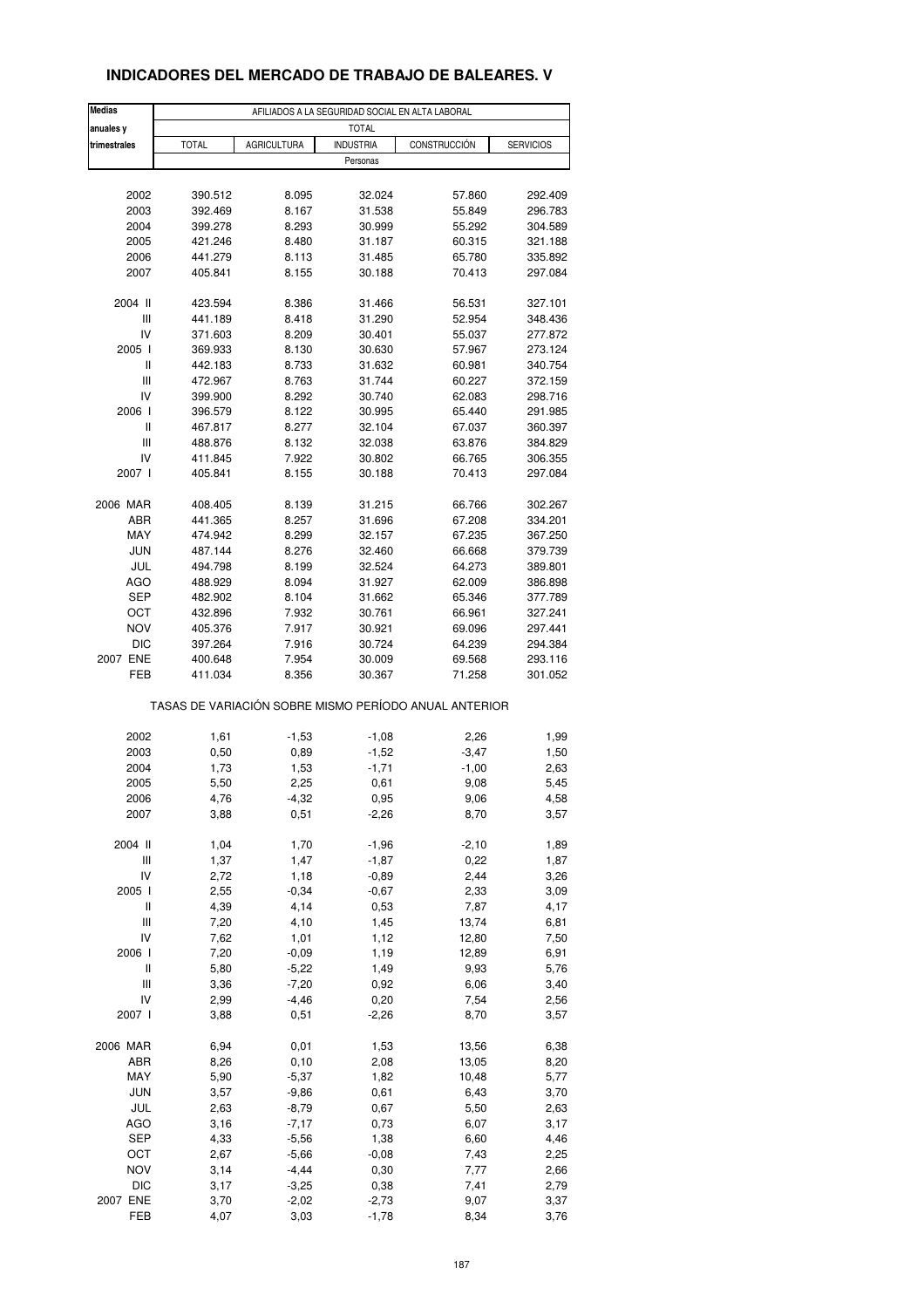| <b>Medias</b> | AFILIADOS A LA SEGURIDAD SOCIAL EN ALTA LABORAL       |                    |                     |              |                  |  |  |
|---------------|-------------------------------------------------------|--------------------|---------------------|--------------|------------------|--|--|
| anuales y     |                                                       |                    | <b>CUENTA AJENA</b> |              |                  |  |  |
| trimestrales  | <b>TOTAL</b>                                          | <b>AGRICULTURA</b> | <b>INDUSTRIA</b>    | CONSTRUCCIÓN | <b>SERVICIOS</b> |  |  |
|               |                                                       |                    | Personas            |              |                  |  |  |
|               |                                                       |                    |                     |              |                  |  |  |
| 2002          | 309.295                                               | 3.364              | 25.739              | 43.885       | 236.253          |  |  |
| 2003          | 310.288                                               | 3.584              | 25.329              | 41.689       | 239.619          |  |  |
| 2004          | 316.255                                               | 3.868              | 24.884              | 40.861       | 246.594          |  |  |
| 2005          | 335.141                                               | 4.196              | 25.159              | 45.487       | 260.275          |  |  |
| 2006          | 352.945                                               | 3.934              | 25.504              | 50.322       | 273.183          |  |  |
| 2007          | 320.376                                               | 4.063              | 24.292              | 54.430       | 237.591          |  |  |
| 2004 II       | 339.481                                               |                    | 25.309              | 42.061       | 268.108          |  |  |
|               |                                                       | 3.950              |                     |              |                  |  |  |
| Ш             | 355.175                                               | 3.994              | 25.149              | 38.516       | 287.480          |  |  |
| IV            | 289.312                                               | 3.835              | 24.341              | 40.497       | 220.610          |  |  |
| 2005 l        | 289.068                                               | 3.792              | 24.619              | 43.332       | 217.297          |  |  |
| Ш             | 355.667                                               | 4.428              | 25.563              | 46.129       | 279.517          |  |  |
| Ш             | 382.576                                               | 4.498              | 25.687              | 45.375       | 306.994          |  |  |
| IV            | 313.255                                               | 4.066              | 24.766              | 47.112       | 237.291          |  |  |
| 2006 l        | 311.518                                               | 3.914              | 25.032              | 50.299       | 232.262          |  |  |
| $\mathbf{I}$  | 378.073                                               | 4.063              | 26.077              | 51.602       | 296.331          |  |  |
| Ш             | 397.549                                               | 3.956              | 26.035              | 48.383       | 319.175          |  |  |
| IV            | 324.640                                               | 3.801              | 24.871              | 51.002       | 244.965          |  |  |
| 2007 l        | 320.376                                               | 4.063              | 24.292              | 54.430       | 237.591          |  |  |
|               |                                                       |                    |                     |              |                  |  |  |
| 2006 MAR      | 322.693                                               | 3.928              | 25.233              | 51.480       | 242.052          |  |  |
| ABR           | 353.885                                               | 4.037              | 25.684              | 51.854       | 272.310          |  |  |
| MAY           | 384.504                                               | 4.085              | 26.128              | 51.781       | 302.510          |  |  |
| <b>JUN</b>    | 395.831                                               | 4.067              | 26.419              | 51.172       | 314.173          |  |  |
| JUL           | 403.347                                               | 4.009              | 26.496              | 48.779       | 324.063          |  |  |
| AGO           | 397.576                                               | 3.920              | 25.931              | 46.559       | 321.166          |  |  |
| SEP           | 391.723                                               | 3.940              | 25.678              | 49.810       | 312.295          |  |  |
| OCT           | 343.240                                               | 3.797              | 24.804              | 51.283       | 263.356          |  |  |
| <b>NOV</b>    | 319.172                                               | 3.792              | 25.003              | 53.297       | 237.080          |  |  |
| <b>DIC</b>    |                                                       |                    |                     |              |                  |  |  |
|               | 311.507                                               | 3.813              | 24.807              | 48.427       | 234.460          |  |  |
| 2007 ENE      | 315.418                                               | 3.852              | 24.130              | 53.705       | 233.731          |  |  |
| FEB           | 325.333                                               | 4.273              | 24.454              | 55.155       | 241.451          |  |  |
|               | TASAS DE VARIACIÓN SOBRE MISMO PERÍODO ANUAL ANTERIOR |                    |                     |              |                  |  |  |
| 2002          | 1,90                                                  | 1,19               | $-1,02$             | 1,77         | 2,26             |  |  |
| 2003          | 0,32                                                  | 6,53               | $-1,59$             | $-5,00$      | 1,42             |  |  |
| 2004          | 1,92                                                  | 7,91               | $-1,75$             | $-1,99$      | 2,91             |  |  |
|               |                                                       |                    |                     |              |                  |  |  |
| 2005          | 5,97                                                  | 8,49               | 1,10                | 11,32        | 5,55             |  |  |
| 2006          | 5,31                                                  | $-6,26$            | 1,37                | 10,63        | 4,96             |  |  |
| 2007          | 4,72                                                  | 3,98               | $-2,57$             | 9,50         | 4,50             |  |  |
| 2004 II       | 1,14                                                  | 8,39               | $-2,05$             | $-3,34$      | 2,10             |  |  |
| Ш             | 1,46                                                  | 7,16               | $-1,92$             | $-0,45$      | 1,97             |  |  |
| IV            | 3,05                                                  | 6,41               | $-0,72$             | 2,32         | 3,59             |  |  |
| 2005 l        | 2,85                                                  | 2,71               | $-0,48$             | 2,27         | 3,39             |  |  |
| Ш             | 4,77                                                  | 12,09              | 1,00                | 9,67         | 4,26             |  |  |
|               |                                                       |                    |                     |              |                  |  |  |
| Ш             | 7,71                                                  | 12,62              | 2,14                | 17,81        | 6,79             |  |  |
| IV            | 8,28                                                  | 6,03               | 1,74                | 16,33        | 7,56             |  |  |
| 2006 l        | 7,77                                                  | 3,22               | 1,68                | 16,08        | 6,89             |  |  |
| Ш             | 6,30                                                  | $-8,24$            | 2,01                | 11,86        | 6,02             |  |  |
| Ш             | 3,91                                                  | $-12,04$           | 1,36                | 6,63         | 3,97             |  |  |
| IV            | 3,63                                                  | $-6,53$            | 0,43                | 8,26         | 3,23             |  |  |
| 2007 l        | 4,72                                                  | 3,98               | $-2,57$             | 9,50         | 4,50             |  |  |
| 2006 MAR      | 7,48                                                  | 2,94               | 2,06                | 16,78        | 6,35             |  |  |
| ABR           | 9,15                                                  | 2,75               | 2,74                | 16,13        | 8,66             |  |  |
|               |                                                       |                    |                     |              |                  |  |  |
| MAY           | 6,24                                                  | $-8,61$            | 2,42                | 12,55        | 5,81             |  |  |
| <b>JUN</b>    | 3,92                                                  | $-16,73$           | 0,91                | 7,21         | 4,01             |  |  |
| JUL           | 2,97                                                  | $-14,74$           | 1,01                | 5,98         | 2,96             |  |  |
| <b>AGO</b>    | 3,67                                                  | $-12,07$           | 1,17                | 6,65         | 3,69             |  |  |
| SEP           | 5,16                                                  | $-9,09$            | 1,91                | 7,25         | 5,33             |  |  |
| OCT           | 3,24                                                  | $-9,12$            | 0,12                | 8,25         | 2,82             |  |  |
| <b>NOV</b>    | 3,86                                                  | $-6,53$            | 0,57                | 8,50         | 3,42             |  |  |
| <b>DIC</b>    | 3,84                                                  | $-3,81$            | 0,59                | 8,00         | 3,51             |  |  |
| 2007 ENE      | 4,49                                                  | $-1,68$            |                     | 10,06        | 4,24             |  |  |
|               |                                                       |                    | $-3,11$             |              |                  |  |  |

# **INDICADORES DEL MERCADO DE TRABAJO DE BALEARES. VI**

FEB 4,95 9,68 -2,02 8,96 4,75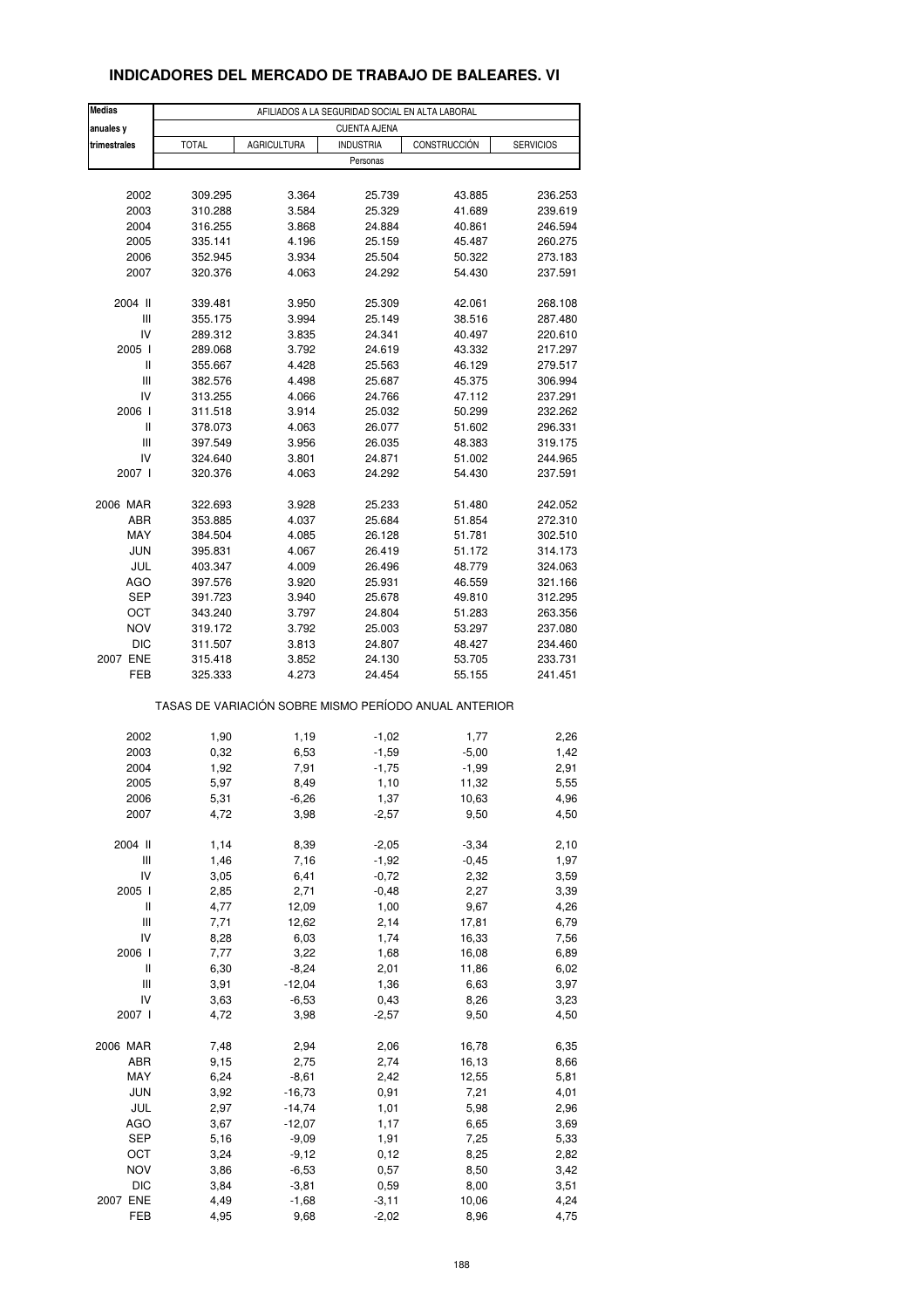| <b>Medias</b> |              |                    | AFILIADOS A LA SEGURIDAD SOCIAL EN ALTA LABORAL |                                                       |                  |
|---------------|--------------|--------------------|-------------------------------------------------|-------------------------------------------------------|------------------|
| anuales y     |              |                    | <b>CUENTA PROPIA</b>                            |                                                       |                  |
| trimestrales  | <b>TOTAL</b> | <b>AGRICULTURA</b> | <b>INDUSTRIA</b>                                | CONSTRUCCIÓN                                          | <b>SERVICIOS</b> |
|               |              |                    | Personas                                        |                                                       |                  |
|               |              |                    |                                                 |                                                       |                  |
|               |              |                    |                                                 |                                                       |                  |
| 2002          | 81.217       | 4.731              | 6.285                                           | 13.975                                                | 56.156           |
| 2003          | 82.180       | 4.583              | 6.209                                           | 14.161                                                | 57.164           |
| 2004          | 83.023       | 4.425              | 6.115                                           | 14.432                                                | 57.995           |
| 2005          | 86.105       | 4.284              | 6.028                                           | 14.828                                                | 60.914           |
| 2006          | 88.335       | 4.180              | 5.981                                           | 15.458                                                | 62.708           |
| 2007          | 85.466       | 4.093              | 5.896                                           | 15.983                                                | 59.493           |
|               |              |                    |                                                 |                                                       |                  |
| 2004 II       | 84.113       | 4.436              | 6.157                                           | 14.471                                                | 58.993           |
| Ш             | 86.015       | 4.424              | 6.141                                           | 14.438                                                | 60.956           |
| IV            | 82.290       | 4.374              | 6.060                                           | 14.540                                                | 57.261           |
| 2005 l        | 80.865       | 4.338              | 6.012                                           | 14.636                                                | 55.827           |
| Ш             | 86.515       | 4.306              | 6.069                                           | 14.852                                                | 61.237           |
| Ш             | 90.392       | 4.265              | 6.058                                           | 14.852                                                | 65.165           |
| IV            | 86.646       | 4.225              | 5.974                                           | 14.971                                                | 61.425           |
| 2006          | 85.061       | 4.208              | 5.962                                           | 15.141                                                | 59.723           |
| Ш             | 89.744       | 4.214              | 6.027                                           | 15.435                                                | 64.066           |
|               |              |                    |                                                 |                                                       |                  |
| Ш             | 91.328       | 4.176              | 6.003                                           | 15.493                                                | 65.655           |
| IV            | 87.206       | 4.121              | 5.931                                           | 15.763                                                | 61.390           |
| 2007 l        | 85.466       | 4.093              | 5.896                                           | 15.983                                                | 59.493           |
|               |              |                    |                                                 |                                                       |                  |
| 2006 MAR      | 85.712       | 4.211              | 5.982                                           | 15.286                                                | 60.215           |
| ABR           | 87.480       | 4.220              | 6.012                                           | 15.354                                                | 61.891           |
| MAY           | 90.438       | 4.214              | 6.029                                           | 15.454                                                | 64.740           |
| <b>JUN</b>    | 91.313       | 4.209              | 6.041                                           | 15.496                                                | 65.566           |
| JUL           | 91.451       | 4.190              | 6.028                                           | 15.494                                                | 65.738           |
| <b>AGO</b>    | 91.353       | 4.174              | 5.996                                           | 15.450                                                | 65.732           |
| SEP           | 91.179       | 4.164              | 5.984                                           | 15.536                                                | 65.494           |
| OCT           | 89.656       | 4.135              | 5.957                                           | 15.678                                                | 63.885           |
| <b>NOV</b>    | 86.204       | 4.125              | 5.918                                           | 15.799                                                | 60.361           |
|               |              |                    |                                                 |                                                       |                  |
| DIC           | 85.757       | 4.103              | 5.917                                           | 15.812                                                | 59.924           |
| 2007 ENE      | 85.230       | 4.102              | 5.879                                           | 15.863                                                | 59.385           |
| FEB           | 85.701       | 4.083              | 5.913                                           | 16.103                                                | 59.601           |
|               |              |                    |                                                 | TASAS DE VARIACIÓN SOBRE MISMO PERÍODO ANUAL ANTERIOR |                  |
|               |              |                    |                                                 |                                                       |                  |
| 2002          | 0,55         | $-3,37$            | $-1,31$                                         | 3,83                                                  | 0,88             |
| 2003          | 1,19         | $-3,12$            | $-1,21$                                         | 1,33                                                  | 1,79             |
| 2004          | 1,03         | $-3,45$            | $-1,53$                                         | 1,91                                                  | 1,45             |
| 2005          | 3,71         | $-3,20$            | $-1,41$                                         | 2,75                                                  | 5,03             |
| 2006          | 2,59         | $-2,42$            | $-0,79$                                         | 4,25                                                  | 2,95             |
| 2007          | 0,86         | $-2,72$            | $-0,95$                                         | 6,07                                                  | 0,03             |
|               |              |                    |                                                 |                                                       |                  |
| 2004 II       | 0,64         | $-3,60$            | $-1,57$                                         | 1,69                                                  | 0,97             |
| Ш             | 1,01         | $-3,17$            | $-1,69$                                         | 2,08                                                  | 1,36             |
| IV            | 1,57         | $-2,99$            | $-1,55$                                         | 2,77                                                  | 1,99             |
| 2005 l        | 1,50         | $-2,86$            | $-1,45$                                         | 2,51                                                  | 1,93             |
| Ш             | 2,86         | $-2,95$            | $-1,42$                                         | 2,64                                                  | 3,80             |
| Ш             | 5,09         | $-3,59$            | $-1,36$                                         | 2,87                                                  | 6,91             |
| IV            | 5,29         | $-3,40$            | $-1,41$                                         | 2,97                                                  | 7,27             |
| 2006          | 5,19         | $-2,99$            | $-0,82$                                         | 3,45                                                  | 6,98             |
|               |              |                    |                                                 |                                                       |                  |
| Ш             | 3,73         | $-2,12$            | $-0,69$                                         | 3,92                                                  | 4,62             |
| Ш             | 1,04         | $-2,09$            | $-0,91$                                         | 4,32                                                  | 0,75             |
| IV            | 0,65         | $-2,47$            | $-0,73$                                         | 5,29                                                  | $-0,06$          |
| 2007 l        | 0,86         | $-2,72$            | $-0,95$                                         | 6,07                                                  | 0,03             |
|               |              |                    |                                                 |                                                       |                  |
| 2006 MAR      | 4,96         | $-2,57$            | $-0,68$                                         | 3,90                                                  | 6,48             |
| ABR           | 4,78         | $-2,31$            | $-0,66$                                         | 3,76                                                  | 6,22             |
| MAY           | 4,44         | $-2,00$            | $-0,72$                                         | 4,08                                                  | 5,58             |
| <b>JUN</b>    | 2,06         | $-2,05$            | $-0,67$                                         | 3,92                                                  | 2,25             |
| JUL           | 1,17         | $-2,26$            | $-0,77$                                         | 4,01                                                  | 1,01             |
| AGO           | 1,02         | $-2,04$            | $-1,11$                                         | 4,35                                                  | 0,74             |
| SEP           | 0,91         | $-1,95$            | $-0,85$                                         | 4,59                                                  | 0,50             |
|               |              |                    |                                                 |                                                       |                  |
| OCT           | 0,57         | $-2,25$            | $-0,88$                                         | 4,83                                                  | $-0,03$          |
| <b>NOV</b>    | 0,56         | $-2,44$            | $-0,80$                                         | 5,40                                                  | $-0,21$          |
| DIC           | 0,81         | $-2,73$            | $-0,50$                                         | 5,64                                                  | 0,06             |
| 2007 ENE      | 0,86         | $-2,33$            | $-1, 13$                                        | 5,86                                                  | 0,09             |
| FEB           | 0,86         | $-3, 11$           | $-0,77$                                         | 6,28                                                  | $-0,04$          |

### **INDICADORES DEL MERCADO DE TRABAJO DE BALEARES. VII**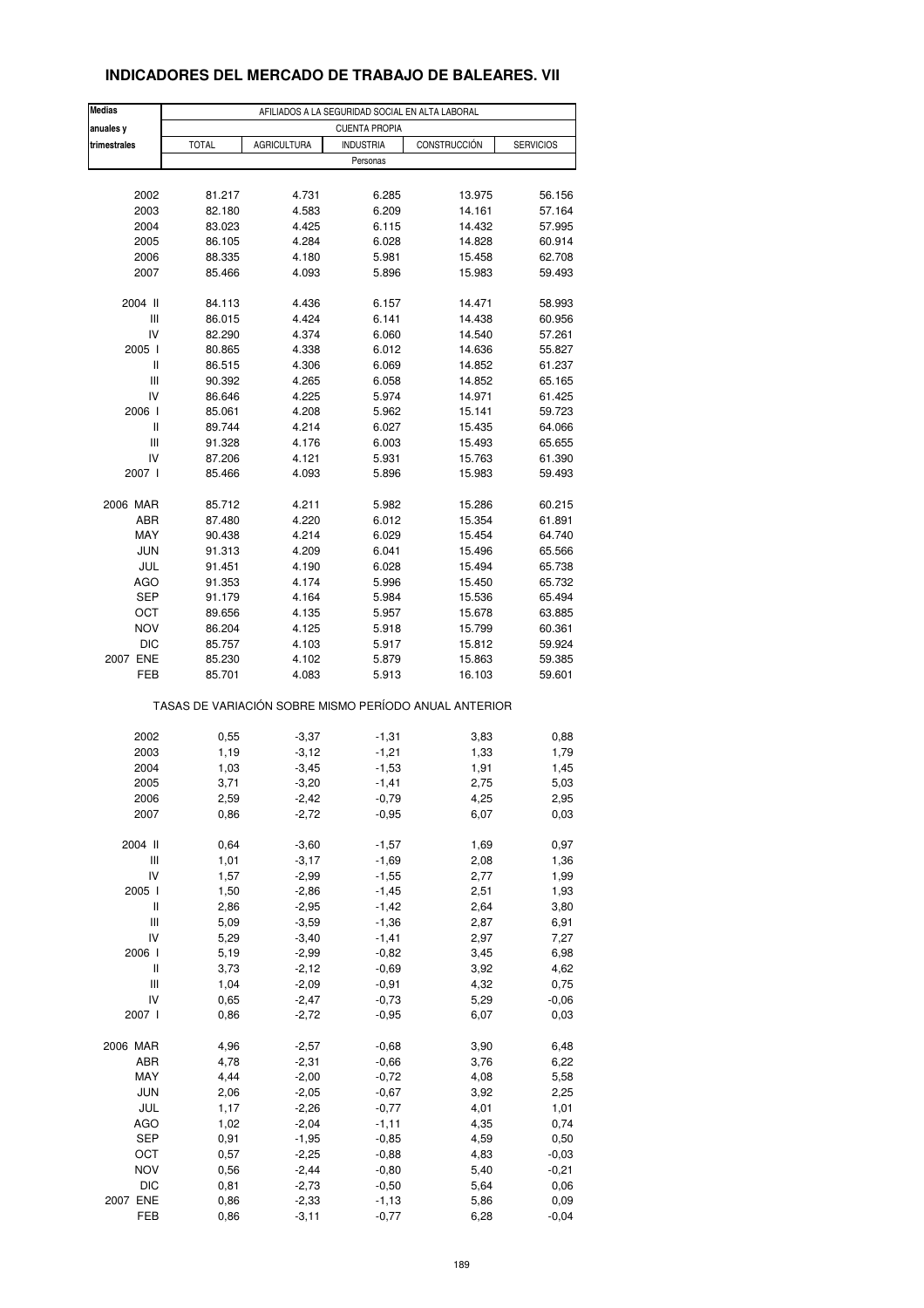| <b>Medias</b>                      | EFECTIVOS LABORALES |                  |                 |                   |                                                       |                 | JORNADA MEDIA POR TRABAJADOR Y TRIM. |                |                |  |
|------------------------------------|---------------------|------------------|-----------------|-------------------|-------------------------------------------------------|-----------------|--------------------------------------|----------------|----------------|--|
| anuales y                          | <b>TOTAL</b>        |                  | <b>SECTORES</b> |                   | CONTRATO                                              | CONTRATO        | <b>TOTAL</b>                         | A TIEMPO       | A TIEMPO       |  |
| trimestrales                       |                     | <b>INDUSTRIA</b> | CONSTRUC.       | <b>SERVICIOS</b>  | <b>INDEFINIDO</b>                                     | <b>TEMPORAL</b> |                                      | COMPLETO       | PARCIAL        |  |
|                                    |                     |                  |                 | Miles de personas |                                                       |                 |                                      | Horas          |                |  |
|                                    |                     |                  |                 |                   |                                                       |                 |                                      |                |                |  |
| 2001                               | 278,7               | 26,9             | 42,8            | 208,9             | 166,3                                                 | 112,4           | 428,1                                | 453,3          | 271,7          |  |
| 2002                               | 282,1               | 26,4             | 43,0            | 212,7             | 173,3                                                 | 108,9           | 425,6                                | 451,8          | 283,3          |  |
| 2003                               | 279,9               | 25,8             | 41,0            | 213,1             | 178,3                                                 | 101,5           | 422,2                                | 447,1          | 283,1          |  |
| 2004                               | 285,7               | 25,4             | 40,6            | 219,7             | 183,7                                                 | 102,0           | 420,2                                | 445,4          | 292,3          |  |
| 2005                               | 302,8               | 25,9             | 45,8            | 231,0             | 197,4                                                 | 105,4           | 415,9                                | 443,4          | 289,3          |  |
| 2006                               | 319,7               | 26,3             | 50,0            | 243,4             | 208,8                                                 | 111,0           | 410,8                                | 443,8          | 267,4          |  |
|                                    |                     |                  |                 |                   |                                                       |                 |                                      |                |                |  |
| 2004 l<br>$\mathsf{I}$             | 260,4<br>325,3      | 25,6<br>26,4     | 42,4<br>42,3    | 192,4<br>256,6    | 175,5<br>194,8                                        | 84,9<br>130,5   | 432,3<br>434,0                       | 458,3<br>461,0 | 283,4<br>307,5 |  |
| Ш                                  | 312,6               | 24,8             | 39,0            | 248,7             | 195,4                                                 | 117,1           | 399,3                                | 419,1          | 306,6          |  |
| IV                                 | 244,3               | 24,6             | 38,7            | 181,0             | 169,1                                                 | 75,3            | 415,1                                | 443,2          | 271,6          |  |
| 2005 l                             | 269,1               | 25,5             | 44,7            | 198,9             | 190,0                                                 | 79,0            | 425,7                                | 454,5          | 287,8          |  |
| Ш                                  | 344,5               | 27,0             | 47,1            | 270,5             | 211,8                                                 | 132,8           | 430,8                                | 459,8          | 305,3          |  |
| $\mathbf{III}$                     | 334,5               | 25,7             | 46,1            | 262,6             | 210,3                                                 | 124,2           | 398,5                                | 419,2          | 306,8          |  |
| IV                                 | 262,9               | 25,4             | 45,4            | 192,1             | 177,3                                                 | 85,6            | 408,5                                | 440,1          | 257,3          |  |
| 2006 l                             | 286,4               | 26,1             | 51,0            | 209,2             | 191,1                                                 | 95,3            | 421,0                                | 454,0          | 272,3          |  |
| $\,$ $\,$ $\,$                     | 358,3               | 26,9             | 51,3            | 280,1             | 224,6                                                 | 133,6           | 418,7                                | 457,7          | 274,6          |  |
| $\ensuremath{\mathsf{III}}\xspace$ | 355,1               | 26,2             | 49,6            | 279,3             | 224,8                                                 | 130,2           | 388,8                                | 420,8          | 258,3          |  |
| IV                                 | 279,1               | 26,1             | 48,2            | 204,9             | 194,5                                                 | 84,6            | 414,9                                | 442,7          | 264,3          |  |
|                                    |                     |                  |                 |                   |                                                       |                 |                                      |                |                |  |
| 2006 ENE                           |                     |                  |                 |                   |                                                       |                 |                                      |                |                |  |
| FEB                                |                     |                  |                 |                   |                                                       |                 |                                      |                |                |  |
| <b>MAR</b>                         |                     |                  |                 |                   |                                                       |                 |                                      |                |                |  |
| <b>ABR</b>                         |                     |                  |                 |                   |                                                       |                 |                                      |                |                |  |
| <b>MAY</b>                         |                     |                  |                 |                   |                                                       |                 |                                      |                |                |  |
| <b>JUN</b><br>JUL                  |                     |                  |                 |                   |                                                       |                 |                                      |                |                |  |
| <b>AGO</b>                         |                     |                  |                 |                   |                                                       |                 |                                      |                |                |  |
| <b>SEP</b>                         |                     |                  |                 |                   |                                                       |                 |                                      |                |                |  |
| OCT                                |                     |                  |                 |                   |                                                       |                 |                                      |                |                |  |
| <b>NOV</b>                         |                     |                  |                 |                   |                                                       |                 |                                      |                |                |  |
| <b>DIC</b>                         |                     |                  |                 |                   |                                                       |                 |                                      |                |                |  |
|                                    |                     |                  |                 |                   |                                                       |                 |                                      |                |                |  |
|                                    |                     |                  |                 |                   | TASAS DE VARIACIÓN SOBRE MISMO PERÍODO ANUAL ANTERIOR |                 |                                      |                |                |  |
|                                    |                     |                  |                 |                   |                                                       |                 |                                      |                |                |  |
| 2001                               | 4,66                | 3,56             | 5,09            | 4,70              | 6,90                                                  | 1,54            | $-0,24$                              | $-0,01$        | $-4,78$        |  |
| 2002                               | 1,22                | $-1,95$          | 0,29            | 1,83              | 4,21                                                  | $-3,14$         | $-0,58$                              | $-0,33$        | 4,26           |  |
| 2003                               | $-0,77$             | $-2,27$          | $-4,66$         | 0,20              | 2,91                                                  | $-6,75$         | $-0,81$                              | $-1,05$        | $-0,07$        |  |
| 2004                               | 2,06                | $-1,74$          | $-0,85$         | 3,07              | 3,03                                                  | 0,42            | $-0,47$                              | $-0,37$        | 3,26           |  |
| 2005                               | 5,99                | 2,21             | 12,84           | 5,17              | 7,44                                                  | 3,38            | $-1,02$                              | $-0,45$        | -1,02          |  |
| 2006                               | 5,60                | 1,66             | 9,16            | 5,34              | 5,78                                                  | 5,28            | $-1,21$                              | 0,09           | $-7,57$        |  |
| 2004 l                             | 3,33                | $-2,29$          | $-7,42$         | 6,89              | 6,88                                                  | $-3,19$         | $-0,64$                              | $-0,91$        | 3,70           |  |
| $\mathop{  }$                      | 0,96                | $-0,38$          | $-2,08$         | 1,62              | $-1,77$                                               | 5,41            | $-0,82$                              | $-0,69$        | 1,02           |  |
| Ш                                  | 1,46                | $-3,50$          | 0,00            | 2,18              | 2,52                                                  | $-0,34$         | 0,30                                 | 0,26           | 2,17           |  |
| IV                                 | 2,99                | $-0,81$          | 8,10            | 2,49              | 5,62                                                  | $-2,33$         | $-0,65$                              | $-0,07$        | 6,76           |  |
| 2005 l                             | 3,34                | $-0,39$          | 5,42            | 3,38              | 8,26                                                  | $-6,95$         | $-1,53$                              | $-0,83$        | 1,55           |  |
| $\, \parallel$                     | 5,90                | 2,27             | 11,35           | 5,42              | 8,73                                                  | 1,76            | $-0,74$                              | $-0,26$        | $-0,72$        |  |
| $\ensuremath{\mathsf{III}}\xspace$ | 7,01                | 3,63             | 18,21           | 5,59              | 7,63                                                  | 6,06            | $-0,20$                              | 0,02           | 0,07           |  |
| IV                                 | 7,62                | 3,41             | 17,21           | 6,14              | 4,87                                                  | 13,65           | $-1,59$                              | $-0,70$        | $-5,26$        |  |
| 2006                               | 6,42                | 2,48             | 14,14           | 5,19              | 0,56                                                  | 20,64           | $-1, 11$                             | $-0,11$        | $-5,37$        |  |
| Ш                                  | 4,00                | $-0,30$          | 8,86            | 3,55              | 6,07                                                  | 0,63            | $-2,80$                              | $-0,47$        | $-10,04$       |  |
| $\ensuremath{\mathsf{III}}\xspace$ | 6,15                | 2,05             | 7,51            | 6,35              | 6,91                                                  | 4,86            | $-2,43$                              | 0,37           | $-15,80$       |  |
| IV                                 | 6,17                | 2,53             | 6,25            | 6,63              | 9,67                                                  | $-1,09$         | 1,56                                 | 0,59           | 2,72           |  |
|                                    |                     |                  |                 |                   |                                                       |                 |                                      |                |                |  |
| 2006 ENE                           |                     |                  |                 |                   |                                                       |                 |                                      |                |                |  |
| FEB<br><b>MAR</b>                  |                     |                  |                 |                   |                                                       |                 |                                      |                |                |  |
| ABR                                |                     |                  |                 |                   |                                                       |                 |                                      |                |                |  |
| <b>MAY</b>                         |                     |                  |                 |                   |                                                       |                 |                                      |                |                |  |
| <b>JUN</b>                         |                     |                  |                 |                   |                                                       |                 |                                      |                |                |  |
| JUL                                |                     |                  |                 |                   |                                                       |                 |                                      |                |                |  |
| <b>AGO</b>                         |                     |                  |                 |                   |                                                       |                 |                                      |                |                |  |
| <b>SEP</b>                         |                     |                  |                 |                   |                                                       |                 |                                      |                |                |  |
| OCT                                |                     |                  |                 |                   |                                                       |                 |                                      |                |                |  |
| <b>NOV</b>                         |                     |                  |                 |                   |                                                       |                 |                                      |                |                |  |

#### **INDICADORES DEL MERCADO DE TRABAJO DE BALEARES. VIII**

DIC - - - - - - - - -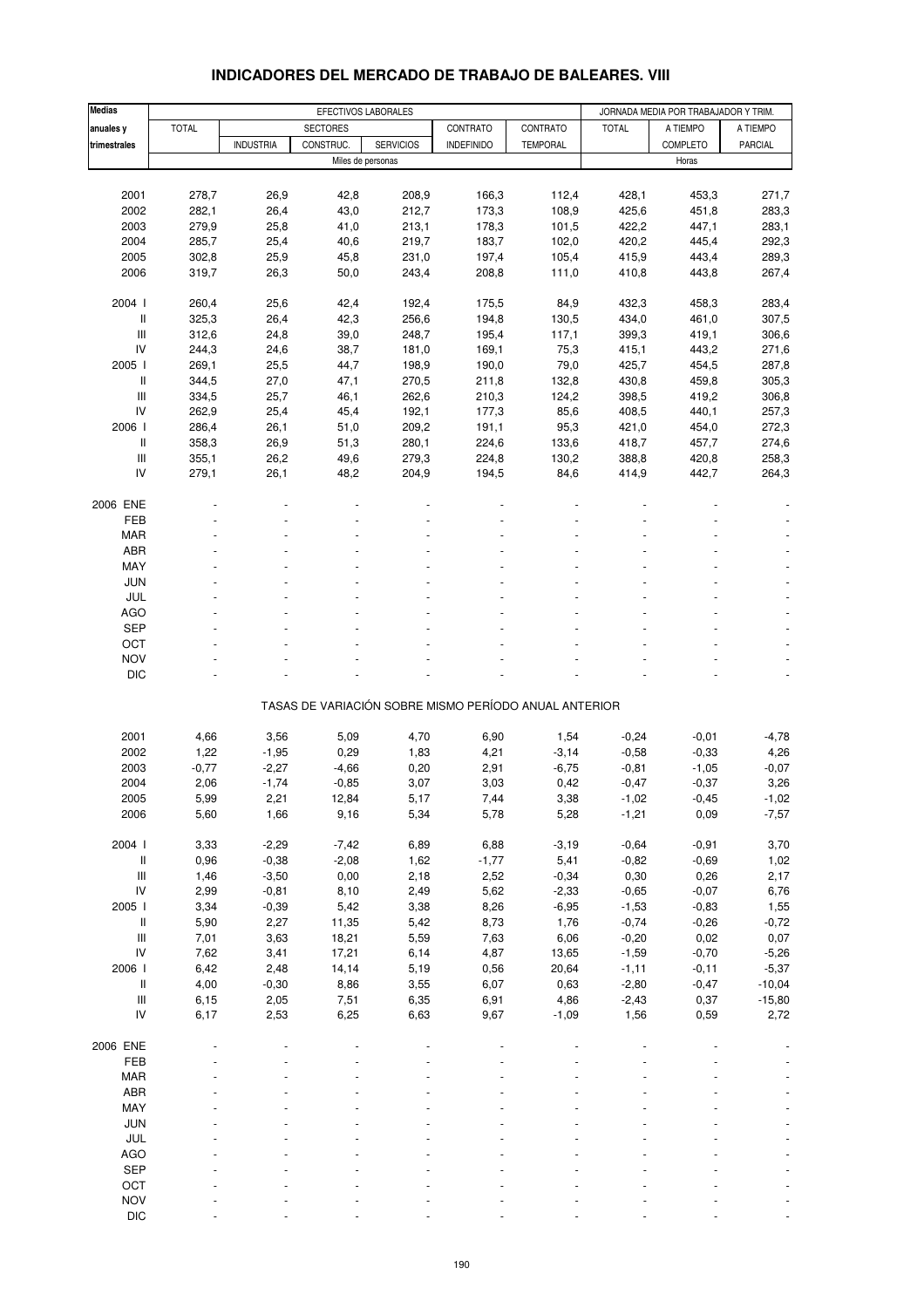# **INDICADORES DE PRECIOS DE BALEARES. I**

| <b>Medias</b> |                                                       | INDICES DE PRECIOS DE CONSUMO (10) |              | DIFERENCIAL DE |
|---------------|-------------------------------------------------------|------------------------------------|--------------|----------------|
| anuales y     | <b>GENERAL</b>                                        | <b>ALIMENTACIÓN</b>                | SIN          | INFLACIÓN      |
| trimestrales  |                                                       | <b>AGREGADO</b>                    | ALIMENTACIÓN | RTO. ESPAÑA    |
|               |                                                       | <b>Base 2006</b>                   |              | P.Porcentuales |
|               |                                                       |                                    |              |                |
|               |                                                       |                                    |              |                |
| 2002          | 88,609                                                | 86,836                             | 88,782       | 0,27           |
| 2003          | 91,243                                                | 90,622                             | 91,434       | $-0,07$        |
| 2004          | 93,751                                                | 93,354                             | 93,873       | $-0,29$        |
| 2005          | 96,646                                                | 96,012                             | 96,843       | $-0,28$        |
| 2006          | 100,000                                               | 100,000                            | 100,000      | $-0,04$        |
| 2007          | 100,586                                               | 101,512                            | 100,309      | 0,00           |
|               |                                                       |                                    |              |                |
| 2004 II       | 93,858                                                | 93,160                             | 94,076       | $-0,35$        |
| Ш             | 94,277                                                | 94,128                             | 94,322       | $-0,17$        |
| IV            | 94,911                                                | 94,101                             | 95,162       | $-0,29$        |
| 2005 l        | 94,820                                                | 94,766                             | 94,834       | $-0,14$        |
| Ш             | 96,551                                                | 95,858                             | 96,766       | $-0,35$        |
| Ш             | 97,175                                                | 96,260                             | 97,461       | $-0,36$        |
|               |                                                       |                                    |              |                |
| IV            | 98,038                                                | 97,164                             | 98,311       | $-0,26$        |
| 2006          | 98,389                                                | 98,457                             | 98,368       | $-0,25$        |
| Ш             | 100,285                                               | 99,551                             | 100,509      | $-0,07$        |
| Ш             | 100,588                                               | 100,783                            | 100,528      | 0,00           |
| IV            | 100,738                                               | 101,209                            | 100,594      | 0,17           |
| 2007 l        | 100,586                                               | 101,512                            | 100,309      | 0,00           |
|               |                                                       |                                    |              |                |
| 2006 MAR      | 98,667                                                | 98,982                             | 98,570       | $-0,25$        |
| ABR           | 99,832                                                | 99,128                             | 100,047      | $-0,20$        |
| MAY           | 100,369                                               | 99,501                             | 100,634      | 0,00           |
| JUN           | 100,654                                               | 100,023                            | 100,846      | 0,00           |
| JUL           | 100,761                                               | 100,491                            | 100,844      | $-0,10$        |
| AGO           | 100,651                                               | 100,713                            | 100,632      | 0,00           |
|               |                                                       |                                    |              |                |
| SEP           | 100,352                                               | 101,145                            | 100,109      | 0,10           |
| ОСТ           | 100,270                                               | 101,004                            | 100,045      | 0,10           |
| <b>NOV</b>    | 100,905                                               | 101,108                            | 100,843      | 0,30           |
| <b>DIC</b>    | 101,039                                               | 101,515                            | 100,894      | 0,10           |
| 2007 ENE      | 100,669                                               | 101,526                            | 100,412      | 0,10           |
| FEB           | 100,502                                               | 101,497                            | 100,205      | $-0,10$        |
|               | TASAS DE VARIACIÓN SOBRE MISMO PERÍODO ANUAL ANTERIOR |                                    |              |                |
|               |                                                       |                                    |              |                |
| 2002<br>2003  | 3,81                                                  | 4,93                               | 3,47         |                |
|               | 2,97                                                  | 4,36                               | 2,99         |                |
| 2004          | 2,75                                                  | 3,01                               | 2,67         |                |
| 2005          | 3,09                                                  | 2,85                               | 3,16         |                |
| 2006          | 3,47                                                  | 4,15                               | 3,26         |                |
| 2007          | 2,38                                                  | 3,38                               | 2,08         |                |
|               |                                                       |                                    |              |                |
| 2004 II       | 2,85                                                  | 3,66                               | 2,61         |                |
| Ш             | 3,14                                                  | 2,86                               | 3,23         |                |
| IV            | 3,15                                                  | 2,14                               | 3,46         |                |
| 2005 l        | 3,11                                                  | 2,98                               | 3,16         |                |
| Ш             | 2,87                                                  | 2,90                               | 2,86         |                |
| Ш             | 3,07                                                  | 2,26                               | 3,33         |                |
| IV            | 3,30                                                  | 3,25                               | 3,31         |                |
| 2006 l        | 3,76                                                  | 3,89                               | 3,73         |                |
| Ш             | 3,87                                                  | 3,85                               | 3,87         |                |
| Ш             | 3,51                                                  | 4,70                               | 3,15         |                |
| IV            | 2,75                                                  | 4,16                               | 2,32         |                |
|               |                                                       |                                    |              |                |
| 2007 l        | 2,38                                                  | 3,38                               | 2,08         |                |
| 2006 MAR      | 3,64                                                  | 4,18                               | 3,47         |                |
| ABR           | 3,69                                                  | 3,41                               | 3,78         |                |
| MAY           | 3,99                                                  | 3,81                               | 4,04         |                |
| JUN           | 3,92                                                  | 4,34                               | 3,79         |                |
|               |                                                       |                                    |              |                |
| JUL           | 3,89                                                  | 4,69                               | 3,64         |                |
| <b>AGO</b>    | 3,68                                                  | 4,57                               | 3,41         |                |
| <b>SEP</b>    | 2,97                                                  | 4,83                               | 2,40         |                |
| ОСТ           | 2,59                                                  | 4,55                               | 1,99         |                |
| <b>NOV</b>    | 2,87                                                  | 4,28                               | 2,44         |                |
| DIC           | 2,80                                                  | 3,66                               | 2,54         |                |
| 2007 ENE      | 2,47                                                  | 3,30                               | 2,23         |                |
| FEB           | 2,28                                                  | 3,46                               | 1,93         |                |
|               |                                                       |                                    |              |                |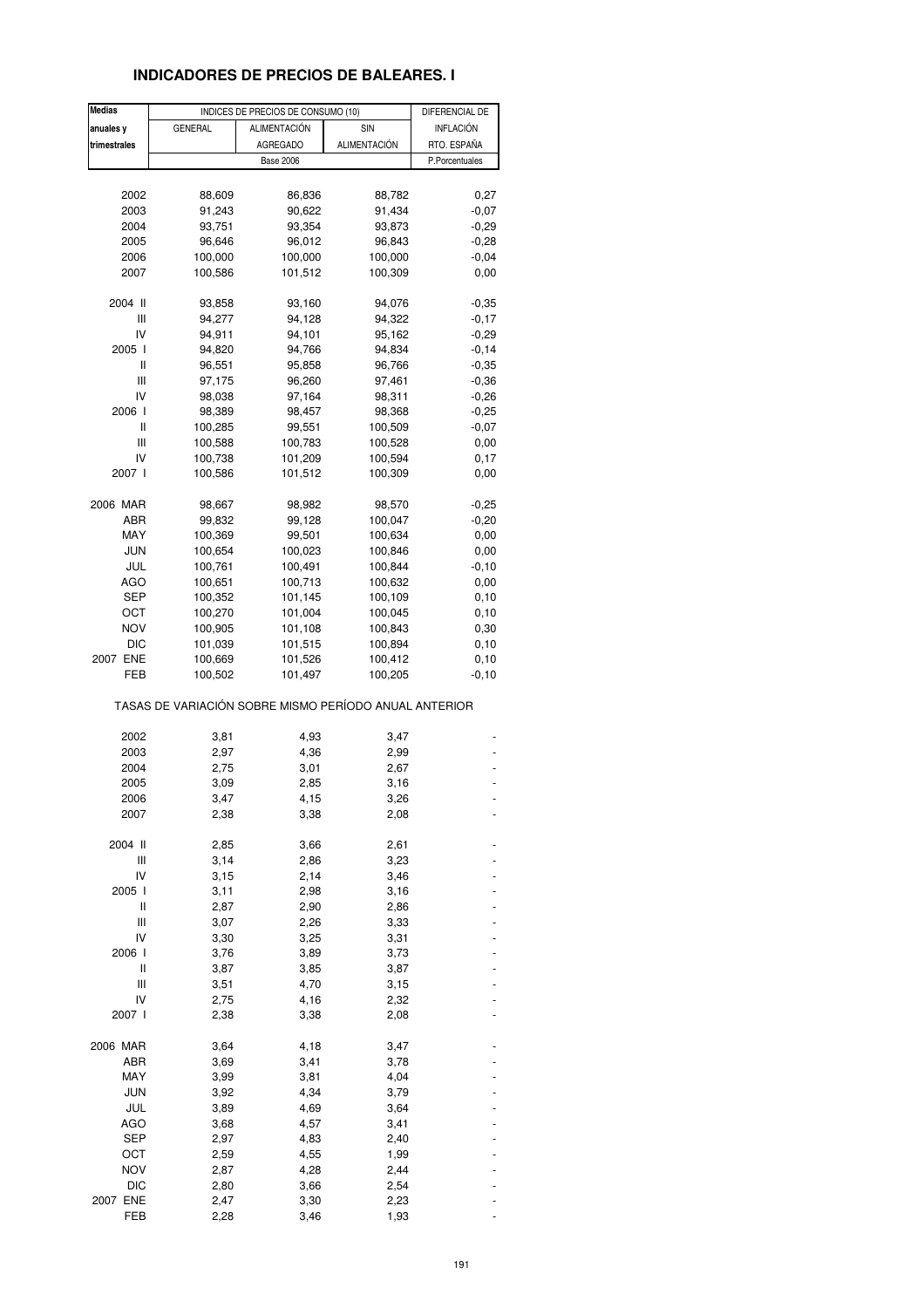# **INDICADORES DE PRECIOS DE BALEARES. II**

| <b>Medias</b>                      |                    |              | INDICES DE PRECIOS DE CONSUMO (10)                    |                  |         |                 |
|------------------------------------|--------------------|--------------|-------------------------------------------------------|------------------|---------|-----------------|
| anuales y                          | <b>ALIMENTOS Y</b> | BEBIDAS ALC. | <b>VESTIDO Y</b>                                      | <b>VIVIENDA</b>  | MENAJE  | <b>MEDICINA</b> |
| trimestrales                       | BEB.NO ALCOH.      | Y TABACO     | CALZADO                                               |                  |         |                 |
|                                    |                    |              | <b>Base 2006</b>                                      |                  |         |                 |
|                                    |                    |              |                                                       |                  |         |                 |
| 2002                               | 86,679             | 87,851       | 92,774                                                | 85,360           | 94,169  | 94,898          |
| 2003                               | 90,679             | 90,361       | 96,258                                                | 87,724           | 94,701  | 97,214          |
| 2004                               | 93,328             | 93,618       | 98,049                                                | 90,792           | 95,355  | 98,047          |
|                                    | 95,638             |              |                                                       |                  | 97,137  |                 |
| 2005                               |                    | 98,450       | 99,034                                                | 94,576           | 100,000 | 98,748          |
| 2006                               | 100,000            | 100,000      | 100,000                                               | 100,000          |         | 100,000         |
| 2007                               | 100,868            | 105,994      | 95,524                                                | 101,627          | 101,334 | 101,295         |
| 2004 II                            | 93,131             | 93,445       | 102,088                                               | 90,496           | 95,992  | 97,641          |
| $\ensuremath{\mathsf{III}}\xspace$ | 93,967             | 95,223       |                                                       |                  | 95,166  | 98,361          |
| IV                                 |                    |              | 95,255<br>101,961                                     | 91,233<br>91,792 | 95,644  |                 |
|                                    | 93,953             | 95,118       |                                                       |                  |         | 98,650          |
| 2005 l                             | 94,667             | 95,480       | 94,178                                                | 93,024           | 96,026  | 98,535          |
| Ш                                  | 95,419             | 98,703       | 102,629                                               | 94,093           | 96,984  | 98,477          |
| $\ensuremath{\mathsf{III}}\xspace$ | 95,776             | 99,385       | 95,886                                                | 95,086           | 97,348  | 98,745          |
| IV                                 | 96,690             | 100,229      | 103,443                                               | 96,101           | 98,191  | 99,236          |
| 2006 l                             | 98,533             | 97,964       | 95,094                                                | 98,432           | 98,331  | 99,780          |
| Ш                                  | 99,382             | 100,655      | 103,635                                               | 100,295          | 100,032 | 99,761          |
| Ш                                  | 100,823            | 100,520      | 96,628                                                | 100,673          | 100,505 | 99,957          |
| IV                                 | 101,262            | 100,861      | 104,642                                               | 100,600          | 101,132 | 100,502         |
| 2007 l                             | 100,868            | 105,994      | 95,524                                                | 101,627          | 101,334 | 101,295         |
|                                    |                    |              |                                                       |                  |         |                 |
| 2006 MAR                           | 98,773             | 100,344      | 95,788                                                | 98,725           | 98,857  | 99,465          |
| ABR                                | 98,907             | 100,572      | 102,279                                               | 100,092          | 99,555  | 99,578          |
| MAY                                | 99,325             | 100,649      | 104,524                                               | 100,385          | 100,363 | 99,772          |
| <b>JUN</b>                         | 99,913             | 100,744      | 104,103                                               | 100,409          | 100,178 | 99,932          |
| JUL                                | 100,470            | 100,622      | 98,851                                                | 100,628          | 100,545 | 100,025         |
| AGO                                | 100,755            | 100,443      | 94,979                                                | 100,697          | 100,351 | 99,886          |
| SEP                                | 101,245            | 100,494      | 96,055                                                | 100,693          | 100,619 | 99,961          |
| ост                                | 101,070            | 100,578      | 100,739                                               | 100,421          | 100,612 | 100,266         |
| <b>NOV</b>                         | 101,154            | 100,805      | 106,871                                               | 100,668          | 101,334 | 100,596         |
| <b>DIC</b>                         | 101,563            | 101,201      | 106,315                                               | 100,710          | 101,449 | 100,644         |
| 2007 ENE                           | 100,931            | 105,667      | 96,690                                                | 101,402          | 101,552 | 101,251         |
| FEB                                | 100,804            | 106,320      | 94,357                                                | 101,851          | 101,115 | 101,338         |
|                                    |                    |              | TASAS DE VARIACIÓN SOBRE MISMO PERÍODO ANUAL ANTERIOR |                  |         |                 |
|                                    |                    |              |                                                       |                  |         |                 |
| 2002                               | 4,94               | 4,91         | 5,68                                                  | 3,52             | 1,85    | 3,27            |
| 2003                               | 4,61               | 2,86         | 3,75                                                  | 2,77             | 0,56    | 2,44            |
| 2004                               | 2,92               | 3,60         | 1,86                                                  | 3,50             | 0,69    | 0,86            |
| 2005                               | 2,48               | 5,16         | 1,00                                                  | 4,17             | 1,87    | 0,72            |
| 2006                               | 4,56               | 1,57         | 0,98                                                  | 5,74             | 2,95    | 1,27            |
| 2007                               | 2,49               | 9,53         | 0,82                                                  | 3,40             | 3,33    | 1,36            |
|                                    |                    |              |                                                       |                  |         |                 |
| 2004 II                            | 3,70               | 3,45         | 1,76                                                  | 3,29             | 0,93    | 0,67            |
| Ш                                  | 2,52               | 5,00         | 2,98                                                  | 3,65             | 0,86    | 0,83            |
| IV                                 | 1,71               | 4,84         | 2,59                                                  | 3,81             | 1,04    | 0,72            |
| 2005 l                             | 2,61               | 5,29         | 1,38                                                  | 3,77             | 1,49    | 1,02            |
| $\sf II$                           | 2,46               | 5,63         | 0,53                                                  | 3,97             | 1,03    | 0,86            |
| $\ensuremath{\mathsf{III}}\xspace$ | 1,93               | 4,37         | 0,66                                                  | 4,22             | 2,29    | 0,39            |
| IV                                 | 2,91               | 5,37         | 1,45                                                  | 4,69             | 2,66    | 0,59            |
| 2006                               | 4,08               | 2,60         | 0,97                                                  | 5,81             | 2,40    | 1,26            |
| Ш                                  | 4,15               | 1,98         | 0,98                                                  | 6,59             | 3,14    | 1,30            |
| Ш                                  | 5,27               | 1,14         | 0,77                                                  | 5,88             | 3,24    | 1,23            |
| IV                                 | 4,73               | 0,63         | 1,16                                                  | 4,68             | 3,00    | 1,28            |
| 2007 l                             | 2,49               | 9,53         | 0,82                                                  | 3,40             | 3,33    | 1,36            |
|                                    |                    |              |                                                       |                  |         |                 |
| 2006 MAR                           | 4,06               | 4,89         | 1,28                                                  | 5,84             | 2,63    | 1,70            |
| ABR                                | 3,64               | 1,97         | 1,08                                                  | 6,64             | 3,18    | 1,59            |
| MAY                                | 4,08               | 2,10         | 1,02                                                  | 6,65             | 3,46    | 1,19            |
| <b>JUN</b>                         | 4,74               | 1,86         | 0,84                                                  | 6,48             | 2,80    | 1,13            |
| JUL                                | 5,18               | 1,63         | 0,77                                                  | 6,21             | 3,09    | 1,11            |
| <b>AGO</b>                         | 5,11               | 1,25         | 0,69                                                  | 5,79             | 3,22    | 1,25            |
| <b>SEP</b>                         | 5,52               | 0,55         | 0,87                                                  | 5,63             | 3,42    | 1,33            |
| OCT                                | 5,21               | 0,47         | 1,36                                                  | 4,53             | 2,85    | 1,23            |
| <b>NOV</b>                         | 4,88               | 0,58         | 1,15                                                  | 4,71             | 2,94    | 1,27            |
| <b>DIC</b>                         | 4,10               | 0,85         | 0,97                                                  | 4,80             | 3,19    | 1,32            |
| 2007 ENE                           | 2,67               | 7,65         | 1,26                                                  | 3,34             | 3,69    | 1,67            |
| FEB                                | 2,32               | 11,46        | 0,37                                                  | 3,46             | 2,97    | 1,04            |
|                                    |                    |              |                                                       |                  |         |                 |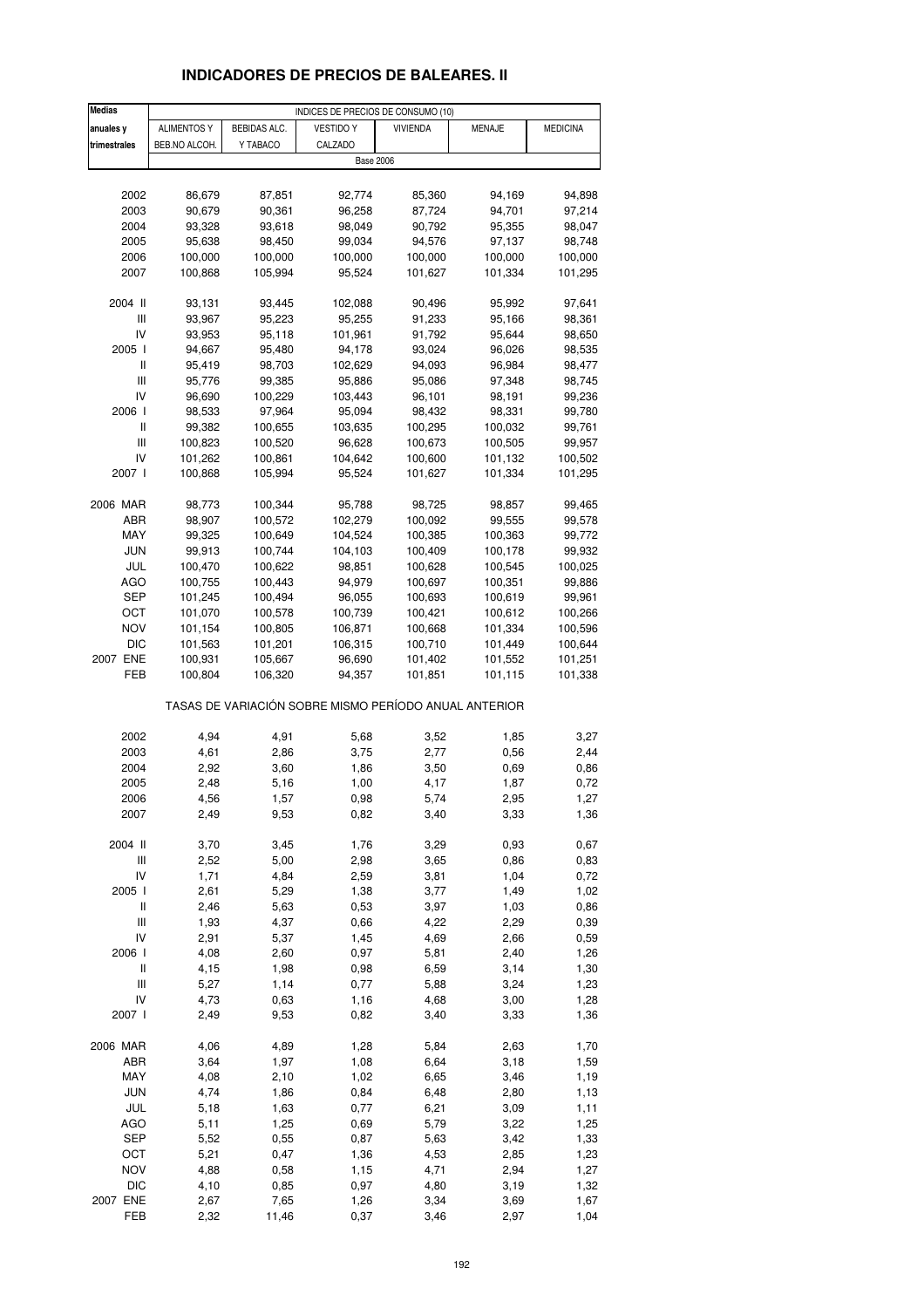| <b>Medias</b>                         |            |                    | INDICES DE PRECIOS DE CONSUMO (10)                    |           |               |              |
|---------------------------------------|------------|--------------------|-------------------------------------------------------|-----------|---------------|--------------|
| anuales y                             | TRANSPORTE | COMUNICA -         | OCIO <sub>Y</sub>                                     | ENSEÑANZA | HOTELES,      | <b>OTROS</b> |
| trimestrales                          |            | <b>CIONES</b>      | <b>CULTURA</b>                                        |           | CAFÉS Y REST. |              |
|                                       |            |                    | <b>Base 2006</b>                                      |           |               |              |
|                                       |            |                    |                                                       |           |               |              |
| 2002                                  | 84,815     | 104,597            | 101,332                                               | 83,761    | 84,810        | 87,881       |
| 2003                                  | 86,099     | 102,376            | 102,557                                               | 87,952    | 88,763        | 91,006       |
| 2004                                  | 89,659     | 101,918            | 101,158                                               | 92,039    | 92,747        | 93,808       |
| 2005                                  | 95,509     | 100,872            | 99,726                                                | 96,057    | 96,465        | 96,743       |
| 2006                                  | 100,000    | 100,000            | 100,000                                               | 100,000   | 100,000       | 100,000      |
| 2007                                  |            | 99,871             | 99,769                                                | 102,746   | 102,313       | 102,437      |
|                                       | 98,444     |                    |                                                       |           |               |              |
| 2004 II                               | 89,418     | 102,286            | 100,735                                               | 91,402    | 91,847        | 93,762       |
| $\begin{array}{c} \hline \end{array}$ | 91,019     | 102,073            | 102,059                                               | 92,055    | 94,669        | 94,050       |
| IV                                    | 91,488     | 101,732            | 100,426                                               | 93,590    | 94,358        | 94,192       |
| 2005 l                                | 91,820     | 101,528            | 98,912                                                | 95,146    | 95,037        | 96,117       |
| Ш                                     | 94,451     | 100,852            | 99,170                                                | 95,441    | 95,989        | 96,679       |
| $\ensuremath{\mathsf{III}}\xspace$    | 98,178     | 100,624            | 100,693                                               | 95,973    | 97,698        | 97,034       |
| IV                                    | 97,590     | 100,483            | 100,131                                               | 97,668    | 97,135        | 97,141       |
| 2006                                  | 98,531     | 100,395            | 100,224                                               | 99,228    | 97,549        | 99,184       |
| Ш                                     | 101,444    | 100,042            | 98,964                                                | 99,256    | 99,239        | 99,817       |
| $\ensuremath{\mathsf{III}}\xspace$    |            |                    | 100,884                                               | 99,660    |               |              |
| IV                                    | 101,853    | 99,883             |                                                       |           | 101,658       | 100,327      |
|                                       | 98,171     | 99,680             | 99,928                                                | 101,858   | 101,554       | 100,672      |
| 2007 l                                | 98,444     | 99,871             | 99,769                                                | 102,746   | 102,313       | 102,437      |
| 2006 MAR                              | 99,032     | 100,221            | 98,795                                                | 99,256    | 97,823        | 99,375       |
| ABR                                   | 100,763    |                    |                                                       |           | 98,701        | 99,567       |
|                                       |            | 100,104<br>100,058 | 99,093                                                | 99,256    | 98,573        |              |
| MAY                                   | 101,927    | 99,963             | 98,622                                                | 99,256    |               | 99,846       |
| JUN                                   | 101,642    |                    | 99,177                                                | 99,256    | 100,444       | 100,038      |
| JUL                                   | 102,447    | 99,847             | 100,616                                               | 99,462    | 101,530       | 100,306      |
| <b>AGO</b>                            | 102,724    | 99,890             | 101,492                                               | 99,517    | 102,138       | 100,154      |
| SEP                                   | 100,389    | 99,913             | 100,544                                               | 100,000   | 101,307       | 100,521      |
| ОСТ                                   | 98,204     | 99,792             | 99,029                                                | 101,750   | 101,448       | 100,715      |
| NOV                                   | 97,944     | 99,690             | 100,578                                               | 101,871   | 101,592       | 100,543      |
| <b>DIC</b>                            | 98,365     | 99,557             | 100,177                                               | 101,952   | 101,622       | 100,758      |
| 2007 ENE                              | 98,236     | 99,966             | 100,616                                               | 102,126   | 102,198       | 102,446      |
| FEB                                   | 98,651     | 99,776             | 98,922                                                | 103,366   | 102,428       | 102,428      |
|                                       |            |                    | TASAS DE VARIACIÓN SOBRE MISMO PERÍODO ANUAL ANTERIOR |           |               |              |
|                                       |            |                    |                                                       |           |               |              |
| 2002                                  | 2,15       | $-2,97$            | 2,17                                                  | 4,33      | 6,22          | 4,56         |
| 2003                                  | 1,51       | $-2,12$            | 1,21                                                  | 5,00      | 4,66          | 3,56         |
| 2004                                  | 4,13       | $-0,45$            | $-1,36$                                               | 4,65      | 4,49          | 3,08         |
| 2005                                  | 6,53       | $-1,03$            | $-1,41$                                               | 4,37      | 4,01          | 3,13         |
| 2006                                  | 4,70       | $-0,86$            | 0,27                                                  | 4,11      | 3,67          | 3,37         |
| 2007                                  | 0,17       | $-0,61$            | $-1,16$                                               | 3,56      | 5,03          | 3,38         |
|                                       |            |                    |                                                       |           |               |              |
| 2004 II                               | 4,48       | $-0,18$            | $-1,48$                                               | 4,63      | 3,74          | 3,12         |
| Ш                                     | 5,71       | $-0,32$            | $-1,70$                                               | 4,86      | 5,00          | 3,02         |
| IV                                    | 6,99       | $-0,18$            | $-2,23$                                               | 4,84      | 5,23          | 2,95         |
| 2005 l                                | 5,89       | $-0,05$            | $-2,46$                                               | 4,43      | 5,46          | 3,10         |
| Ш                                     | 5,63       | $-1,40$            | $-1,55$                                               | 4,42      | 4,51          | 3,11         |
| $\ensuremath{\mathsf{III}}\xspace$    | 7,87       | $-1,42$            | $-1,34$                                               | 4,26      | 3,20          | 3,17         |
| IV                                    | 6,67       | $-1,23$            | $-0,29$                                               | 4,36      | 2,94          | 3,13         |
| 2006 l                                | 7,31       | $-1,12$            | 1,33                                                  | 4,29      | 2,64          | 3,19         |
| Ш                                     | 7,40       | $-0,80$            | $-0,21$                                               | 4,00      | 3,39          | 3,25         |
| Ш                                     | 3,74       | $-0,74$            | 0, 19                                                 | 3,84      | 4,05          | 3,39         |
| IV                                    | 0,60       | $-0,80$            | $-0,20$                                               | 4,29      | 4,55          | 3,63         |
| 2007 l                                | 0,17       | $-0,61$            | $-1,16$                                               | 3,56      | 5,03          | 3,38         |
| 2006 MAR                              | 6,35       | $-0,73$            | $-0,25$                                               | 4,35      | 2,57          | 3,09         |
| ABR                                   | 7,06       | $-0,77$            | $-0,47$                                               | 4,00      | 3,35          | 2,99         |
| MAY                                   | 8,22       | $-0,77$            | $-0, 14$                                              | 4,00      | 2,93          | 3,44         |
| <b>JUN</b>                            | 6,94       | $-0,87$            | $-0,01$                                               | 4,00      | 3,88          | 3,31         |
| JUL                                   | 6,03       | $-0,81$            | 0,17                                                  | 3,83      | 4,09          | 3,18         |
| <b>AGO</b>                            | 4,98       | $-0,72$            | 0, 19                                                 | 3,88      | 4,10          | 3,23         |
| <b>SEP</b>                            | 0,33       | $-0,68$            | 0,20                                                  | 3,82      | 3,97          | 3,77         |
| OCT                                   | $-0,84$    | $-0,74$            | $-0,59$                                               | 4,21      |               |              |
|                                       |            |                    |                                                       |           | 4,40          | 3,91         |
| NOV                                   | 0,77       | $-0,82$            | 1,08                                                  | 4,29      | 4,63          | 3,49         |
| <b>DIC</b>                            | 1,89       | $-0,84$            | $-1,08$                                               | 4,37      | 4,61          | 3,51         |
| 2007 ENE                              | 0,27       | $-0,61$            | $-0,37$                                               | 2,94      | 5,07          | 3,30         |

#### **INDICADORES DE PRECIOS DE BALEARES. III**

FEB 0,06 -0,61 -1,95 4,18 4,99 3,46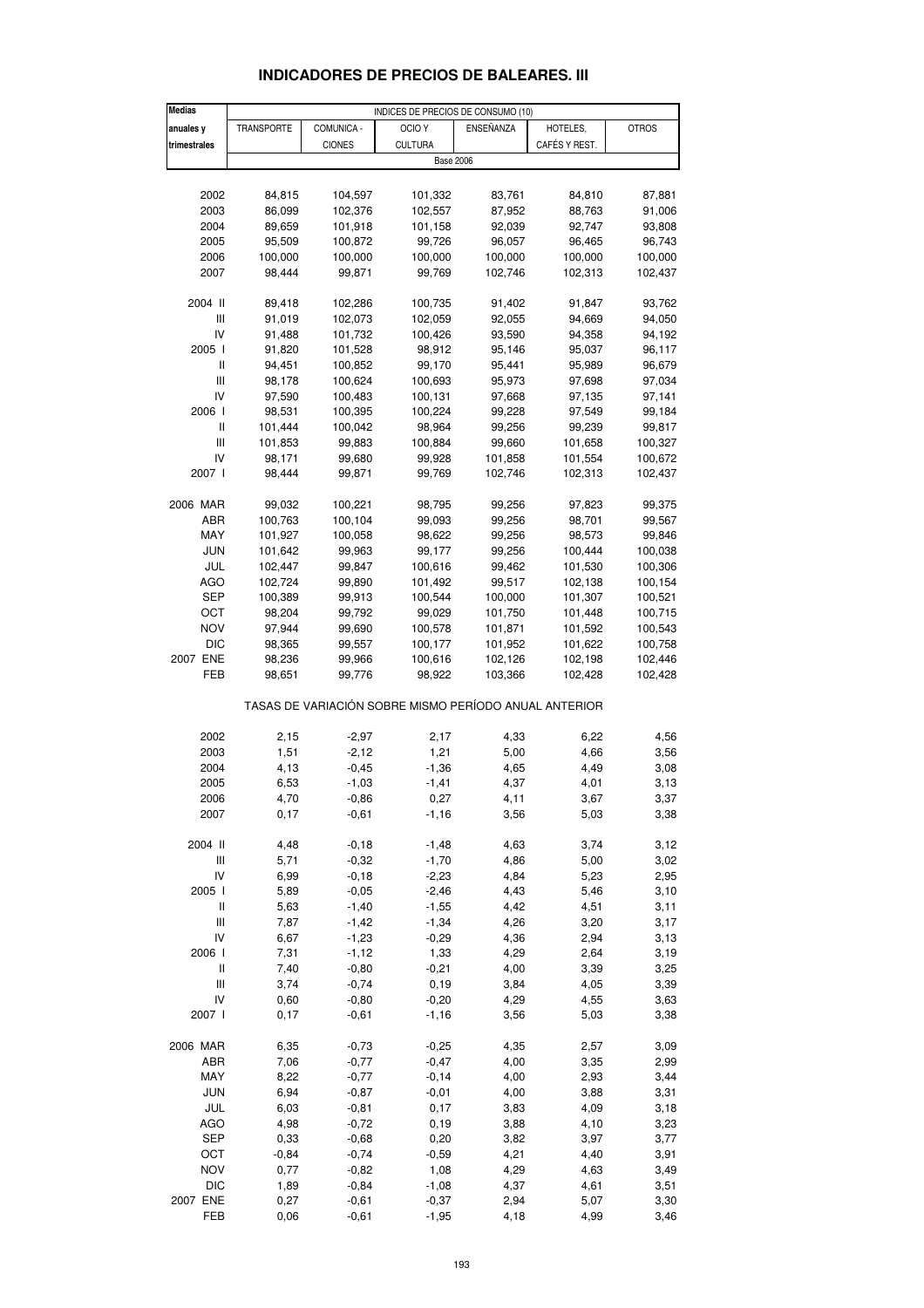| <b>Medias</b>                                 |                                                                               |                  | <b>SALARIOS</b>                                       |                          |                                              |        |               |         |       |
|-----------------------------------------------|-------------------------------------------------------------------------------|------------------|-------------------------------------------------------|--------------------------|----------------------------------------------|--------|---------------|---------|-------|
| anuales y                                     | <b>COSTE SALARIAL</b><br>POR TRABAJADOR Y MES<br>POR HORA EFECTIVA DE TRABAJO |                  |                                                       |                          | INCREMENTO SALARIAL PACTADO EN CONVENIO (11) |        |               |         |       |
| trimestrales                                  | <b>TOTAL</b>                                                                  | <b>ORDINARIO</b> | <b>TOTAL</b>                                          | <b>ORDINARIO</b>         | <b>TOTAL</b>                                 | AGRIC. | CONST.        | INDUST. | SERV. |
|                                               |                                                                               | €                |                                                       |                          |                                              |        | $\frac{0}{0}$ |         |       |
|                                               |                                                                               |                  |                                                       |                          |                                              |        |               |         |       |
| 2002                                          | 1.274,69                                                                      | 1.144,49         | 8,92                                                  | 8,00                     | 4,10                                         | 5,00   | 3,50          | 4,20    | 4,26  |
| 2003                                          | 1.339,87                                                                      | 1.185,84         | 9,34                                                  | 8,26                     | 3,54                                         | 5,00   | 4,80          | 3,11    | 3,22  |
| 2004                                          | 1.408,48                                                                      | 1.244,87         | 9,95                                                  | 8,78                     | 3,65                                         | 3,60   | 4,60          | 3,35    | 3,41  |
| 2005                                          | 1.460,36                                                                      | 1.276,60         | 10,47                                                 | 9,14                     | 3,86                                         | 0,00   | 4,50          | 4,20    | 3,64  |
| 2006                                          | 1.517,19                                                                      | 1.327,06         | 10,91                                                 | 9,52                     | 3,40                                         | 0,00   | 3,50          | 4,82    | 3,25  |
| 2007                                          |                                                                               |                  |                                                       | $\overline{\phantom{a}}$ | 3,04                                         | 0,00   | 0,00          | 3,16    | 2,89  |
|                                               |                                                                               |                  |                                                       |                          |                                              |        |               |         |       |
| 2004 II                                       | 1.357,01                                                                      | 1.235,51         | 9,29                                                  | 8,46                     | 2,69                                         | 3,60   | 0,00          | 2,19    | 2,79  |
| $\mathsf{III}$                                | 1.370,29                                                                      | 1.239,12         | 9,60                                                  | 8,68                     | 2,90                                         | 3,60   | 3,40          | 2,20    | 2,80  |
| IV                                            | 1.563,97                                                                      | 1.264,67         | 11,48                                                 | 9,28                     | 2,90                                         | 3,60   | 3,40          | 2,21    | 2,82  |
| 2005 l                                        | 1.390,19                                                                      | 1.268,22         | 10,21                                                 | 9,32                     | 2,64                                         | 0,00   | 2,80          | 2,21    | 2,69  |
| Ш                                             | 1.401,83                                                                      | 1.257,07         | 9,54                                                  | 8,55                     | 2,64                                         | 0,00   | 2,80          | 2,21    | 2,67  |
| $\ensuremath{\mathsf{III}}\xspace$            | 1.417,78                                                                      | 1.273,18         | 10,03                                                 | 9,00                     | 2,64                                         | 0,00   | 2,80          | 2,21    | 2,68  |
| IV                                            | 1.631,65                                                                      | 1.307,94         | 12,11                                                 | 9,70                     | 3,32                                         | 0,00   | 2,80          | 2,71    | 3,55  |
| 2006                                          | 1.454,13                                                                      | 1.319,72         | 10,33                                                 | 9,37                     | 2,91                                         | 0,00   | 2,80          | 5,02    | 2,84  |
| Ш                                             | 1.458,86                                                                      | 1.301,77         | 10,20                                                 | 9,10                     | 2,95                                         | 0,00   | 2,80          | 5,01    | 2,90  |
| $\ensuremath{\mathsf{III}}\xspace$            | 1.446,38                                                                      | 1.321,68         | 10,20                                                 | 9,32                     | 2,95                                         | 0,00   | 2,80          | 4,88    | 2,90  |
| IV                                            | 1.709,37                                                                      | 1.365,06         | 12,90                                                 | 10,30                    | 3,23                                         | 0,00   | 2,80          | 4,64    | 3,22  |
| 2007 l                                        |                                                                               |                  |                                                       |                          | 3,04                                         | 0,00   | 0,00          | 3,16    | 2,89  |
|                                               |                                                                               |                  |                                                       |                          |                                              |        |               |         |       |
| 2006 FEB                                      |                                                                               |                  |                                                       |                          | 2,91                                         | 0,00   | 2,80          | 5,02    | 2,84  |
| <b>MAR</b>                                    |                                                                               |                  |                                                       |                          | 2,91                                         | 0,00   | 2,80          | 5,02    | 2,84  |
| ABR                                           |                                                                               |                  |                                                       |                          | 2,91                                         | 0,00   | 2,80          | 5,02    | 2,84  |
| MAY                                           |                                                                               |                  |                                                       | $\overline{\phantom{a}}$ | 2,91                                         | 0,00   | 2,80          | 5,02    | 2,84  |
| <b>JUN</b>                                    |                                                                               |                  |                                                       |                          | 2,95                                         | 0,00   | 2,80          | 5,01    | 2,90  |
| JUL                                           |                                                                               |                  |                                                       |                          | 2,95                                         | 0,00   | 2,80          | 4,88    | 2,90  |
| <b>AGO</b>                                    |                                                                               |                  |                                                       | $\overline{a}$           | 2,95                                         | 0,00   | 2,80          | 4,88    | 2,90  |
| <b>SEP</b>                                    |                                                                               |                  |                                                       |                          | 2,95                                         | 0,00   | 2,80          | 4,88    | 2,90  |
| OCT                                           |                                                                               |                  |                                                       |                          | 2,94                                         | 0,00   | 2,80          | 4,88    | 2,90  |
| <b>NOV</b>                                    |                                                                               |                  |                                                       | $\overline{a}$           | 3,18                                         | 0,00   | 2,80          | 4,83    | 3,22  |
| <b>DIC</b>                                    |                                                                               |                  |                                                       | $\overline{a}$           | 3,23                                         | 0,00   | 2,80          | 4,64    | 3,22  |
| 2007 ENE                                      |                                                                               |                  |                                                       |                          | 3,04                                         | 0,00   | 0,00          | 3,16    | 2,89  |
|                                               |                                                                               |                  | TASAS DE VARIACIÓN SOBRE MISMO PERÍODO ANUAL ANTERIOR |                          |                                              |        |               |         |       |
|                                               |                                                                               |                  |                                                       |                          |                                              |        |               |         |       |
| 2002                                          | 4,14                                                                          | 3,65             | 4,94                                                  | 4,47                     |                                              |        |               |         |       |
| 2003                                          | 5,11                                                                          | 3,61             | 4,68                                                  | 3,22                     |                                              |        |               |         |       |
| 2004                                          | 5,12                                                                          | 4,98             | 6,59                                                  | 6,36                     |                                              |        |               |         |       |
| 2005                                          | 3,68                                                                          | 2,55             | 5,25                                                  | 4,10                     |                                              |        |               |         |       |
| 2006                                          | 3,89                                                                          | 3,95             | 4,15                                                  | 4,16                     |                                              |        |               |         |       |
| 2007                                          |                                                                               |                  |                                                       |                          |                                              |        |               |         |       |
|                                               |                                                                               |                  |                                                       |                          |                                              |        |               |         |       |
| 2004 II<br>$\ensuremath{\mathsf{III}}\xspace$ | 4,96                                                                          | 5,68             | 4,38                                                  | 5,09                     |                                              |        |               |         |       |
| IV                                            | 4,70                                                                          | 4,21             | 4,01                                                  | 3,46                     |                                              |        |               |         |       |
|                                               | 6,20                                                                          | 5,40             | 10,17                                                 | 9,31                     |                                              |        |               |         |       |
| 2005 l<br>Ш                                   | 3,54<br>3,30                                                                  | 2,26<br>1,75     | 8,27<br>2,69                                          | 7,00<br>1,06             |                                              |        |               |         |       |
| Ш                                             | 3,47                                                                          | 2,75             | 4,48                                                  | 3,69                     |                                              |        |               |         |       |
| IV                                            | 4,33                                                                          | 3,42             | 5,49                                                  | 4,53                     |                                              |        |               |         |       |
| 2006                                          | 4,60                                                                          | 4,06             | 1,18                                                  | 0,54                     |                                              |        |               |         |       |
| Ш                                             | 4,07                                                                          | 3,56             | 6,92                                                  | 6,43                     |                                              |        |               |         |       |
| $\ensuremath{\mathsf{III}}\xspace$            | 2,02                                                                          | 3,81             | 1,69                                                  | 3,56                     |                                              |        |               |         |       |
| IV                                            | 4,76                                                                          | 4,37             | 6,52                                                  | 6,19                     |                                              |        |               |         |       |
| 2007 l                                        |                                                                               |                  |                                                       |                          |                                              |        |               |         |       |
|                                               |                                                                               |                  |                                                       |                          |                                              |        |               |         |       |
| 2006 FEB                                      |                                                                               |                  |                                                       |                          |                                              |        |               |         |       |
| <b>MAR</b>                                    |                                                                               |                  |                                                       |                          |                                              |        |               |         |       |
| <b>ABR</b>                                    |                                                                               |                  |                                                       |                          |                                              |        |               |         |       |
| MAY                                           |                                                                               |                  |                                                       |                          |                                              |        |               |         |       |
| <b>JUN</b>                                    |                                                                               |                  |                                                       |                          |                                              |        |               |         |       |
| JUL                                           |                                                                               |                  |                                                       |                          |                                              |        |               |         |       |
| <b>AGO</b>                                    |                                                                               |                  |                                                       |                          |                                              |        |               |         |       |
| <b>SEP</b>                                    |                                                                               |                  |                                                       |                          |                                              |        |               |         |       |
| OCT                                           |                                                                               |                  |                                                       |                          |                                              |        |               |         |       |
| <b>NOV</b>                                    |                                                                               |                  |                                                       |                          |                                              |        |               |         |       |
| <b>DIC</b>                                    |                                                                               |                  |                                                       |                          |                                              |        |               |         |       |
| 2007 ENE                                      |                                                                               |                  |                                                       |                          |                                              |        |               |         |       |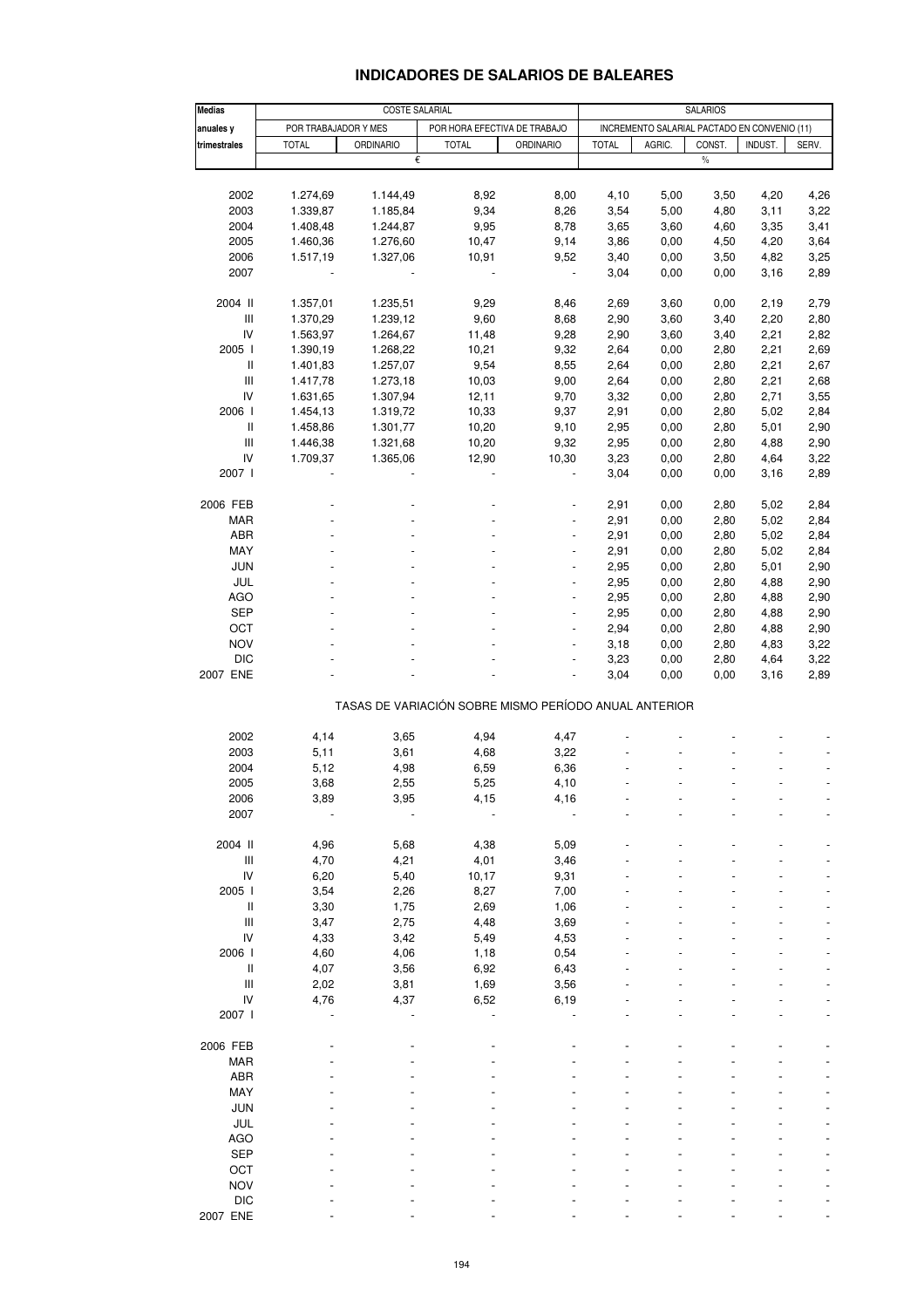| <b>Medias</b>                         |                 |           | CRÉDITOS Y DEPÓSITOS DEL SISTEMA BANCARIO             |                | HIPOTECAS INMOBILIARIAS   |            |  |
|---------------------------------------|-----------------|-----------|-------------------------------------------------------|----------------|---------------------------|------------|--|
| anuales y                             | <b>CRÉDITOS</b> |           | <b>DEPÓSITOS</b>                                      |                | FINCAS RÚSTICAS Y URBANAS |            |  |
| trimestrales                          | S.PRIVADO       | S.PÚBLICO | S.PRIVADO                                             | S.PÚBLICO      | NÚMERO<br><b>IMPORTE</b>  |            |  |
|                                       |                 |           | Millones de €                                         |                | Unidades                  | Miles de € |  |
|                                       |                 |           |                                                       |                |                           |            |  |
| 2001                                  | 14.271,29       | 476,78    | 10.735,98                                             | 324,88         | 2.880                     | 257.605    |  |
| 2002                                  | 16.473,62       | 600,96    | 11.425,72                                             | 390,70         | 3.205                     | 316.776    |  |
| 2003                                  | 18.675,10       | 746,79    | 11.954,94                                             | 396,84         | 3.319                     | 357.166    |  |
| 2004                                  | 21.495,40       | 878,11    | 13.231,36                                             | 366,00         | 3.886                     | 506.262    |  |
| 2005                                  | 26.349,01       | 1.223,59  | 13.932,26                                             | 404,32         | 4.663                     | 668.410    |  |
| 2006                                  | 31.594,83       | 1.321,82  | 14.975,34                                             | 491,12         | 4.744                     | 784.100    |  |
| 2004 l                                | 20.216,10       | 808,42    | 12.170,24                                             | 327,57         | 3.905                     | 507.701    |  |
| Ш                                     | 21.122,21       | 951,44    | 13.064,94                                             | 376,85         | 3.828                     | 466.993    |  |
| Ш                                     | 21.629,68       | 964,11    | 13.787,98                                             | 412,27         | 4.095                     | 540.563    |  |
| IV                                    | 23.013,62       | 788,46    | 13.902,27                                             | 347,30         | 3.716                     | 509.792    |  |
| 2005 l                                | 23.768,64       | 1.152,99  | 14.031,60                                             | 378,04         | 5.075                     | 675.416    |  |
| $\sf II$                              | 25.995,11       | 1.291,53  | 13.440,18                                             | 313,60         | 4.922                     | 697.854    |  |
| Ш                                     | 27.018,95       | 1.326,66  | 14.129,69                                             | 367,53         | 4.396                     | 667.580    |  |
| IV                                    | 28.613,35       | 1.123,20  | 14.127,58                                             | 558,11         | 4.257                     | 632.788    |  |
| 2006                                  | 30.209,59       | 1.241,55  | 14.117,94                                             | 413,15         | 5.169                     | 806.730    |  |
| Ш                                     | 31.776,36       | 1.382,13  | 14.982,16                                             | 442,00         | 4.980                     | 786.668    |  |
| Ш                                     | 32.798,54       | 1.341,80  | 15.825,93                                             | 618,19         | 4.584                     | 812.185    |  |
| IV                                    |                 |           |                                                       |                | 4.242                     | 730.820    |  |
| 2006 ENE                              |                 |           |                                                       |                | 4.805                     | 837.951    |  |
| FEB                                   | ÷,              |           |                                                       |                | 5.010                     | 730.216    |  |
| MAR                                   |                 |           |                                                       |                | 5.691                     | 852.022    |  |
| ABR                                   |                 |           |                                                       |                | 3.838                     | 615.440    |  |
| MAY                                   |                 |           |                                                       | $\blacksquare$ | 6.115                     | 933.423    |  |
| <b>JUN</b>                            |                 |           |                                                       |                | 4.988                     | 811.140    |  |
| JUL                                   |                 |           |                                                       |                | 4.414                     | 712.447    |  |
| AGO                                   | -               |           |                                                       | $\blacksquare$ | 4.419                     | 791.483    |  |
| SEP                                   |                 |           |                                                       |                | 4.919                     | 932.624    |  |
| OCT                                   |                 |           |                                                       |                | 4.647                     | 831.694    |  |
| <b>NOV</b>                            |                 |           |                                                       |                | 4.471                     | 759.507    |  |
| <b>DIC</b>                            |                 |           |                                                       |                | 3.609                     | 601.258    |  |
|                                       |                 |           |                                                       |                |                           |            |  |
|                                       |                 |           | TASAS DE VARIACIÓN SOBRE MISMO PERÍODO ANUAL ANTERIOR |                |                           |            |  |
| 2001                                  | 18,12           | 14,18     | 12,53                                                 | 0,50           | 4,58                      | 10,06      |  |
| 2002                                  | 15,43           | 26,04     | 6,42                                                  | 20,26          | 11,30                     | 22,97      |  |
| 2003                                  | 13,36           | 24,27     | 4,63                                                  | 1,57           | 3,53                      | 12,75      |  |
| 2004                                  | 15,10           | 17,58     | 10,68                                                 | $-7,77$        | 17,10                     | 41,74      |  |
| 2005                                  | 22,58           | 39,34     | 5,30                                                  | 10,47          | 19,98                     | 32,03      |  |
| 2006                                  | 23,45           | 5,15      | 7,99                                                  | 39,10          | 1,74                      | 17,31      |  |
| 2004 l                                | 13,45           | 18,11     | 6,62                                                  | -19,33         | 17,87                     | 52,61      |  |
| $\begin{array}{c} \hline \end{array}$ | 12,56           | 30,44     | 9,59                                                  | 9,81           | 11,70                     | 30,02      |  |
| $\mathbf{III}$                        | 14,56           | 20,68     | 11,45                                                 | 10,64          | 23,32                     | 47,15      |  |
| IV                                    | 19,64           | 1,82      | 14,78                                                 | $-25,39$       | 15,63                     | 37,98      |  |
| 2005 l                                | 17,57           | 42,62     | 15,29                                                 | 15,41          | 29,96                     | 33,03      |  |
| $\begin{array}{c} \hline \end{array}$ | 23,07           | 35,75     | 2,87                                                  | $-16,79$       | 28,59                     | 49,44      |  |
| $\mathbf{III}$                        | 24,92           | 37,60     | 2,48                                                  | $-10,85$       | 7,35                      | 23,50      |  |
| IV                                    | 24,33           | 42,45     | 1,62                                                  | 60,70          | 14,56                     | 24,13      |  |
| 2006                                  | 27,10           | 7,68      | 0,62                                                  | 9,29           | 1,85                      | 19,44      |  |
| Ш                                     | 22,24           | 7,01      | 11,47                                                 | 40,94          | 1,19                      | 12,73      |  |
| $\mathbf{III}$                        | 21,39           | 1,14      | 12,00                                                 | 68,20          | 4,27                      | 21,66      |  |
| IV                                    |                 |           |                                                       |                | $-0,34$                   | 15,49      |  |
| 2006 ENE                              |                 |           |                                                       |                | 16,91                     | 41,40      |  |
| FEB                                   |                 |           |                                                       |                | $-4,64$                   | $-1,05$    |  |
| <b>MAR</b>                            |                 |           |                                                       |                | $-2,88$                   | 22,47      |  |
| ABR                                   |                 |           |                                                       |                | $-20,65$                  | $-13,42$   |  |
| MAY                                   |                 |           |                                                       |                | 30,08                     | 32,76      |  |
| JUN                                   |                 |           |                                                       |                | $-4,59$                   | 19,35      |  |
| JUL                                   |                 |           |                                                       |                | 9,34                      | 18,91      |  |
| <b>AGO</b>                            |                 |           |                                                       |                | 6,97                      | 24,08      |  |
| <b>SEP</b>                            |                 |           |                                                       |                | $-2,03$                   | 21,80      |  |
| OCT                                   |                 |           |                                                       |                | 4,54                      | 27,43      |  |
| <b>NOV</b>                            |                 |           |                                                       |                | $-8,14$                   | 8,61       |  |

## **INDICADORES MONETARIOS Y FINANCIEROS DE BALEARES**

DIC - - - - 4,34 10,04